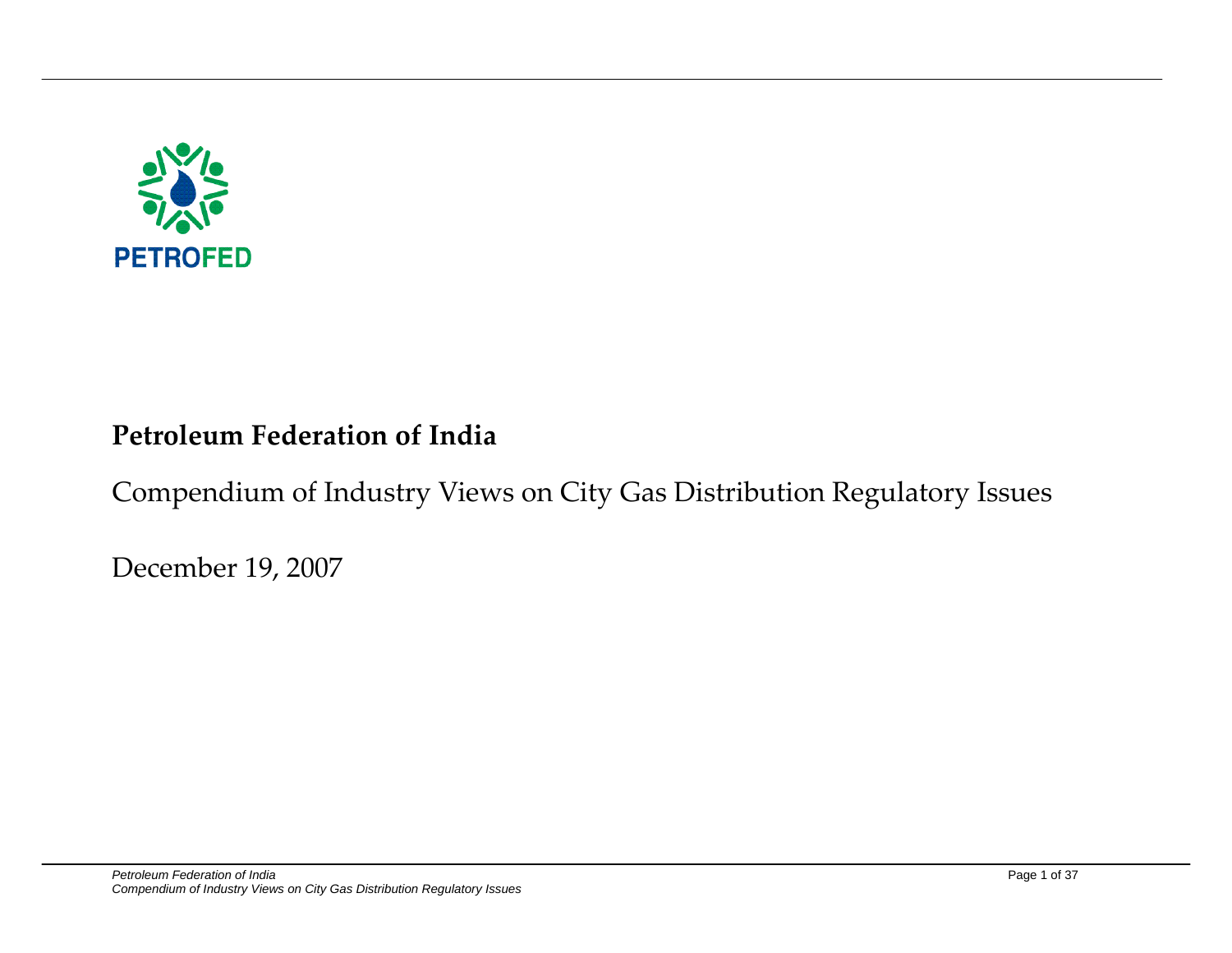| <b>Issue</b>       | Reference in    | <b>PNGRB Regulation Clause</b>                            | Reference        | <b>Industry suggestion</b>                                 |
|--------------------|-----------------|-----------------------------------------------------------|------------------|------------------------------------------------------------|
|                    | <b>PNGRB</b>    |                                                           | as per           |                                                            |
|                    | Regulation      |                                                           | PetroFed         |                                                            |
|                    |                 |                                                           | Report           |                                                            |
| <b>Regulations</b> | Annexure A of   | Rationale for allowing exclusivity to lay, build,         | <b>Issue No.</b> | <b>Summary of suggestions</b>                              |
| on "open           | Regulation on   | operate or expand a CGD network                           | $1(a)$ (ii)      | 1) CGD license may be awarded on exclusive basis           |
| access" to         | Exclusivity for | (as per Clause 4 of the Regulations for Exclusivity for   |                  | for a single party for a particular city (in case of big   |
| Distribution       | City or Local   | <b>City or Local Natural Gas</b>                          |                  | city, it may be split into two to three exclusive areas/   |
| pipelines          | Natural Gas     | <b>Distribution Networks)</b>                             |                  | regions). The party may be selected through                |
|                    | Distribution    | 1 Exclusivity,                                            |                  | bidding process.                                           |
|                    | <b>Networks</b> | a) for laying, building or expansion of the CGD network   |                  | 2) Users/consumers of gas should be classified in an       |
|                    |                 | during the economic life of the project, and              |                  | order of priority (as is the case with the power           |
|                    |                 | b) in terms of an exemption from the purview of the       |                  | sector where high priority consumers like hospitals,       |
|                    |                 | contract carriage or common carrier for a limited period  |                  | water supply, etc. are the last to be denied power).       |
|                    |                 | of time is envisaged with a view to facilitate the        |                  | This priority should be adhered to when there is           |
|                    |                 | development of a planned and integrated CGD network       |                  | limited capacity of the pipeline                           |
|                    |                 | with appropriate priorities for end-use of natural gas as |                  | 3) Regulator or the entity authorized to lay pipelines     |
|                    |                 | also the network spread besides providing incentive to    |                  | would seek requests from shippers/consumers                |
|                    |                 | the entity for investing in such project.                 |                  | about their capacity requirement.                          |
|                    |                 | 2 Exclusivity as per 1 a) above may be necessary to       |                  | Divergent issues                                           |
|                    |                 | facilitate the development and operation of an            |                  | 4) Local/City Gas Distribution network should be           |
|                    |                 | integrated network by a single entity as per the          |                  | on common carrier principle. Some industry members         |
|                    |                 | prescribed technical standards, specifications including  |                  | do not agree with this and one of them commented that      |
|                    |                 | safety standards. This would also obviate multiple        |                  | Open access in city gas distribution network is not viable |
|                    |                 | digging-up of lanes, roads, etc. in the municipal/        |                  | as infrastructure cost is very high.                       |
|                    |                 | geographical area of authorization.                       |                  | 5) Pipelines should be conceived as infrastructure         |
|                    |                 | 3 Exclusivity as stated at 1 b) above may be necessary    |                  | and hence should not belong to the marketing               |
|                    |                 | due to the following reasons                              |                  | companies. As perceived from the responses, some           |
|                    |                 | a) During the initial phase of the development of city or |                  | industry members do not agree with this.                   |
|                    |                 | local natural gas distribution network, there would be a  |                  | Other comments                                             |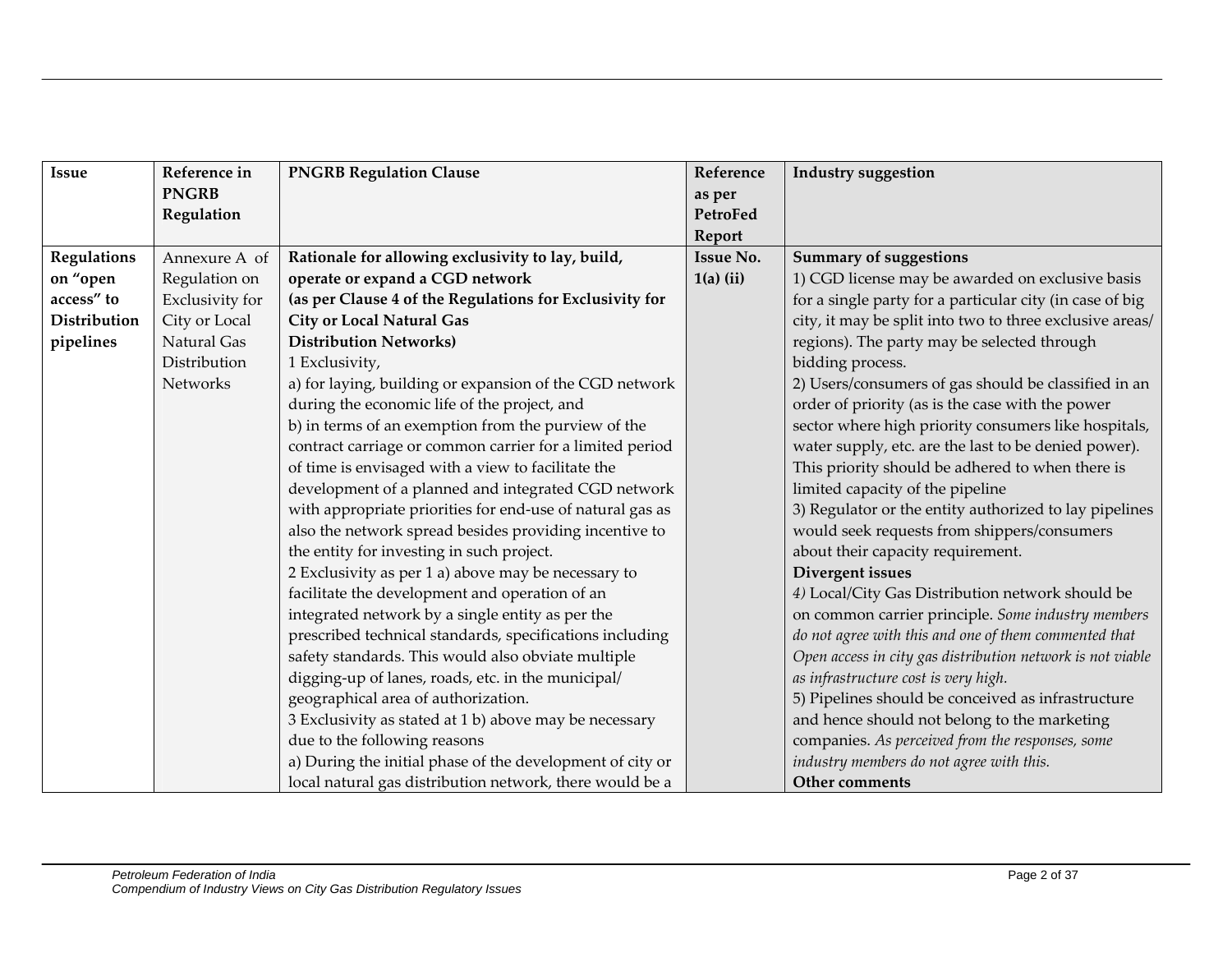| <b>Issue</b>       | Reference in    | <b>PNGRB Regulation Clause</b>                              | Reference        | <b>Industry suggestion</b>                              |
|--------------------|-----------------|-------------------------------------------------------------|------------------|---------------------------------------------------------|
|                    | <b>PNGRB</b>    |                                                             | as per           |                                                         |
|                    | Regulation      |                                                             | PetroFed         |                                                         |
|                    |                 |                                                             | Report           |                                                         |
| <b>Regulations</b> | Annexure A of   | need to have a close synchronization between the            | <b>Issue No.</b> | 6) Liberal use of common carrier as a substitute for    |
| on "open           | Regulation on   | development of requisite infrastructure and the ramp-       | $1(a)$ (ii)      | open access in the PNGRB Act and in subsequent          |
| access" to         | Exclusivity for | up in the natural gas volumes for different end-            |                  | documents has caused avoidable concerns and             |
| Distribution       | City or Local   | consumers in different areas. It is expected that the       |                  | raised many issues. MoPNG needs to address to           |
| pipelines          | Natural Gas     | development of the city or local natural gas distribution   |                  | this.                                                   |
|                    | Distribution    | network would be quicker, if the same is guided by          |                  |                                                         |
|                    | Networks        | entity's own plan (who is responsible for meeting           |                  | <b>Inferences from International Regulatory Regimes</b> |
|                    |                 | various service obligations) rather than the expectation    |                  |                                                         |
|                    |                 | of other potential marketers of natural gas in the          |                  | Natural gas distribution consists of the operations     |
|                    |                 | network. Also, it would be more practical for the Board     |                  | necessary to deliver natural gas to the end users,      |
|                    |                 | to deal with one entity (rather than multiple entities) for |                  | including low pressure pipeline transportation,         |
|                    |                 | the strict compliance of the stipulated service             |                  | supply of natural gas, metering, and construction of    |
|                    |                 | obligations for the entity in the initial period.           |                  | customer sites. Distribution is characterized by        |
|                    |                 | b) During such limited period of exclusivity, the           |                  | natural monopoly because of economies of scale in       |
|                    |                 | authorized entity could be made directly responsible for    |                  | transportation operations. Additionally, there are      |
|                    |                 | meeting the desired service obligations, viz., achieving    |                  | economies of scope among various operations of a        |
|                    |                 | maximum PNG domestic connections, etc.                      |                  | distribution company, because they are performed        |
|                    |                 | c) Besides such an approach is also likely to incentivize   |                  | by the same distribution pipeline system. It is still   |
|                    |                 | investments in this capital intensive business.             |                  | unclear whether the economies of scope are large        |
|                    |                 | 4 Ideally, while the exclusivity as per 1 a) above should   |                  | enough to prevent efficient unbundling of               |
|                    |                 | be for the economic life of the project, the exclusivity as |                  | transportation and supply operations at the             |
|                    |                 | per 1 b) would depend upon various factors, viz., the       |                  | distribution level. But open access to distribution     |
|                    |                 | projected natural gas demand build-up in the city or        |                  | does seem to generate sufficient competition in         |
|                    |                 | local area (which in turn would depend upon the key         |                  | supply to large end users.                              |
|                    |                 | drivers for demand in that city or local area, such as,     |                  | Introduction of open access in distribution had         |
|                    |                 | level of industrial/commercial activity, vehicular          |                  | positive results in Argentina, the United Kingdom,      |
|                    |                 | population and conversion of vehicles in to CNG,            |                  | and the United States, where end users benefited        |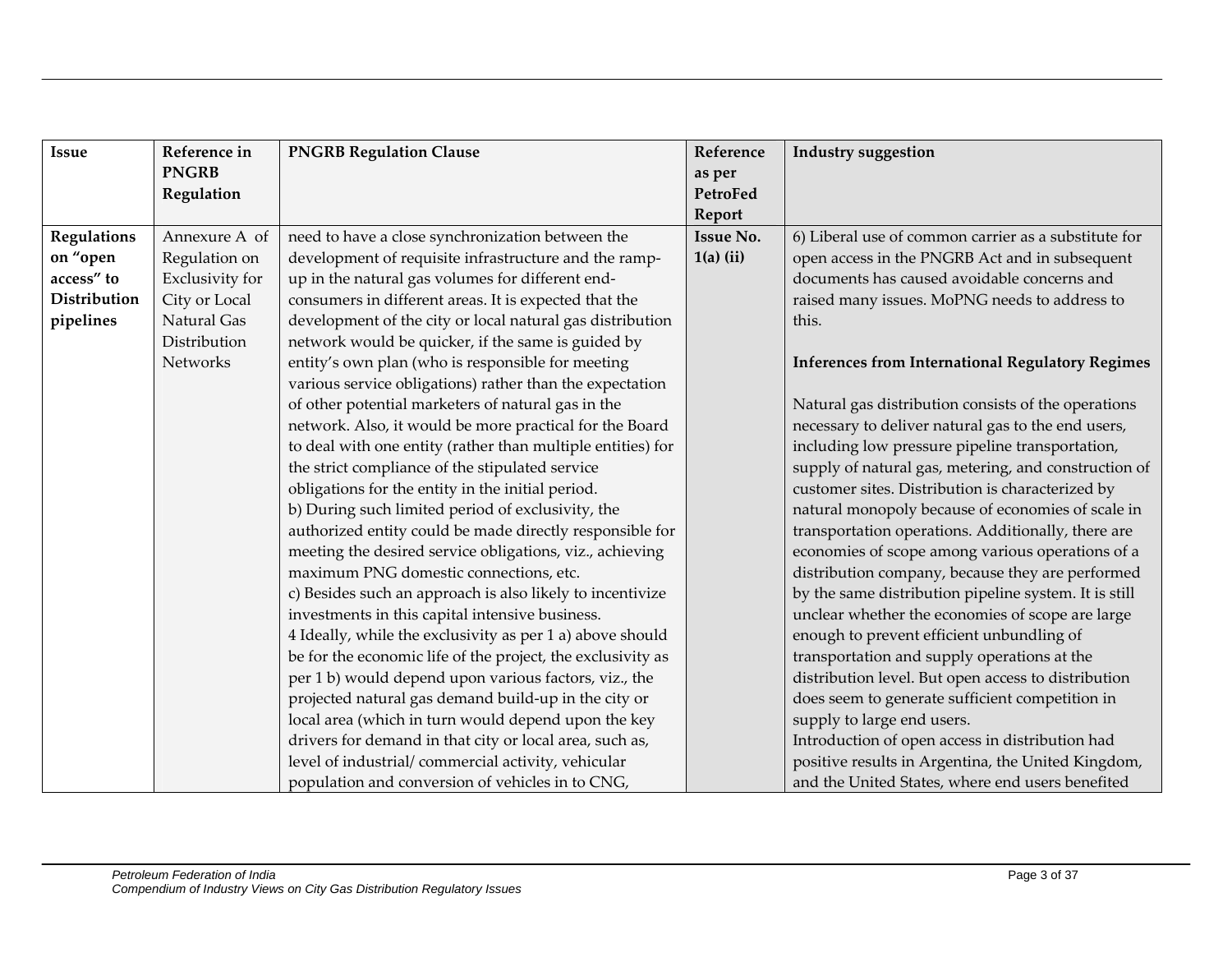| <b>Issue</b>       | Reference in    | <b>PNGRB Regulation Clause</b>                               | Reference        | <b>Industry suggestion</b>                             |
|--------------------|-----------------|--------------------------------------------------------------|------------------|--------------------------------------------------------|
|                    | <b>PNGRB</b>    |                                                              | as per           |                                                        |
|                    | Regulation      |                                                              | PetroFed         |                                                        |
|                    |                 |                                                              | Report           |                                                        |
| <b>Regulations</b> | Annexure A of   | potential domestic PNG customers, consumer                   | <b>Issue No.</b> | from lower prices and greater choice. But pilot        |
| on "open           | Regulation on   | preferences, price of alternative fuels, etc.),              | $1(a)$ (ii)      | programs in retail competition showed that a local     |
| access" to         | Exclusivity for | geographical spread & population, projected capital cost     |                  | distribution utility can exercise market power         |
| Distribution       | City or Local   | of the project, investment climate, etc. However,            |                  | through its control of system operation, metering, or  |
| pipelines          | Natural Gas     | considering that these factors would vary from city to       |                  | billing. So the benefits of unbundling distribution    |
|                    | Distribution    | city, a credible assessment of exclusivity period based      |                  | must be weighed against the costs of potential         |
|                    | Networks        | on these factors may not be always practical. Thus, it is    |                  | exercise of market power and of regulation of          |
|                    |                 | proposed that the period of                                  |                  | distribution. Distribution companies typically enjoy   |
|                    |                 | exclusivity at 1 b) above may be limited to five years for   |                  | exclusivity in natural gas supply in their region, but |
|                    |                 | cases where an entity proposes to lay, build, operate or     |                  | an increasing number of countries have instituted      |
|                    |                 | expand a CGD network. However, where an entity is            |                  | open access in distribution.                           |
|                    |                 | laying, building, operating or expanding a CGD               |                  |                                                        |
|                    |                 | Network before the appointed day and has been                |                  |                                                        |
|                    |                 | authorized by the Central Government or is authorized        |                  |                                                        |
|                    |                 | by the Board under the Regulations for Authorizing           |                  |                                                        |
|                    |                 | Development of CGD Networks, the period of                   |                  |                                                        |
|                    |                 | exclusivity shall be for three years (if the entity has been |                  |                                                        |
|                    |                 | operating for three years or more before the appointed       |                  |                                                        |
|                    |                 | day) or five years (if the entity has been operating for     |                  |                                                        |
|                    |                 | less than three years before the appointed day).             |                  |                                                        |
|                    |                 |                                                              |                  |                                                        |
|                    |                 |                                                              |                  |                                                        |
|                    |                 |                                                              |                  |                                                        |
|                    |                 |                                                              |                  |                                                        |
|                    |                 |                                                              |                  |                                                        |
|                    |                 |                                                              |                  |                                                        |
|                    |                 |                                                              |                  |                                                        |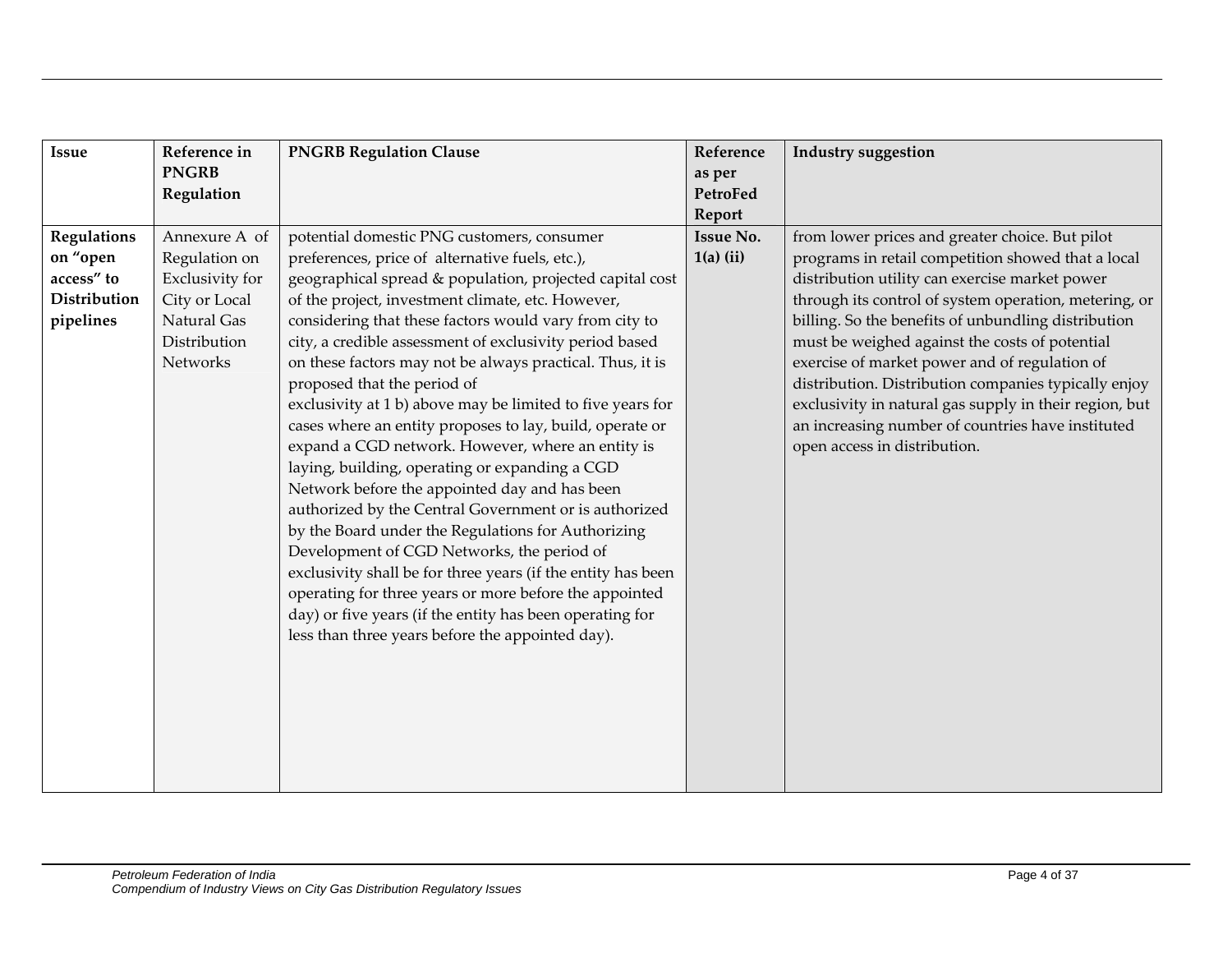| <b>Issue</b>       | Reference in     | <b>PNGRB Regulation Clause</b>                            | Reference        | <b>Industry suggestion</b>                              |
|--------------------|------------------|-----------------------------------------------------------|------------------|---------------------------------------------------------|
|                    | <b>PNGRB</b>     |                                                           | as per           |                                                         |
|                    | Regulation       |                                                           | PetroFed         |                                                         |
|                    |                  |                                                           | Report           |                                                         |
| <b>Regulations</b> | Clauses 4.6, 4.7 | 4.6 Network Tariff                                        | <b>Issue No.</b> | <b>Summary of suggestions</b>                           |
| on                 | of               | The network tariff for transportation of natural gas      | $1(b)$ (ii)      | 1) If tariff is charged on category of consumers on     |
| Transportati       | Regulation for   | (including natural gas supplied to CNG station before     |                  | the basis of in city gas distribution network, it       |
| on Rate for        | Authorizing      | compression) for all categories of consumers within the   |                  | should be non-discriminatory                            |
| Distribution       | Development      | CGD network shall be as per the network tariff bid.       |                  | 2) Average Revenue Yield control including              |
|                    | of City or Local | However, in case of a single bid, the                     |                  | discounts is recommended in emerging market like        |
|                    | Natural Gas      | network tariff shall be as per the bid or as normatively  |                  | India where the forecast mix of customer segments       |
|                    | Distribution     | determined by the Board, whichever is lower. The          |                  | or the volume of growth is difficult to forecast        |
|                    | <b>Networks</b>  | procedure for determination of normative network tariff   |                  | because there is limited historical evidence. In this   |
|                    |                  | by the Board shall be as per the provisions in            |                  | form of control, revenue is calculated as an average,   |
|                    |                  | Regulations for Determination of Tariff for City or       |                  | i.e. the ratio of the net present value of revenue to   |
|                    |                  | <b>Local Natural Gas Distribution Network.</b>            |                  | the net present value of volume over a given period.    |
|                    |                  | 4.7 Network Tariff Recovery, CNG Compression charge       |                  | 3) In case of distribution, single rate as awarded to   |
|                    |                  | & transportation cost of CNG cascade mounted system       |                  | the party through the bidding process may be            |
|                    |                  | 4.7.1 The entity shall recover the network tariff, CNG    |                  | followed. However, different rates may be worked        |
|                    |                  | compression charge and                                    |                  | out for residential, commercial and small industrial    |
|                    |                  | transportation cost of cascade mounted system per the     |                  | customers.                                              |
|                    |                  | following procedure-                                      |                  | <b>Other Comments</b>                                   |
|                    |                  | 4.7.1.1 The entity shall charge network tariff through an |                  | 4) Entry Exit Tariffs would be inappropriate for        |
|                    |                  | invoice as determined under clause 4.6 above on a non-    |                  | India.                                                  |
|                    |                  | discriminatory basis (i.e., without any premium or        |                  | 5) Postalized tariffs do not give efficient signals for |
|                    |                  | discount) to all consumers of PNG and for supply of       |                  | usage/investment.                                       |
|                    |                  | natural gas to CNG stations before compression in the     |                  |                                                         |
|                    |                  | CGD network.                                              |                  | <b>Inferences from International Regulatory Regime</b>  |
|                    |                  | 4.7.1.2 The entity may separately charge compression      |                  | Decisions on how to regulate distribution tariffs are   |
|                    |                  | charge for compression of natural gas into CNG and        |                  | generally influenced by the Greenfield nature of        |
|                    |                  | transportation cost of CNG in a cascade mounted           |                  | natural gas distribution. The choice is between cost-   |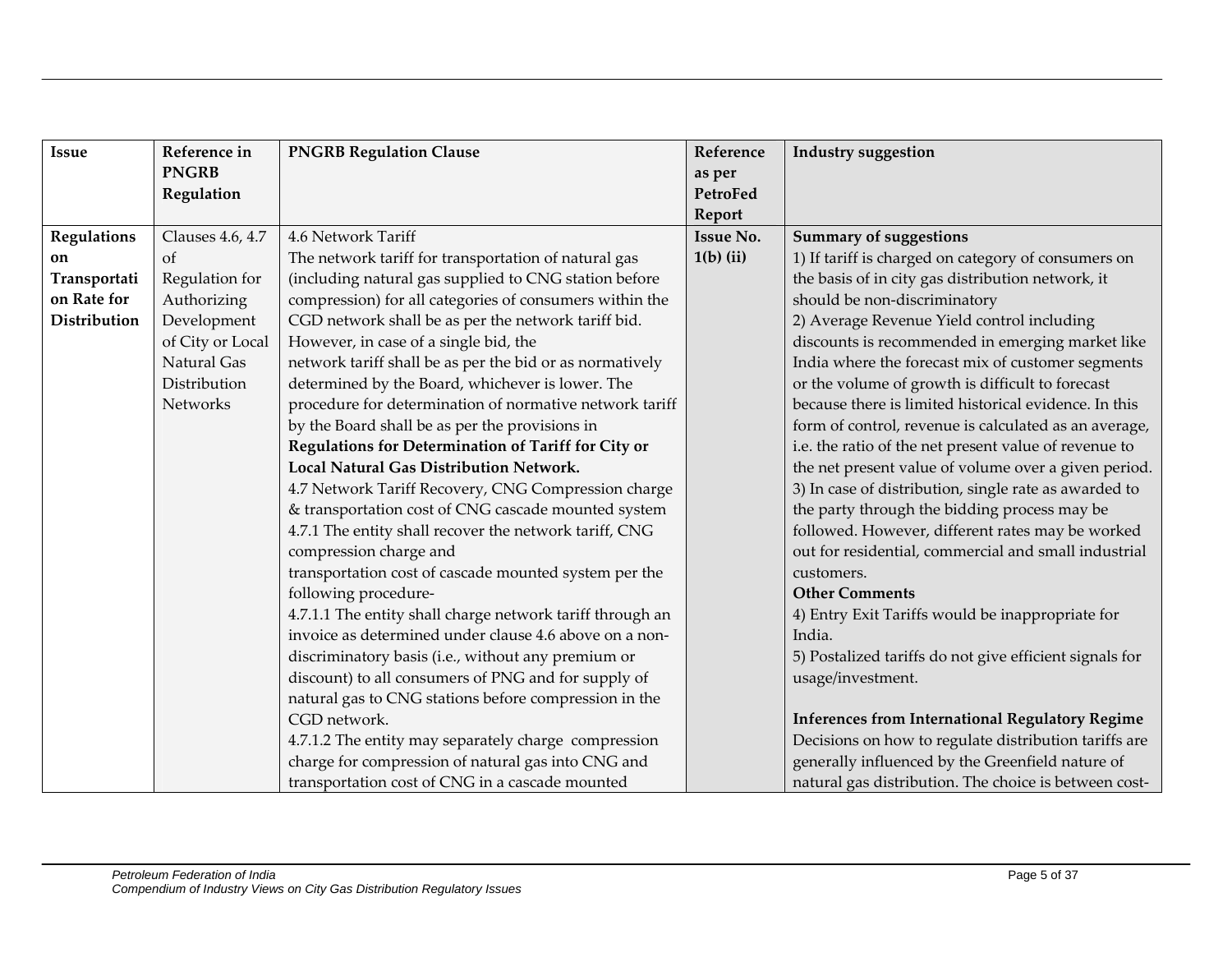| <b>Issue</b>       | Reference in     | <b>PNGRB Regulation Clause</b>                              | Reference        | <b>Industry suggestion</b>                            |
|--------------------|------------------|-------------------------------------------------------------|------------------|-------------------------------------------------------|
|                    | <b>PNGRB</b>     |                                                             | as per           |                                                       |
|                    | Regulation       |                                                             | PetroFed         |                                                       |
|                    |                  |                                                             | Report           |                                                       |
| <b>Regulations</b> | Clauses 4.6, 4.7 | system to CNG station, if any through an invoice on a       | <b>Issue No.</b> | of-service regulation and price caps to regulate      |
| on                 | of               | non-discriminatory basis (i.e., without any premium or      | $1(b)$ (ii)      | price level, and between tariff basket and average    |
| Transportati       | Regulation for   | discount) from CNG consumers only.                          |                  | revenue to regulate price structure. The main         |
| on Rate for        | Authorizing      | 4.7.1.3 Recovery of the unit network tariff, CNG            |                  | features of these types of regulation are shown       |
| Distribution       | Development      | compression charge and the transportation cost of CNG       |                  | below.                                                |
|                    | of City or Local | in a cascade mounted system, if any shall be linked to      |                  | <b>Cost of Service</b>                                |
|                    | Natural Gas      | the actual volume of PNG or CNG supplied to the             |                  | Main features                                         |
|                    | Distribution     | consumers.                                                  |                  | 1) Price equal to average cost.                       |
|                    | Networks         |                                                             |                  | 2) Price setting is the result of equating total      |
|                    |                  |                                                             |                  | revenues to total costs.                              |
|                    | Annexure A of    | 1 The transportation tariff of City or Local Natural Gas    |                  | 3) It imposes a restriction on the rate of return on  |
|                    | Regulation for   | Distribution Network shall be                               |                  | capital.                                              |
|                    | Determination    | determined in accordance with the following principles:     |                  | 4) Prices remain fixed until one of the parties       |
|                    | of Network       | a) A reasonable rate of return on investments;              |                  | involved asks for a modification of prices.           |
|                    | Tariff for City  | b) Investments resulting in creation of an efficient & safe |                  | 5) Each set of tariffs must be established according  |
|                    | or Local         | infrastructure; and                                         |                  | to a prediction of revenues and costs consistent the  |
|                    | Natural Gas      | c) Normative level of operating expenses required for       |                  | regulated                                             |
|                    | Distribution     | efficient operation (including quality of service) of city  |                  | level of the rate of return.                          |
|                    | <b>Netwoks</b>   | or local natural gas distribution network.                  |                  | Pros                                                  |
|                    |                  | 2 Financial Feasibility                                     |                  | 1) Provides investors with certainty.                 |
|                    |                  | The entity to which these Regulations apply is obligated    |                  | 2) Makes the long run commitment of the governing     |
|                    |                  | to submit all financial details                             |                  | authority credible.                                   |
|                    |                  | of the CGD Network/CGD Network project that may be          |                  | 3) Since investors face lower risk, may reduce cost   |
|                    |                  | required by the Board in determination of the Network       |                  | of capital.                                           |
|                    |                  | Tariff.                                                     |                  | 4) May stimulate system expansion. 5) Regulator       |
|                    |                  | 3 Methodology for determination of tariff                   |                  | can monitor and constrain cross subsidies.            |
|                    |                  | The tariff to be charged for a period shall be the          |                  | 6) Opportunity for manipulation is likely to be small |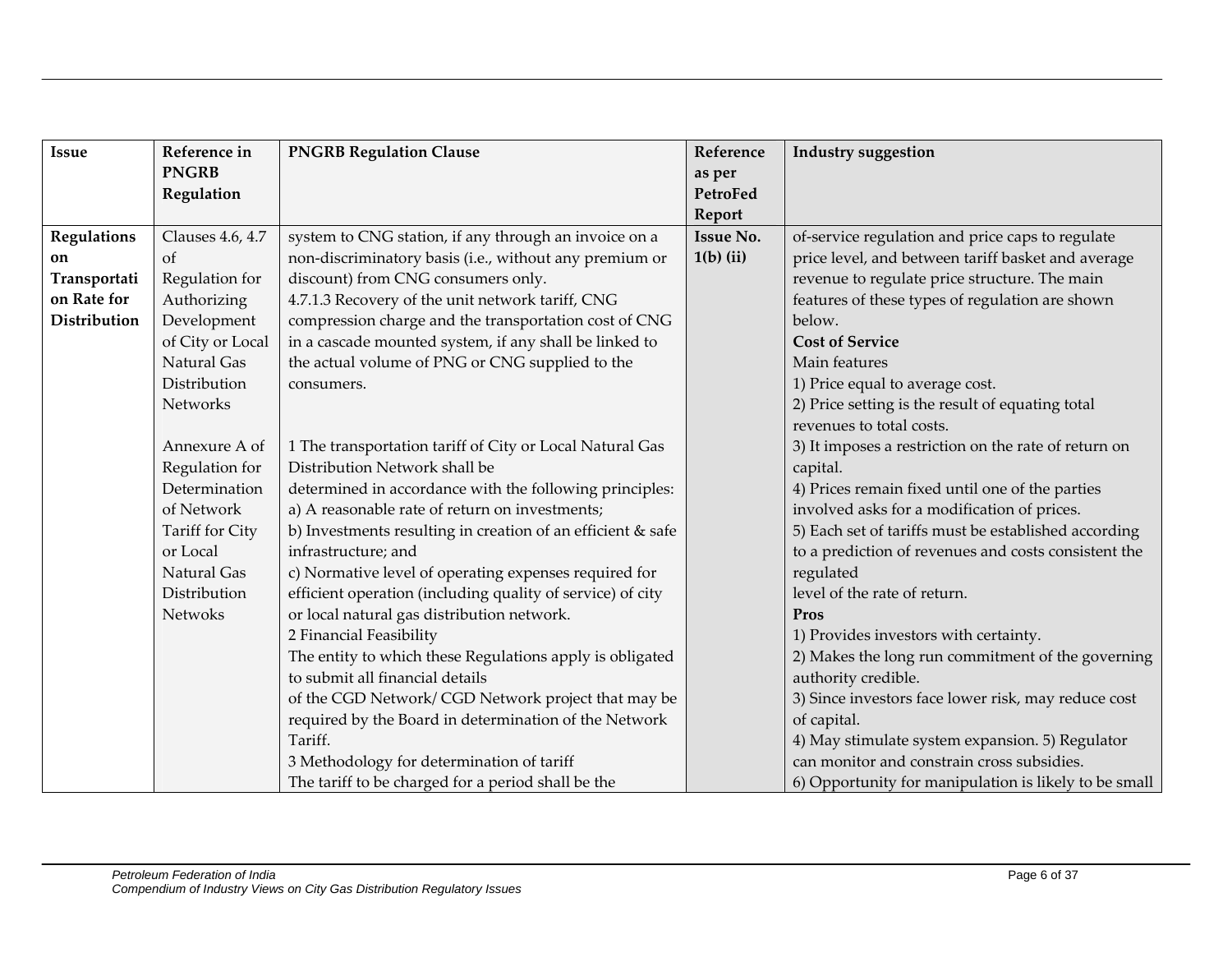| <b>Issue</b>       | Reference in    | <b>PNGRB Regulation Clause</b>                               | Reference        | <b>Industry suggestion</b>                            |
|--------------------|-----------------|--------------------------------------------------------------|------------------|-------------------------------------------------------|
|                    | <b>PNGRB</b>    |                                                              | as per           |                                                       |
|                    | Regulation      |                                                              | PetroFed         |                                                       |
|                    |                 |                                                              | Report           |                                                       |
| <b>Regulations</b> | Annexure A of   | calculated based on "Discounted                              | <b>Issue No.</b> | in practice.                                          |
| on                 | Regulation for  | Cash Flow" (DCF) methodology 1 considering                   | $1(b)$ (ii)      | Cons                                                  |
| Transportati       | Determination   | reasonable rate of return determined as per clause 4         |                  | 1) Weak incentives for investors to reduce costs and  |
| on Rate for        | of Network      | below. The parameters relevant to the applicability of       |                  | operate efficiently.                                  |
| Distribution       | Tariff for City | the DCF methodology have been described in detail in         |                  | 2) Perverse incentives to over invest in capital.     |
|                    | or Local        | clauses 4 to 6 below.                                        |                  | 3) Cross subsidization is a common practice.          |
|                    | Natural Gas     | 4 Reasonable Rate of Return                                  |                  | 4) Determination of a "fair" rate of return is        |
|                    | Distribution    | 4.1 The rate of return on capital employed shall not be      |                  | inherently subjective.                                |
|                    | <b>Netwoks</b>  | higher than the average rate                                 |                  | 5) Rate of return usually exceeds cost of capital.    |
|                    |                 | of long-term Government Securities issued by the RBI         |                  | 6) Company produces more than an unregulated          |
|                    |                 | during the period of 12 months prior to submission of        |                  | monopoly but with inefficient input combinations      |
|                    |                 | application + $X$ %. The $X$ % shall provide incentive to    |                  | 7) Ad-hoc mechanism, lacking a theoretical            |
|                    |                 | entities for making investment in the development of         |                  | framework.                                            |
|                    |                 | CGD Networks in the country. The X% shall normally           |                  | 9) Administratively demanding; huge data              |
|                    |                 | be fixed for a period of at least one year taking inter alia |                  | requirements.                                         |
|                    |                 | into account the weighted average cost of capital            |                  | Price Cap                                             |
|                    |                 | (WACC) for such projects. However, considering the           |                  | Main features                                         |
|                    |                 | economic scenario in the country and the area / region       |                  | 1) Authority sets ceiling prices.                     |
|                    |                 | to be served, the Board may review this $X$ %, even before   |                  | 2) Usually combined with cost of service exercises at |
|                    |                 | the completion of one year period.                           |                  | the end of pre-determined periods.                    |
|                    |                 | 4.2 The rate determined as per clause 4.1 shall be           |                  | 3) Usually incorporates adjustments for inflation     |
|                    |                 | grossed up for the nominal                                   |                  | and efficiency.                                       |
|                    |                 | applicable rate of income tax and the rate so derived        |                  | 4) Rate of return on capital can take any value as    |
|                    |                 | shall be referred to as reasonable rate of return. This      |                  | long as the price cap is met.                         |
|                    |                 | grossing-up shall be restricted to the first 10 years of the |                  | 5). When combined with cost-of service regulation,    |
|                    |                 | operations of the city or local natural gas distribution     |                  | revisions are carried out at the end of pre-          |
|                    | Annexure A of   | networks 2 and or the remaining period up to the             |                  | determined periods (usually 4 or 5 years).            |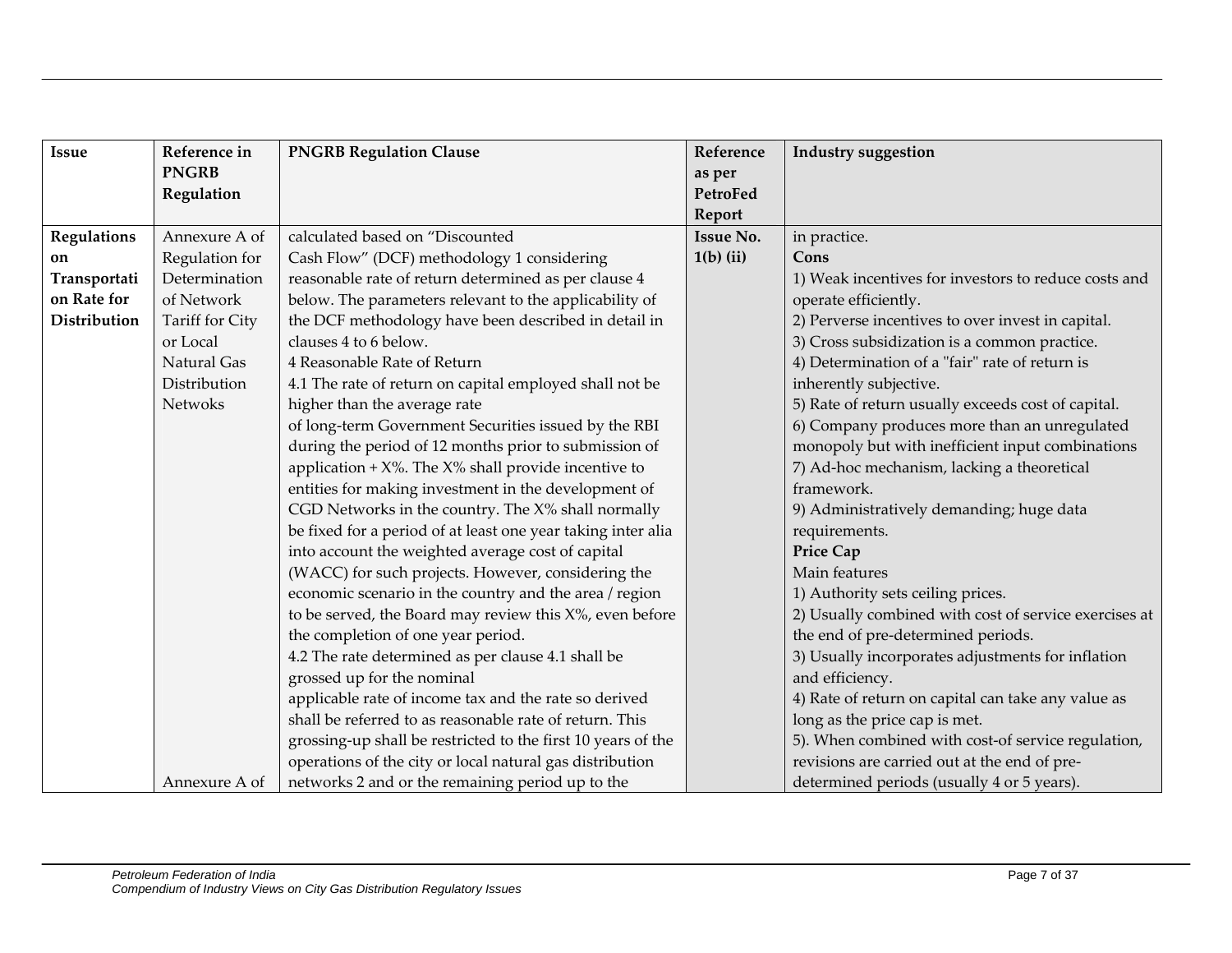| <b>Issue</b>       | Reference in    | <b>PNGRB Regulation Clause</b>                              | Reference        | <b>Industry suggestion</b>                             |
|--------------------|-----------------|-------------------------------------------------------------|------------------|--------------------------------------------------------|
|                    | <b>PNGRB</b>    |                                                             | as per           |                                                        |
|                    | Regulation      |                                                             | PetroFed         |                                                        |
|                    |                 |                                                             | Report           |                                                        |
| <b>Regulations</b> | Regulation for  | economic life of the project, grossing-up at the actual     | <b>Issue No.</b> | Pros                                                   |
| on                 | Determination   | income tax rate of the entity 3 shall be allowed. The       | $1(b)$ (ii)      | 1) Incentives for cost minimization and efficient      |
| Transportati       | of Network      | grossing-up for the first 10 years of city or local natural |                  | operation.                                             |
| on Rate for        | Tariff for City | gas distribution networks shall be allowed irrespective     |                  | 2) Benefits due to productivity improvements           |
| Distribution       | or Local        | of any exemption or waiver of income tax allowed to the     |                  | higher than anticipated can be kept by firms.          |
|                    | Natural Gas     | entity during this period, under the provisions of the      |                  | 3) More forward-looking philosophy than cost of        |
|                    | Distribution    | Income Tax Act, 1961.                                       |                  | service regulation.                                    |
|                    | Netwoks         | 5 Return on Total Capital Employed                          |                  | Cons                                                   |
|                    |                 | 5.1 The reasonable rate of return shall be used to          |                  | 1) Too low a cap could elicit a disincentive for firms |
|                    |                 | determine the return on total capital employed in the       |                  | to participate.                                        |
|                    |                 | project over its economic life and the authorized entity    |                  | 2) Too high a cap could permit a monopolist to         |
|                    |                 | is free to leverage the project financing in any suitable   |                  | enjoy excessive profits at the consumers' expense.     |
|                    |                 | manner.                                                     |                  | 3) Investors face greater risks under this system      |
|                    |                 | 5.2 The total capital employed shall be equal to the        |                  | which could increase costs of capital.                 |
|                    |                 | Gross Fixed Assets in the project                           |                  | 4) It may not stimulate system expansion.              |
|                    |                 | less Depreciation (as per the rates allowed under           |                  | <b>Tariff Basket</b>                                   |
|                    |                 | Schedule VI to the Companies                                |                  | Main features                                          |
|                    |                 | Act, 1956) plus Normative Working Capital (Equal to 30      |                  | 1) The price cap is set over the weighted sum of the   |
|                    |                 | days of operating cost excluding depreciation).             |                  | prices of different products or services offered by    |
|                    |                 | 5.3 The Gross Fixed Assets shall be equal to the actual or  |                  | the                                                    |
|                    |                 | that normatively assessed                                   |                  | monopolist.                                            |
|                    |                 | by the Board, whichever is lower, as required in the        |                  | 2) Weights are usually set according to previous       |
|                    |                 | project over its economic life                              |                  | period's output composition.                           |
|                    |                 | as per the following principles4 that may be considered     |                  | 3) Example: British Telecomm.                          |
|                    |                 | as required to create an                                    |                  | Pros                                                   |
|                    |                 | efficient and robust infrastructure:                        |                  | 1) Under stable cost and demand conditions: a) The     |
|                    |                 | a. Capital costs in similar projects elsewhere in India     |                  | firm chooses a price vector that will converge to      |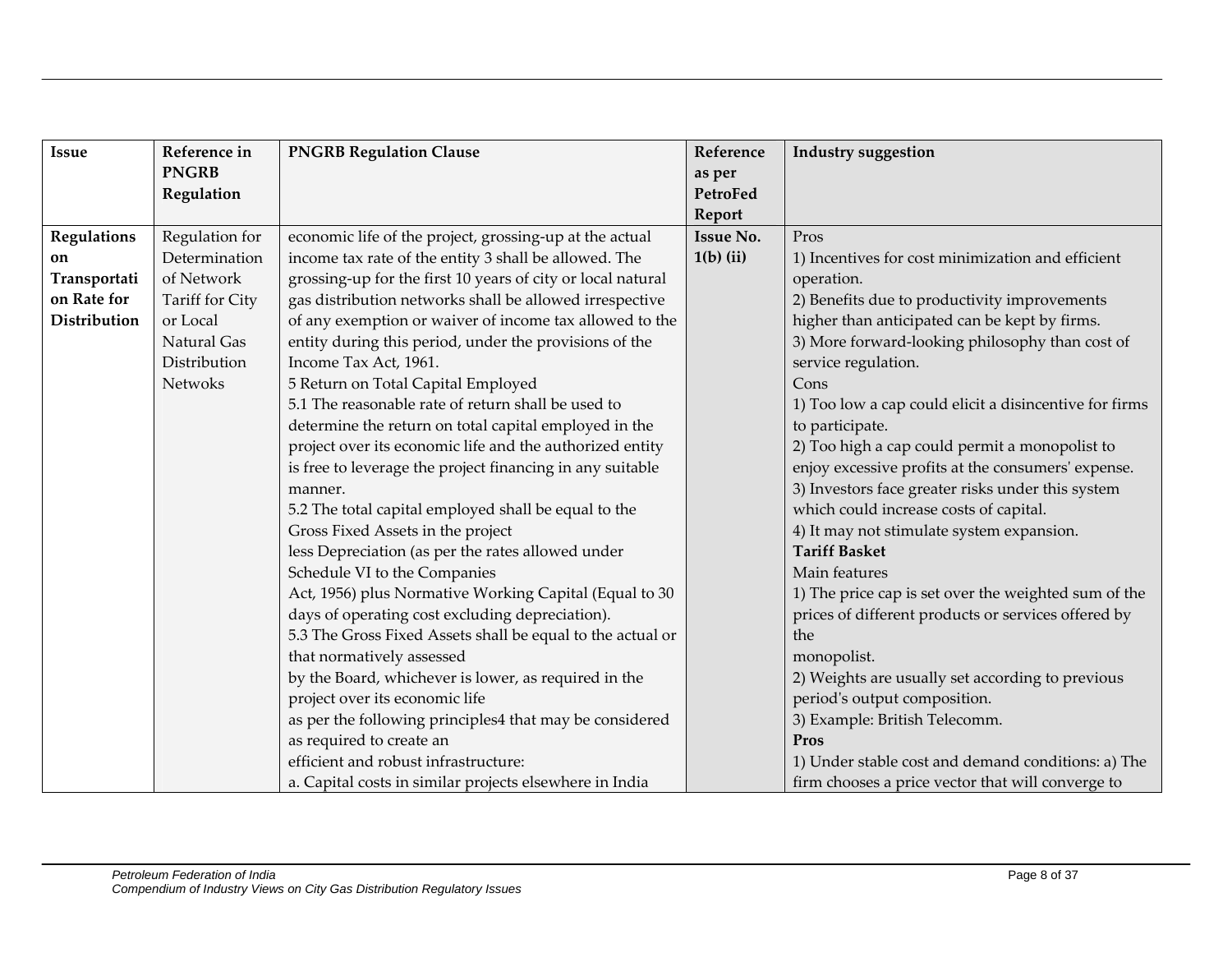| <b>Issue</b> | Reference in    | <b>PNGRB Regulation Clause</b>                             | Reference        | <b>Industry suggestion</b>                               |
|--------------|-----------------|------------------------------------------------------------|------------------|----------------------------------------------------------|
|              | <b>PNGRB</b>    |                                                            | as per           |                                                          |
|              | Regulation      |                                                            | PetroFed         |                                                          |
|              |                 |                                                            | Report           |                                                          |
| Regulations  | Annexure A of   | benchmarked on a "like-to-like" basis.                     | <b>Issue No.</b> | Ramsey                                                   |
| on           | Regulation for  | b. Appropriateness of the pipeline design and the          | $1(b)$ (ii)      | prices, b) It has a positive effect on welfare.          |
| Transportati | Determination   | operating philosophy with regards to maximum               |                  | 2) Productive efficiency is enhanced. 3) There is        |
| on Rate for  | of Network      | allowable operating pressure.                              |                  | very small opportunity for manipulation.                 |
| Distribution | Tariff for City | c. Optimization of the equipments and facilities (CNG      |                  | 4) Simple to define and monitor.                         |
|              | or Local        | compressors, metering systems, SCADA, fire fighting,       |                  | 5) It does not require a correction factor.              |
|              | Natural Gas     | etc.) required based on an assessment of the appropriate   |                  | Cons                                                     |
|              | Distribution    | available technology.                                      |                  | 1) Tariff rebalancing is less flexible than in average-  |
|              | Networks        | d. Pipelines and Piping beyond the District Regulatory     |                  | revenue regulation.                                      |
|              |                 | System (DRS)                                               |                  | 2) Under cost and demand uncertainty, prices set do      |
|              |                 | and other equipments (including meters) required to        |                  | not converge to the Ramsey structure.                    |
|              |                 | reach the appliance in                                     |                  | 3) Cross subsidies have to be prevented through          |
|              |                 | case of an individual domestic PNG connection based        |                  | additional regulation.                                   |
|              |                 | on the principle of                                        |                  | 4) Inclusion of a cost pass-through term is difficult.   |
|              |                 | "Last Mile Connectivity"                                   |                  | 5) Must define full list of tariffs for implementation.  |
|              |                 | e. Design parameters & fuel consumption norms of the       |                  | <b>Average Revenue</b>                                   |
|              |                 | equipments, like, compressors.                             |                  | Main features                                            |
|              |                 | f. Assessment of the latest costs (excluding the financing |                  | 1) Cap set on the firm's revenue per unit output.        |
|              |                 | cost) of major equipments in the pipeline system - Steel/  |                  | 2) It is more appropriate for firms whose costs          |
|              |                 | PE pipelines, compressors, laying/building costs,          |                  | depend on total output.                                  |
|              |                 | project management consultancy, pre-operative              |                  | Pros                                                     |
|              |                 | expenditure, etc.                                          |                  | 1) Less demanding in terms of information.               |
|              |                 | 6 Operating costs                                          |                  | 2) Greater flexibility in adjusting relative prices than |
|              |                 | Operating costs 6 required in the operation and            |                  | in tariff-basket.                                        |
|              |                 | maintenance of the natural gas                             |                  | 3) Represents a more lax constraint for the firm.        |
|              |                 | pipeline over its economic life shall be allowed, on an    |                  | 4) Simple to include cost pass-through terms in cap.     |
|              |                 | actual basis or that assessed                              |                  | Cons                                                     |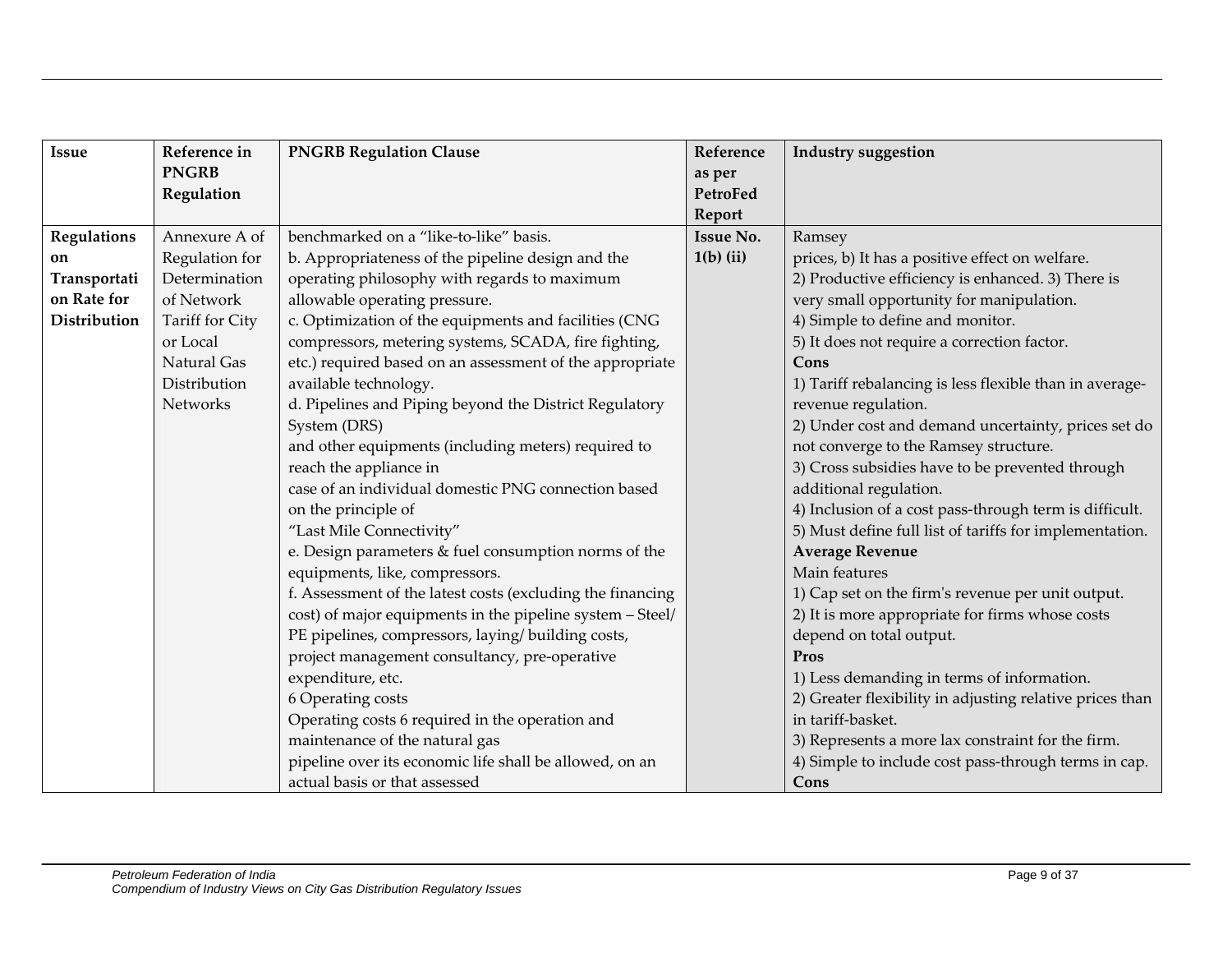| <b>Issue</b>       | Reference in    | <b>PNGRB Regulation Clause</b>                             | Reference        | <b>Industry suggestion</b>                             |
|--------------------|-----------------|------------------------------------------------------------|------------------|--------------------------------------------------------|
|                    | <b>PNGRB</b>    |                                                            | as per           |                                                        |
|                    | Regulation      |                                                            | PetroFed         |                                                        |
|                    |                 |                                                            | Report           |                                                        |
| <b>Regulations</b> | Annexure A of   | by the Board, whichever is lower, over the following       | <b>Issue No.</b> | 1) When the products are not substitutes, pricing      |
| on                 | Regulation for  | heads:                                                     | $1(b)$ (ii)      | under will be inconsistent with Ramsey pricing.        |
| Transportati       | Determination   | a) Consumables                                             |                  | 2) Separate regulation required to constrain cross-    |
| on Rate for        | of Network      | b) Utilities (Power, Fuel and Water)                       |                  | subsidies.                                             |
| Distribution       | Tariff for City | c) Salaries & Wages                                        |                  | 3) Correction factor required.                         |
|                    | or Local        | d) Repairs & Maintenance                                   |                  | 4) Needs homogeneous output measures.                  |
|                    | Natural Gas     | e) Insurance premia on assets (excluding the value of      |                  | Pure cost-of-service is generally not chosen to        |
|                    | Distribution    | loss of profit) and on pipe                                |                  | regulate the price level. Even though this regime is   |
|                    | <b>Networks</b> | line-fill quantity (in case the shipping of natural gas is |                  | attractive to                                          |
|                    |                 | also undertaken by the                                     |                  | investors-it provides certainty and makes the long-    |
|                    |                 | entity laying, building, operating or expanding the CGD    |                  | run commitment of the governing authority              |
|                    |                 | network as a bundled                                       |                  | credible-it does                                       |
|                    |                 | operation)                                                 |                  | not give operators strong incentives to be more        |
|                    |                 | f) Administrative Overheads                                |                  | efficient, cut costs, innovate, and take appropriate   |
|                    |                 | g) Depreciation (based on rates as per Schedule VI to the  |                  | risks.                                                 |
|                    |                 | Companies Act, 1956)                                       |                  | Additionally, this kind of regulation is usually quite |
|                    |                 | h) Miscellaneous income, if any, shall be netted from the  |                  | burdensome to implement. Thus the international        |
|                    |                 | operating cost                                             |                  | trend has been to substitute incentive mechanisms      |
|                    |                 |                                                            |                  | for cost-of-service regulation to regulate gas         |
|                    |                 |                                                            |                  | distribution. This is the case even in countries like  |
|                    |                 |                                                            |                  | the United States and Canada that have a long          |
|                    |                 |                                                            |                  | tradition of cost-of-service regulation. Countries     |
|                    |                 |                                                            |                  | may choose a combination of price cap and cost-of-     |
|                    |                 |                                                            |                  | service regulation. At the beginning of every five     |
|                    |                 |                                                            |                  | year period a price cap is determined on a cost-of-    |
|                    |                 |                                                            |                  | service basis. This initial value remains fixed and is |
|                    |                 |                                                            |                  | adjusted                                               |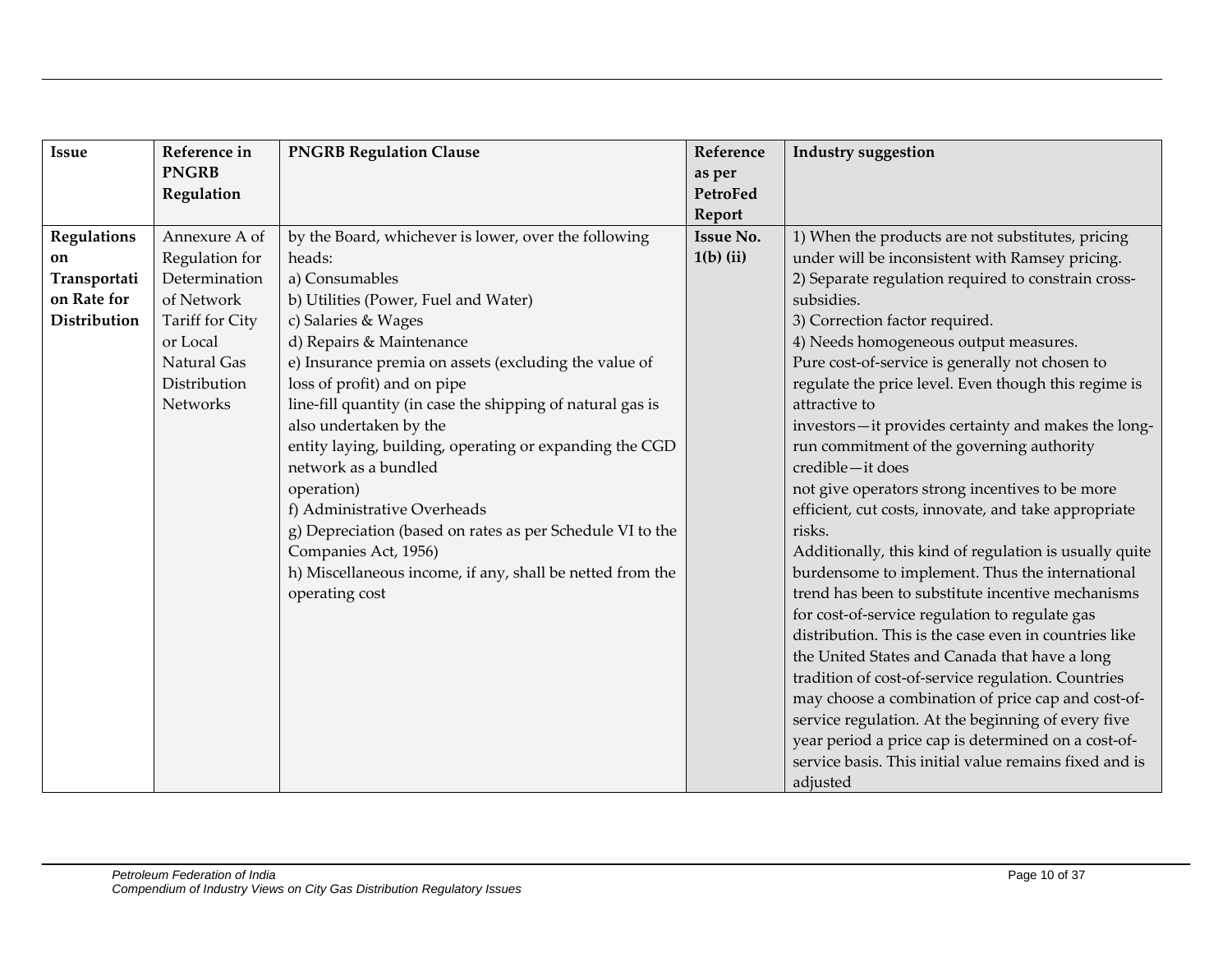| <b>Issue</b>       | Reference in    | <b>PNGRB Regulation Clause</b> | Reference        | <b>Industry suggestion</b>                               |
|--------------------|-----------------|--------------------------------|------------------|----------------------------------------------------------|
|                    | <b>PNGRB</b>    |                                | as per           |                                                          |
|                    | Regulation      |                                | PetroFed         |                                                          |
|                    |                 |                                | Report           |                                                          |
| <b>Regulations</b> | Annexure A of   |                                | <b>Issue No.</b> | during the period for inflation, efficiency, and other   |
| on                 | Regulation for  |                                | $1(b)$ (ii)      | correction factors.                                      |
| Transportati       | Determination   |                                |                  | The two usual methods of regulating price structure      |
| on Rate for        | of Network      |                                |                  | rely on weights (tariff basket regulation) or average    |
| Distribution       | Tariff for City |                                |                  | revenue.                                                 |
|                    | or Local        |                                |                  | Since the average revenue methodology does not fix       |
|                    | Natural Gas     |                                |                  | weights for prices of distinct services, it grants more  |
|                    | Distribution    |                                |                  | flexibility in tariff rebalancing than the tariff basket |
|                    | Networks        |                                |                  | method. It is thus a looser constraint and provides      |
|                    |                 |                                |                  | the                                                      |
|                    |                 |                                |                  | Company with the needed flexibility to set tariffs in    |
|                    |                 |                                |                  | a risky environment.                                     |
|                    |                 |                                |                  | In Mexico, average revenue regulation is used in the     |
|                    |                 |                                |                  | first five-year regulatory period because most           |
|                    |                 |                                |                  | natural gas                                              |
|                    |                 |                                |                  | distribution projects are greenfield and thus            |
|                    |                 |                                |                  | characterized by greater cost shocks-or                  |
|                    |                 |                                |                  | unexpected changes in                                    |
|                    |                 |                                |                  | market conditions-at the beginning than in later         |
|                    |                 |                                |                  | phases of build-out and operation of the                 |
|                    |                 |                                |                  | distribution network.                                    |
|                    |                 |                                |                  | After the first five years-when cost and demand          |
|                    |                 |                                |                  | conditions stabilize-tariff basket regulation might      |
|                    |                 |                                |                  | be used                                                  |
|                    |                 |                                |                  | because it induces companys to set prices that imply     |
|                    |                 |                                |                  | redistribution of social surplus, which permits the      |
|                    |                 |                                |                  | company                                                  |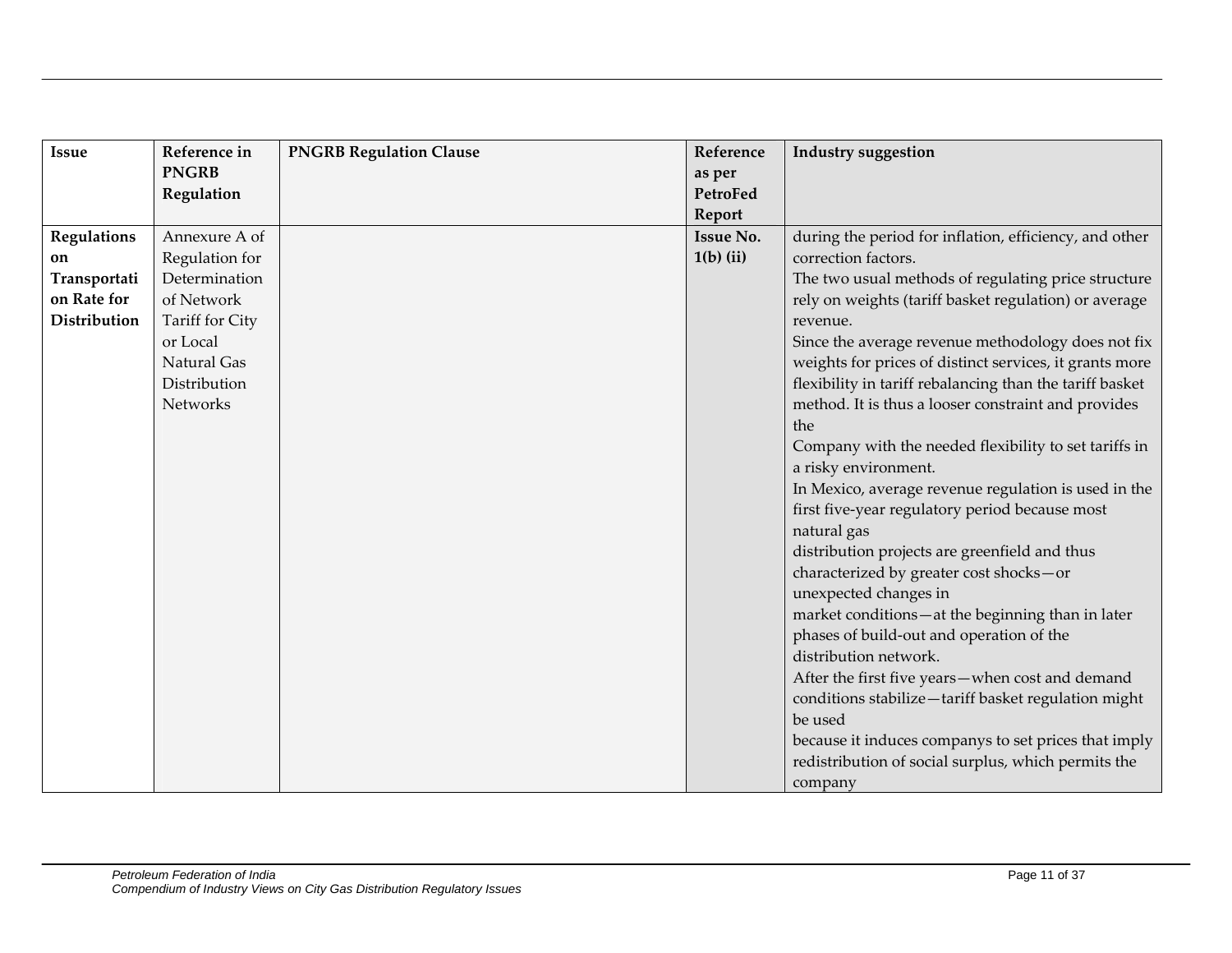| <b>Issue</b>       | Reference in    | <b>PNGRB Regulation Clause</b>                             | Reference        | <b>Industry suggestion</b>                             |
|--------------------|-----------------|------------------------------------------------------------|------------------|--------------------------------------------------------|
|                    | <b>PNGRB</b>    |                                                            | as per           |                                                        |
|                    | Regulation      |                                                            | PetroFed         |                                                        |
|                    |                 |                                                            | Report           |                                                        |
| <b>Regulations</b> | Annexure A of   |                                                            | <b>Issue No.</b> | to recover its long-run fixed costs while facilitating |
| on                 | Regulation for  |                                                            | $1(b)$ (ii)      | intertemporal maximization of consumer surplus.        |
| Transportati       | Determination   |                                                            |                  | Mexico's                                               |
| on Rate for        | of Network      |                                                            |                  | average revenue plan allows the company to choose      |
| Distribution       | Tariff for City |                                                            |                  | its relative prices at the beginning of each year      |
|                    | or Local        |                                                            |                  | based on                                               |
|                    | Natural Gas     |                                                            |                  | forecasts of the volume that will be demanded at       |
|                    | Distribution    |                                                            |                  | the end of the year.                                   |
|                    | Networks        |                                                            |                  |                                                        |
|                    |                 |                                                            |                  |                                                        |
| Criteria and       | Clause 4.2 of   | 4.2 Criteria for selection of entity                       | <b>Issue No.</b> | <b>Summary of suggestions</b>                          |
| Procedure          | Regulations for | 4.2.1 For Expression of Interest (EOI) route               | 2(b)             | 1) Should be done through bidding process and          |
| for selection      | Authorizing     | 4.2.1.1 The Board shall carry out a preliminary            |                  | awarded to the single party for a city                 |
| by Regulator       | Development     | assessment of the EOI with                                 |                  | 2) Number and nature of intended consumers             |
| of entity for      | of              | respect to the following-                                  |                  | targeted to be served                                  |
| laying and         | City or Local   | 4.2.1.1.1 Natural Gas availability position.               |                  | 3) Networking with fallback options envisaged at       |
| operating          | Natural Gas     | 4.2.1.1.2 Possible connectivity with an existing or        |                  | the formulation stage, if any                          |
| <b>CGD</b>         | Distribution    | proposed natural                                           |                  | 4) Sustainability of operations on a long term basis   |
| <b>Network</b>     | Networks        | gas pipeline for supply of natural gas to the city gate of |                  | 5) Authorization to an entity be provided based on     |
|                    |                 | the                                                        |                  | a. Gas source tie-up                                   |
|                    |                 | proposed CGD network, including LNG supplies by            |                  | b. Gas Transmission tie-up up to city gate station     |
|                    |                 | tank                                                       |                  | c. The quantity of gas tied-up should be enough to     |
|                    |                 | trucks/ tank wagons & CNG by cascades.                     |                  | meet the existing demand and growth for                |
|                    |                 | 4.2.1.1.4 Any other relevant issue                         |                  | replacement of LPG for domestic, replacement of        |
|                    |                 | 4.2.1.2 The Board shall, within 15 days of the receipt of  |                  | LPG/FO/Diesel for commercial, replacement of           |
|                    |                 | EOI and based on                                           |                  | FO/diesel/naphtha for small and medium industry        |
|                    |                 | its preliminary assessment, either issue an open           |                  | on network and replacement of diesel/gasoline in       |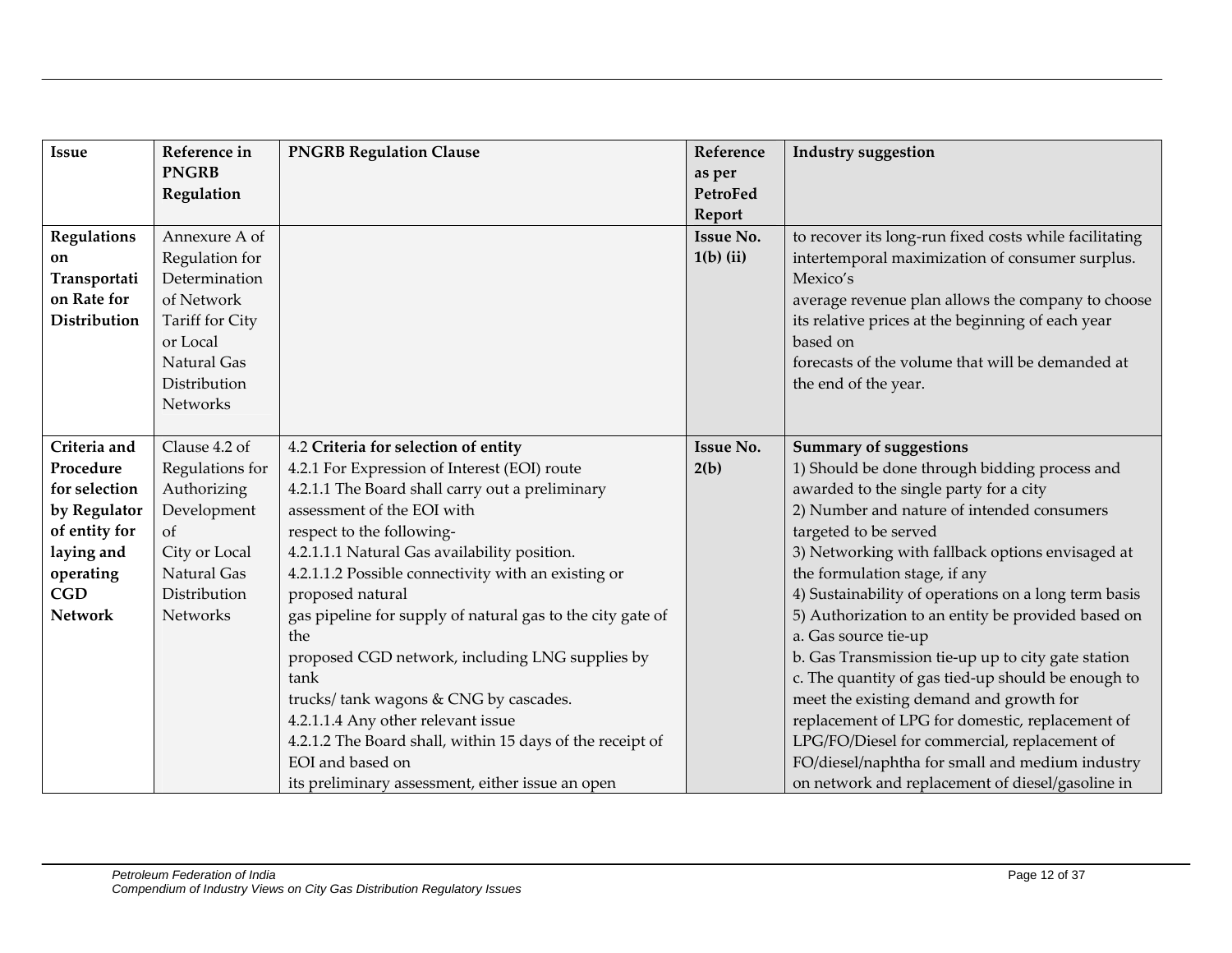| <b>Issue</b>   | Reference in    | <b>PNGRB Regulation Clause</b>                           | Reference        | <b>Industry suggestion</b>                           |
|----------------|-----------------|----------------------------------------------------------|------------------|------------------------------------------------------|
|                | <b>PNGRB</b>    |                                                          | as per           |                                                      |
|                | Regulation      |                                                          | PetroFed         |                                                      |
|                |                 |                                                          | Report           |                                                      |
| Criteria and   | Clause 4.2 of   | advertisement in at                                      | <b>Issue No.</b> | the city transport system.                           |
| Procedure      | Regulations for | least one national and one vernacular daily newspaper    | 2(b)             | 6) In case there are more than one applicants        |
| for selection  | Authorizing     | (including                                               |                  | seeking authorization for same geographical area     |
| by Regulator   | Development     | webhosting) notifying receipt of an EOI and              |                  | with upstream and midstream tie-up, Board may        |
| of entity for  | of              | commencement of                                          |                  | grant authorization to an entity offering lowest     |
| laying and     | City or Local   | "Open Season" period of 30 days or reject the proposal.  |                  | quoting of cost of supply and network with the       |
| operating      | Natural Gas     | In the latter                                            |                  | provision that in future if another entity offers    |
| CGD            | Distribution    | case, the Board shall inform the entity of the decision  |                  | supply at lower cost or supply gas to meet           |
| <b>Network</b> | Networks        | immediately                                              |                  | unfulfilled demand, access to local network would    |
|                |                 | along with the reasons for rejecting the proposal.       |                  | be provided on non-discriminatory basis              |
|                |                 | 4.2.1.3 During the period of "Open Season", any person,  |                  | 7) Infrastructure can be laid preferably independent |
|                |                 | entity, body,                                            |                  | of the distributors and should be available to any   |
|                |                 | organization, etc. may submit, in writing, to the board, |                  | one wanting do business. Customers should have a     |
|                |                 | its views,                                               |                  | choice to choose their distributor.                  |
|                |                 | suggestions and comments, if any on the EOI.             |                  | 8) Prequalification of bidders to ensure:            |
|                |                 | 4.2.1.4 The Board may, based on the views and            |                  | a. consideration of health safety and environmental  |
|                |                 | suggestions received, firmup                             |                  | hazards;                                             |
|                |                 | the geographical spread for the proposed CGD network,    |                  | b. demonstrable technical competence;                |
|                |                 | i.e.,                                                    |                  | c. financial capability                              |
|                |                 | whether it should be different from that expressed in    |                  | 9) Do not include lowest tariff, as this will merely |
|                |                 | the EOI. In case                                         |                  | incentivize those intending to sell to large         |
|                |                 | the geographical spread is more than the municipal       |                  | customers only.                                      |
|                |                 | area, the area                                           |                  | 10) Minimum service obligations that the Central     |
|                |                 | outside the municipal limits may be appropriately sub-   |                  | Government/Regulator (as the license grantor)        |
|                |                 | divided by the                                           |                  | identifies, after an assessment or market study, in  |
|                |                 | Board into charge-areas.                                 |                  | the bid document. Regulator to provide incentives    |
|                |                 | 4.2.1.5 The Board may, within a period of 15 days of the |                  | to the winning bidder for exceeding them.            |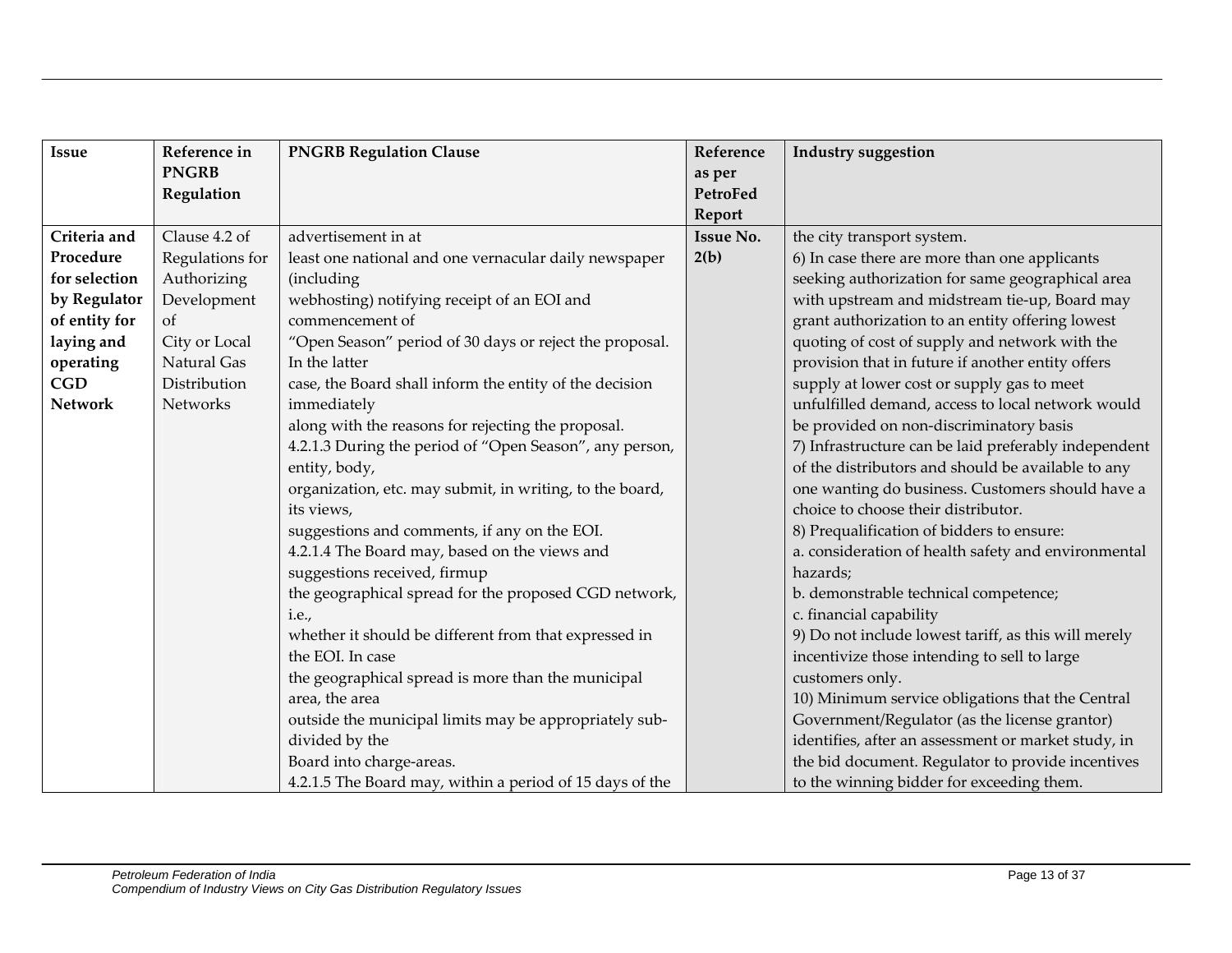| <b>Issue</b>   | Reference in    | <b>PNGRB Regulation Clause</b>                             | Reference        | <b>Industry suggestion</b>                                |
|----------------|-----------------|------------------------------------------------------------|------------------|-----------------------------------------------------------|
|                | <b>PNGRB</b>    |                                                            | as per           |                                                           |
|                | Regulation      |                                                            | PetroFed         |                                                           |
|                |                 |                                                            | Report           |                                                           |
| Criteria and   | Clause 4.2 of   | end of the "open                                           | <b>Issue No.</b> | Divergent issues                                          |
| Procedure      | Regulations for | season" period, notify through an open advertisement       | 2(b)             | 11) Retail networking experience and minimum net          |
| for selection  | Authorizing     | in at least one                                            |                  | worth criteria. Some industry members felt that most of   |
| by Regulator   | Development     | national and one vernacular daily newspaper (including     |                  | the established players in CGD pipeline in India, had no  |
| of entity for  | of              | webhosting),                                               |                  | experience. Past experience is a restrictive clause and   |
| laying and     | City or Local   | the proposal for the development of CGD network and        |                  | hence general hydrocarbon industry experience should be   |
| operating      | Natural Gas     | invite bids for                                            |                  | counted. One more suggestion by another company that      |
| CGD            | Distribution    | the same.                                                  |                  | "Entity with existing network to be given greater         |
| <b>Network</b> | Networks        | 4.2.1.6 Minimum Eligibility Criteria                       |                  | weightage" did not find acceptance by some members.       |
|                |                 | The Board shall scrutinize the bids received in response   |                  | 12) Specific weights be applied to a set of five bid      |
|                |                 | to the                                                     |                  | selection criteria (1) a 20% weight to lowness of         |
|                |                 | advertisement in respect of only those entities, which     |                  | tariff; $(2)$ a 10% weight to the present value of        |
|                |                 | fulfill the                                                |                  | capital expense; (3) a 20% weight to IRR; (4) a 25%       |
|                |                 | following minimum eligibility criteria:                    |                  | weight to present value of CNG volumes; and (5) a         |
|                |                 | 4.2.1.6.1 Entity should be technically capable of laying   |                  | 25% weight to the present value of small                  |
|                |                 | and building                                               |                  | commercial/industrial volumes. The company which          |
|                |                 | CGD network as per the following qualifying criteriaa)     |                  | suggested this based on draft of PPAC, also commented     |
|                |                 | Entity has on its own in the past laid and built either a  |                  | that sl 4 and 5 are should be minimum service obligations |
|                |                 | hydrocarbon pipeline of a length not less than 300         |                  | and not bid criteria. Some other companies commented      |
|                |                 | kilometers or a CGD network; or                            |                  | that such criteria should not be laid down for all CGD    |
|                |                 | b) Entity has a joint venture with another entity (with at |                  | networks and could be case specific.                      |
|                |                 | least 11% equity holding by that entity) which in the      |                  |                                                           |
|                |                 | past has laid and built either a hydrocarbon pipeline of   |                  |                                                           |
|                |                 | a length not less than 300 kilometers or a CGD             |                  |                                                           |
|                |                 | network; or                                                |                  |                                                           |
|                |                 | c) Entity intends to lay and build proposed city or local  |                  |                                                           |
|                |                 | gas                                                        |                  |                                                           |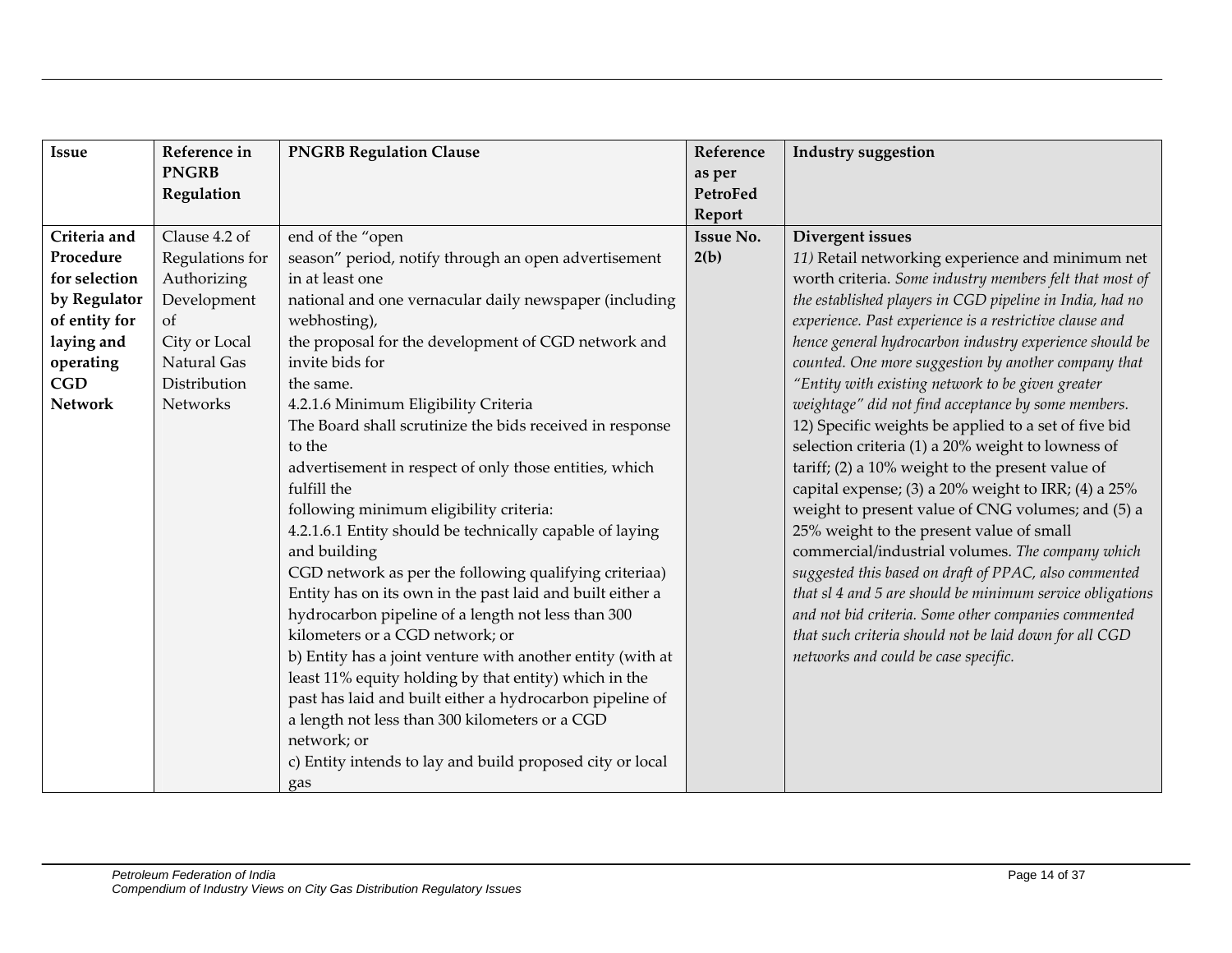| Issue          | Reference in    | <b>PNGRB Regulation Clause</b>                                                                                                                                                                                                                                                                      | Reference        | <b>Industry suggestion</b> |
|----------------|-----------------|-----------------------------------------------------------------------------------------------------------------------------------------------------------------------------------------------------------------------------------------------------------------------------------------------------|------------------|----------------------------|
|                | <b>PNGRB</b>    |                                                                                                                                                                                                                                                                                                     | as per           |                            |
|                | Regulation      |                                                                                                                                                                                                                                                                                                     | PetroFed         |                            |
|                |                 |                                                                                                                                                                                                                                                                                                     | Report           |                            |
| Criteria and   | Clause 4.2 of   | distribution network on Lump Sum Turnkey/ Project                                                                                                                                                                                                                                                   | <b>Issue No.</b> |                            |
| Procedure      | Regulations for | Management Consultancy basis through one or more                                                                                                                                                                                                                                                    | 2(b)             |                            |
| for selection  | Authorizing     | technically competent firms, which in the past have laid                                                                                                                                                                                                                                            |                  |                            |
| by Regulator   | Development     | and built either a hydrocarbon pipeline of a length not                                                                                                                                                                                                                                             |                  |                            |
| of entity for  | of              | less than 300 kilometers or a CGD network. The entity                                                                                                                                                                                                                                               |                  |                            |
| laying and     | City or Local   | may also enclose a list of such firms along with                                                                                                                                                                                                                                                    |                  |                            |
| operating      | Natural Gas     | aforesaid proof of their technical competence, along                                                                                                                                                                                                                                                |                  |                            |
| CGD            | Distribution    | with their financial bid proposal. The entity will have                                                                                                                                                                                                                                             |                  |                            |
| <b>Network</b> | Networks        | the                                                                                                                                                                                                                                                                                                 |                  |                            |
|                |                 | freedom to choose from amongst such firms at the time<br>of execution of the project. The Board reserves the right<br>to cross verify the credential of the party (ies) included<br>in the list and seek clarifications, if any; or<br>d) Entity has an adequate number of technically<br>qualified |                  |                            |
|                |                 | personnel with experience in construction,<br>precommissioning<br>& commissioning of hydrocarbon                                                                                                                                                                                                    |                  |                            |
|                |                 | pipelines and also has a credible plan to independently                                                                                                                                                                                                                                             |                  |                            |
|                |                 | undertake and execute the CGD project on a                                                                                                                                                                                                                                                          |                  |                            |
|                |                 | standalone basis.                                                                                                                                                                                                                                                                                   |                  |                            |
|                |                 | 4.2.1.6.2 Entity should be technically capable of                                                                                                                                                                                                                                                   |                  |                            |
|                |                 | operating and                                                                                                                                                                                                                                                                                       |                  |                            |
|                |                 | maintaining a city or local gas distribution network as                                                                                                                                                                                                                                             |                  |                            |
|                |                 | per                                                                                                                                                                                                                                                                                                 |                  |                            |
|                |                 | the following qualifying criteriaa)                                                                                                                                                                                                                                                                 |                  |                            |
|                |                 | Entity on its own has an experience of at least one year                                                                                                                                                                                                                                            |                  |                            |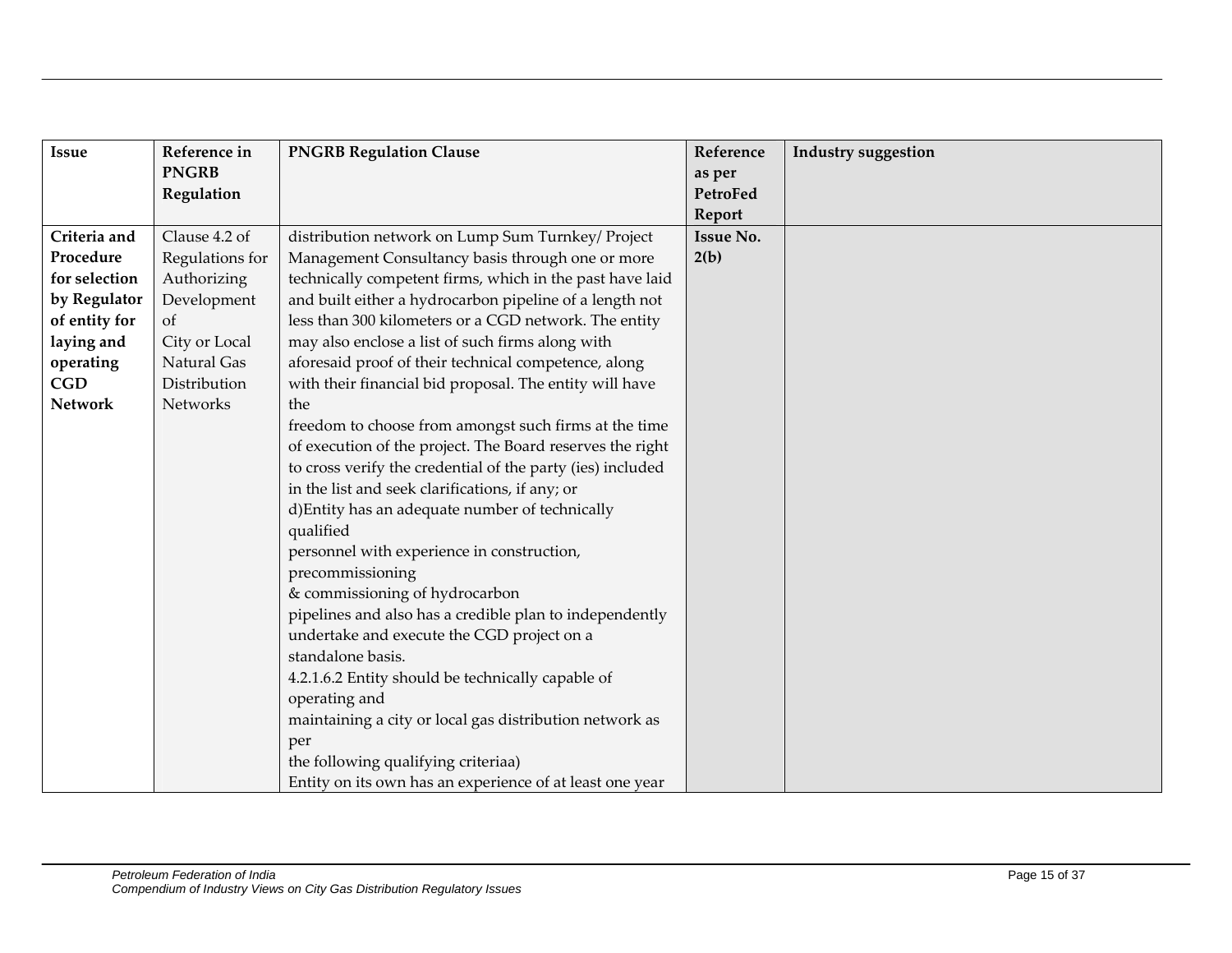| <b>Issue</b>   | Reference in    | <b>PNGRB Regulation Clause</b>                          | Reference        | <b>Industry suggestion</b> |
|----------------|-----------------|---------------------------------------------------------|------------------|----------------------------|
|                | <b>PNGRB</b>    |                                                         | as per           |                            |
|                | Regulation      |                                                         | PetroFed         |                            |
|                |                 |                                                         | Report           |                            |
| Criteria and   | Clause 4.2 of   | in operations and maintenance of a CGD network; or      | <b>Issue No.</b> |                            |
| Procedure      | Regulations for | b) Entity has a Joint Venture with another entity (with | 2(b)             |                            |
| for selection  | Authorizing     | 11%                                                     |                  |                            |
| by Regulator   | Development     | holding of that entity) which has an experience of at   |                  |                            |
| of entity for  | of              | least one year in operations and maintenance of a city  |                  |                            |
| laying and     | City or Local   | or local gas distribution network; or                   |                  |                            |
| operating      | Natural Gas     | c) Entity intends to operate and maintain the proposed  |                  |                            |
| CGD            | Distribution    | CGD network through an appropriate firm technical       |                  |                            |
| <b>Network</b> | Networks        | assistance agreement for a period of at least one year, |                  |                            |
|                |                 | with another party having experience of at least one    |                  |                            |
|                |                 | year in operations and maintenance of a CGD network;    |                  |                            |
|                |                 | <b>or</b>                                               |                  |                            |
|                |                 | d) Entity has an adequate number of technically         |                  |                            |
|                |                 | qualified                                               |                  |                            |
|                |                 | personnel with experience in commissioning &            |                  |                            |
|                |                 | operation & maintenance (O&M) of hydrocarbon            |                  |                            |
|                |                 | pipeline(s) and also has a credible plan to             |                  |                            |
|                |                 | independently undertake the O&M activities for a CGD    |                  |                            |
|                |                 | project on a standalone basis.                          |                  |                            |
|                |                 | Note:                                                   |                  |                            |
|                |                 | i) In case of c) above, the entity shall submit in its  |                  |                            |
|                |                 | application-cum-bid, a list of proposed parties with    |                  |                            |
|                |                 | whom it desires to have a firm technical assistance     |                  |                            |
|                |                 | agreement, along with the proof of relevant and         |                  |                            |
|                |                 | credible experience of such parties. The list may be    |                  |                            |
|                |                 | exhaustive and the entity may choose party (ies) from   |                  |                            |
|                |                 | amongst the parties in this list for operation and      |                  |                            |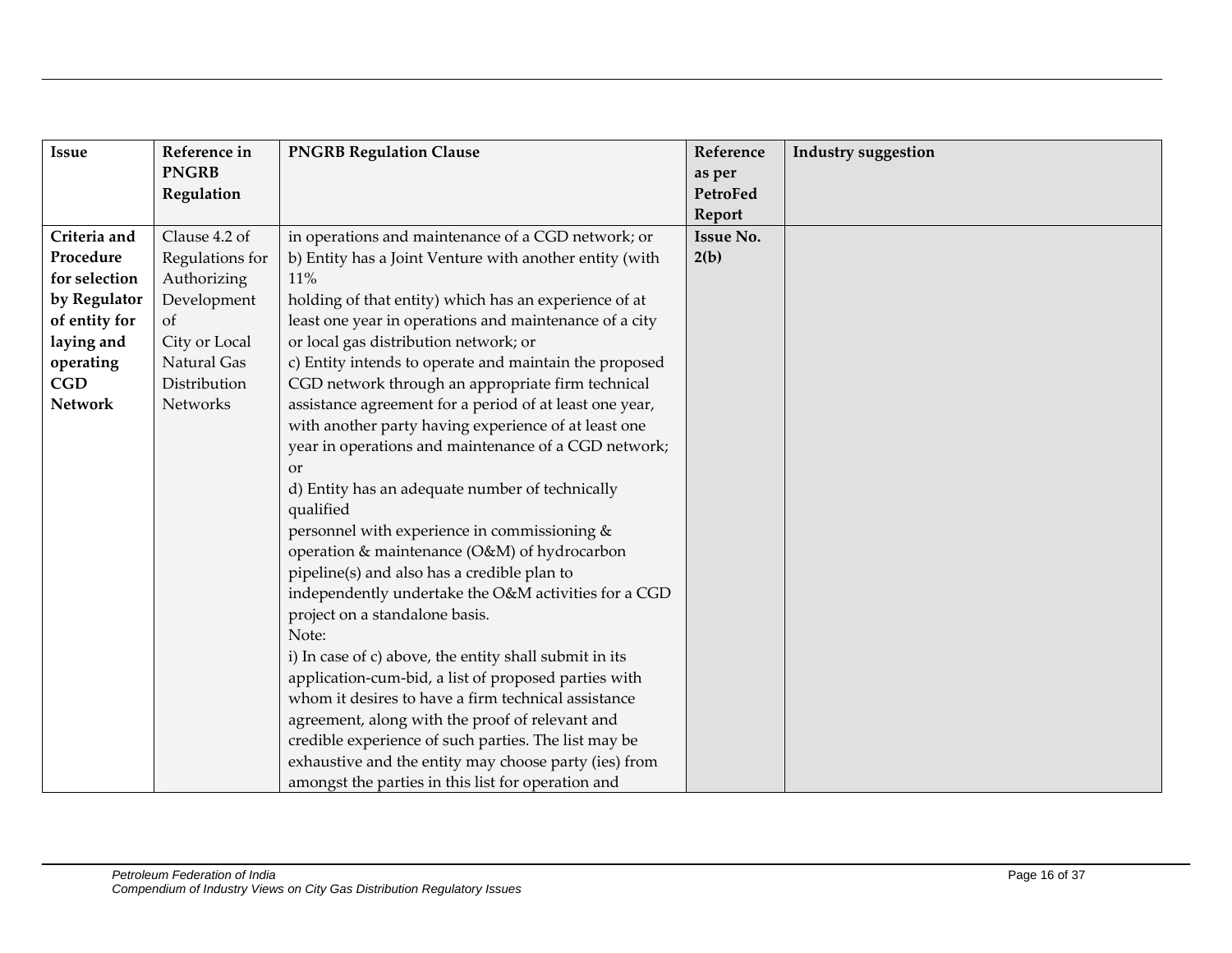| <b>Issue</b>   | Reference in    | <b>PNGRB Regulation Clause</b>                              | Reference        | <b>Industry suggestion</b> |
|----------------|-----------------|-------------------------------------------------------------|------------------|----------------------------|
|                | <b>PNGRB</b>    |                                                             | as per           |                            |
|                | Regulation      |                                                             | PetroFed         |                            |
|                |                 |                                                             | Report           |                            |
| Criteria and   | Clause 4.2 of   | maintenance of the proposed CGD network.                    | <b>Issue No.</b> |                            |
| Procedure      | Regulations for | ii) The entity should also submit a credible plan along     | 2(b)             |                            |
| for selection  | Authorizing     | with                                                        |                  |                            |
| by Regulator   | Development     | the bid to develop an in-house O&M team for city or         |                  |                            |
| of entity for  | of              | local gas distribution network.                             |                  |                            |
| laying and     | City or Local   | iii) The Board reserves the right to cross verify the       |                  |                            |
| operating      | Natural Gas     | credential of the party (ies) included in the list and seek |                  |                            |
| CGD            | Distribution    | clarifications, if any.                                     |                  |                            |
| <b>Network</b> | Networks        | 4.2.1.6.3 The applicant has agreed to abide by such         |                  |                            |
|                |                 | technical                                                   |                  |                            |
|                |                 | standards and specifications including safety standards,    |                  |                            |
|                |                 | as may be prescribed by the Board from time to time for     |                  |                            |
|                |                 | the development of CGD network.                             |                  |                            |
|                |                 | 4.2.1.6.4 The applicant has adequate financial strength to  |                  |                            |
|                |                 | execute                                                     |                  |                            |
|                |                 | the proposed project, operate & maintain the same in        |                  |                            |
|                |                 | the                                                         |                  |                            |
|                |                 | city or local area besides meeting the following financial  |                  |                            |
|                |                 | criterion:-                                                 |                  |                            |
|                |                 | <b>Tier</b>                                                 |                  |                            |
|                |                 | (city or                                                    |                  |                            |
|                |                 | local                                                       |                  |                            |
|                |                 | area)                                                       |                  |                            |
|                |                 | Population as per                                           |                  |                            |
|                |                 | Census of India in                                          |                  |                            |
|                |                 | 2001                                                        |                  |                            |
|                |                 | Combined Net worth (*) along                                |                  |                            |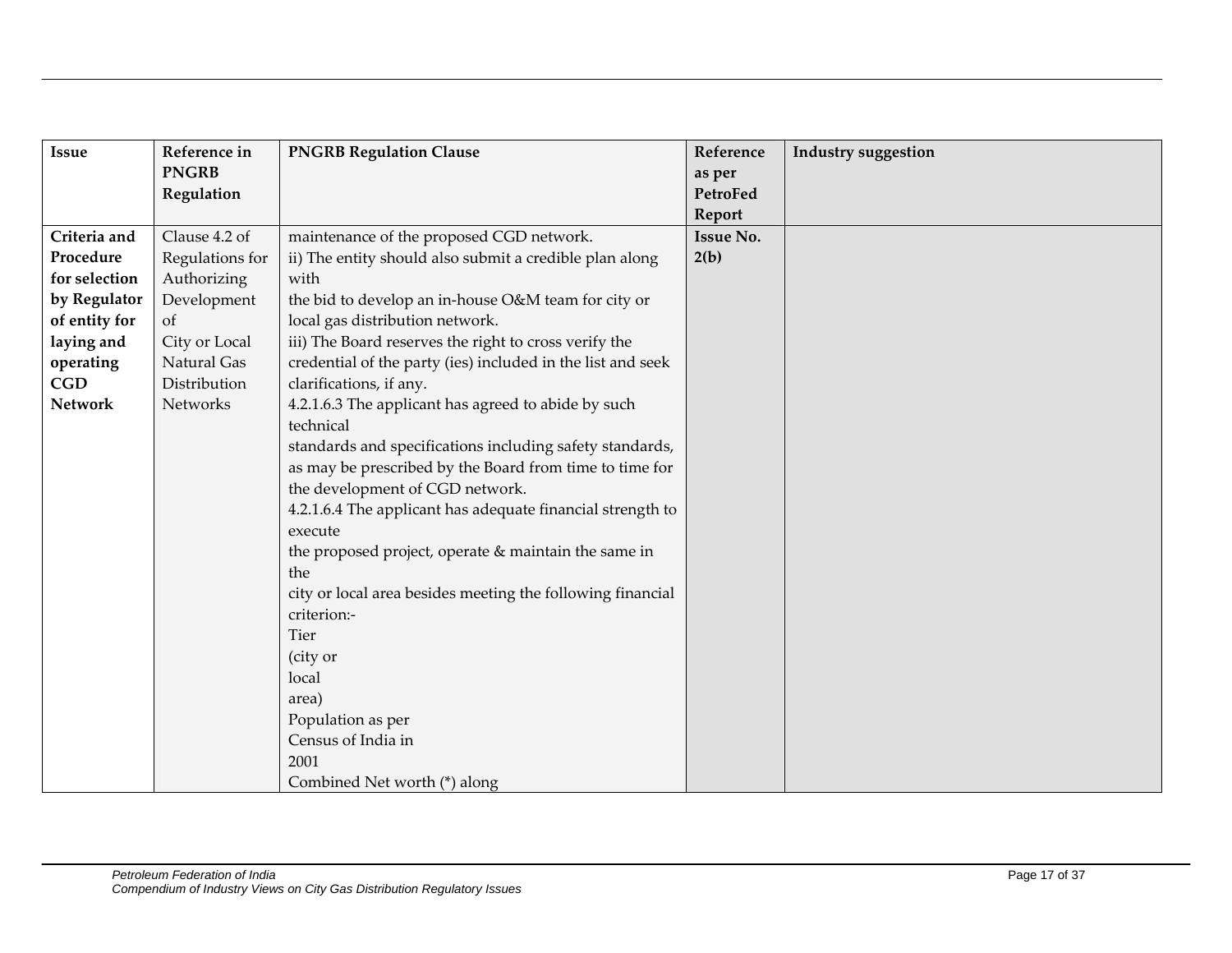| Issue          | Reference in    | <b>PNGRB Regulation Clause</b>                                           | Reference        | <b>Industry suggestion</b> |
|----------------|-----------------|--------------------------------------------------------------------------|------------------|----------------------------|
|                | <b>PNGRB</b>    |                                                                          | as per           |                            |
|                | Regulation      |                                                                          | PetroFed         |                            |
|                |                 |                                                                          | Report           |                            |
| Criteria and   | Clause 4.2 of   | with co-promoters (Equity                                                | <b>Issue No.</b> |                            |
| Procedure      | Regulations for | share capital + Free                                                     | 2(b)             |                            |
| for selection  | Authorizing     | (excluding revaluation)                                                  |                  |                            |
| by Regulator   | Development     | reserves                                                                 |                  |                            |
| of entity for  | of              | I 5 million and above >Rs.150 crore                                      |                  |                            |
| laying and     | City or Local   | II Between 1 million                                                     |                  |                            |
| operating      | Natural Gas     | and 5 million                                                            |                  |                            |
| CGD            | Distribution    | >Rs.100 crore                                                            |                  |                            |
| <b>Network</b> | Networks        | III Less than 1 million >Rs.50 crore                                     |                  |                            |
|                |                 | (*) As per Chartered Accountant's certificate on the                     |                  |                            |
|                |                 | latest                                                                   |                  |                            |
|                |                 | financial position of the entity and its co-promoters.                   |                  |                            |
|                |                 | 4.2.1.6.5 The applicant is a body corporate or else                      |                  |                            |
|                |                 | undertakes to                                                            |                  |                            |
|                |                 | become a company registered under the Companies                          |                  |                            |
|                |                 | Act,                                                                     |                  |                            |
|                |                 | 1956 on being declared a successful bidder.                              |                  |                            |
|                |                 | 4.2.1.6.6 The entity should have a credible plan for<br>sourcing natural |                  |                            |
|                |                 | gas for supply in the proposed CGD network and                           |                  |                            |
|                |                 | submit                                                                   |                  |                            |
|                |                 | along with the application, a copy of the Memorandum                     |                  |                            |
|                |                 | <sub>of</sub>                                                            |                  |                            |
|                |                 | Understanding (MOU) or Heads of Agreement (HOA)                          |                  |                            |
|                |                 | with                                                                     |                  |                            |
|                |                 | the entity from whom it intends sourcing natural gas                     |                  |                            |
|                |                 | (hereinafter referred to as other entity). The other entity              |                  |                            |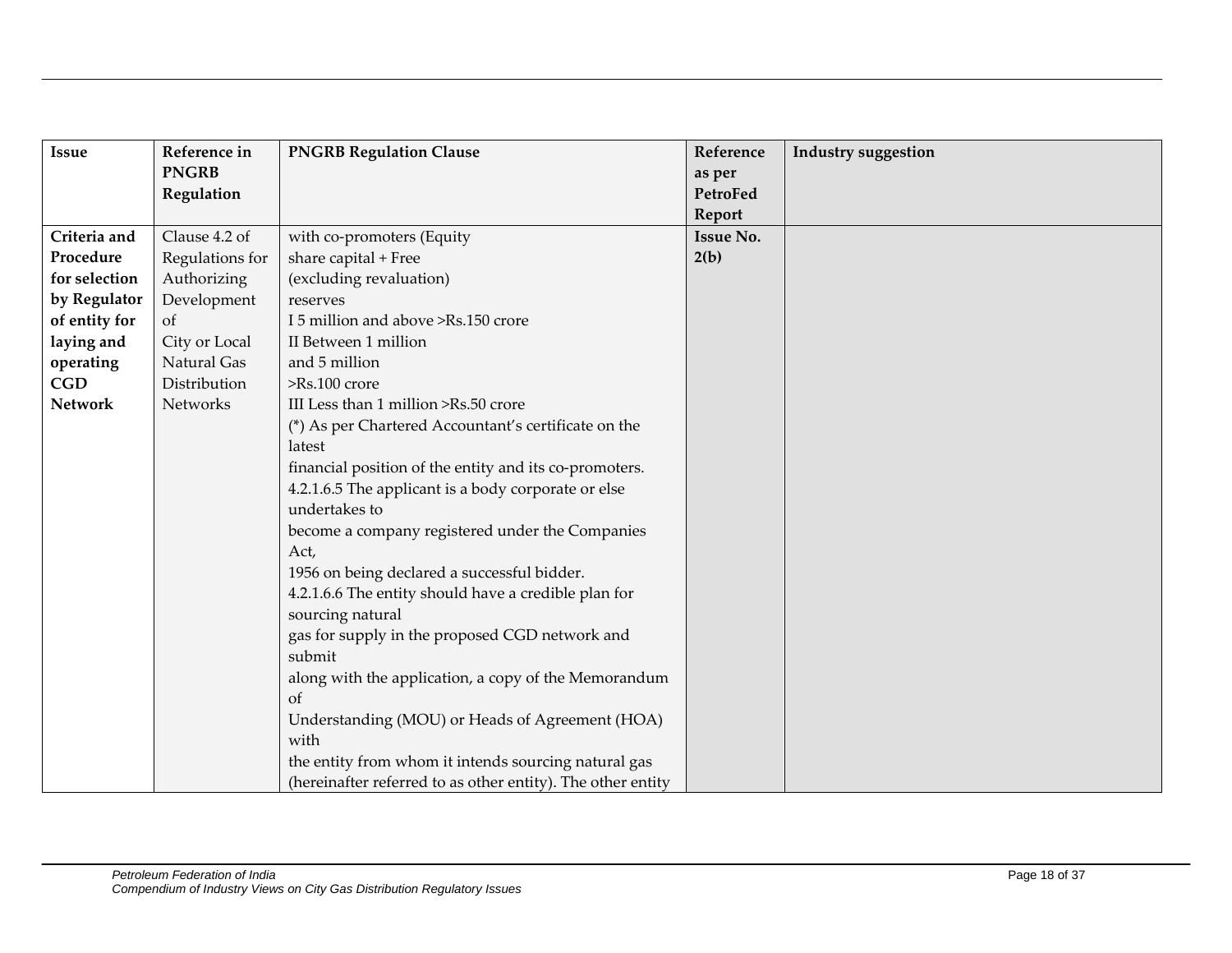| <b>Issue</b>   | Reference in    | <b>PNGRB Regulation Clause</b>                              | Reference        | <b>Industry suggestion</b> |
|----------------|-----------------|-------------------------------------------------------------|------------------|----------------------------|
|                | <b>PNGRB</b>    |                                                             | as per           |                            |
|                | Regulation      |                                                             | PetroFed         |                            |
|                |                 |                                                             | Report           |                            |
| Criteria and   | Clause 4.2 of   | Should                                                      | <b>Issue No.</b> |                            |
| Procedure      | Regulations for | a) either be the owner of natural gas or have a firm        | 2(b)             |                            |
| for selection  | Authorizing     | natural gas supply arrangement with a supply source,        |                  |                            |
| by Regulator   | Development     | and                                                         |                  |                            |
| of entity for  | of              | b) must be willing to supply the same to the entity at the  |                  |                            |
| laying and     | City or Local   | time of commissioning of the project subject to the         |                  |                            |
| operating      | Natural Gas     | two entities agreeing to the commercial terms.              |                  |                            |
| <b>CGD</b>     | Distribution    | The Board reserves the right to directly approach the       |                  |                            |
| <b>Network</b> | Networks        | other                                                       |                  |                            |
|                |                 | entity to ascertain the credibility of the MOU/HOA and      |                  |                            |
|                |                 | also assess the ability and willingness of the other entity |                  |                            |
|                |                 | to                                                          |                  |                            |
|                |                 | supply natural gas to the applicant entity in case the      |                  |                            |
|                |                 | latter                                                      |                  |                            |
|                |                 | were to get authorization for city or natural gas           |                  |                            |
|                |                 | distribution                                                |                  |                            |
|                |                 | network project.                                            |                  |                            |
|                |                 | 4.2.1.6.7 The applicant furnishes a bid bond for an         |                  |                            |
|                |                 | amount equal to:                                            |                  |                            |
|                |                 | a) Rs.5 crore for Tier I city or local area.                |                  |                            |
|                |                 | b) Rs.3 crore for Tier II city or local area.               |                  |                            |
|                |                 | c) Rs.2 crore for Tier III city or local area.              |                  |                            |
|                |                 | This bid bond is prescribed with a view to ensure that      |                  |                            |
|                |                 | only                                                        |                  |                            |
|                |                 | serious and committed bidders participate in the            |                  |                            |
|                |                 | financial                                                   |                  |                            |
|                |                 | bidding. The bid bond will be encashed if a bidder wins     |                  |                            |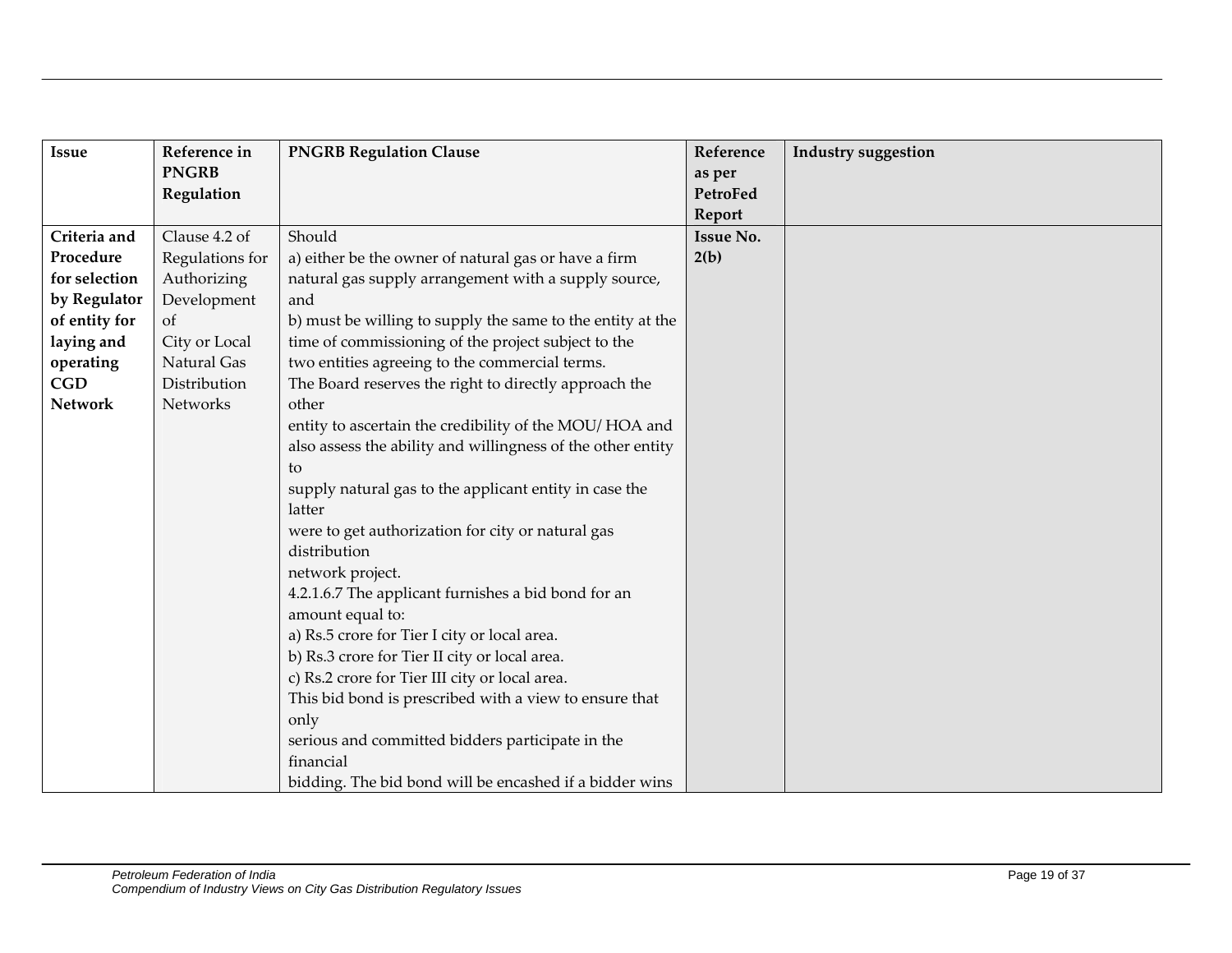| <b>Issue</b>   | Reference in    | <b>PNGRB Regulation Clause</b>                             | Reference        | <b>Industry suggestion</b> |
|----------------|-----------------|------------------------------------------------------------|------------------|----------------------------|
|                | <b>PNGRB</b>    |                                                            | as per           |                            |
|                | Regulation      |                                                            | PetroFed         |                            |
|                |                 |                                                            | Report           |                            |
| Criteria and   | Clause 4.2 of   | the bid and walks out. The Bid bond in respect of the      | <b>Issue No.</b> |                            |
| Procedure      | Regulations for | unsuccessful bidders shall be released immediately         | 2(b)             |                            |
| for selection  | Authorizing     | while                                                      |                  |                            |
| by Regulator   | Development     | that of the successful bidder retained till the prescribed |                  |                            |
| of entity for  | of              | performance bid is furnished at the time of                |                  |                            |
| laying and     | City or Local   | authorization.                                             |                  |                            |
| operating      | Natural Gas     | 4.2.1.6.8 In case the bidder does not fulfill the          |                  |                            |
| CGD            | Distribution    | requirements of any                                        |                  |                            |
| <b>Network</b> | Networks        | criteria under clauses 4.2.1.6.1 to 4.2.1.6.7 above, the   |                  |                            |
|                |                 | application shall be summarily rejected and a              |                  |                            |
|                |                 | communication in this regard shall be sent to the          |                  |                            |
|                |                 | applicant. In such a case, the financial bid shall not be  |                  |                            |
|                |                 | opened for that bidder.                                    |                  |                            |
|                |                 | 4.2.1.7 Application-cum-Bid Format                         |                  |                            |
|                |                 | The application-cum-bid, to be submitted in two            |                  |                            |
|                |                 | separate, properly                                         |                  |                            |
|                |                 | earmarked and sealed envelopes, shall be in two parts -    |                  |                            |
|                |                 | a) Part I (Technical bid) covering general particulars of  |                  |                            |
|                |                 | the applicant                                              |                  |                            |
|                |                 | and technical details of the project (including minimum    |                  |                            |
|                |                 | eligibility                                                |                  |                            |
|                |                 | criteria) under clause 4.2.1.6.                            |                  |                            |
|                |                 | b) Part II (Financial bid) covering the financial details  |                  |                            |
|                |                 | under clause                                               |                  |                            |
|                |                 | 4.2.3.                                                     |                  |                            |
|                |                 | The format of the Application-cum-bid is specified in      |                  |                            |
|                |                 | Annexure - B.                                              |                  |                            |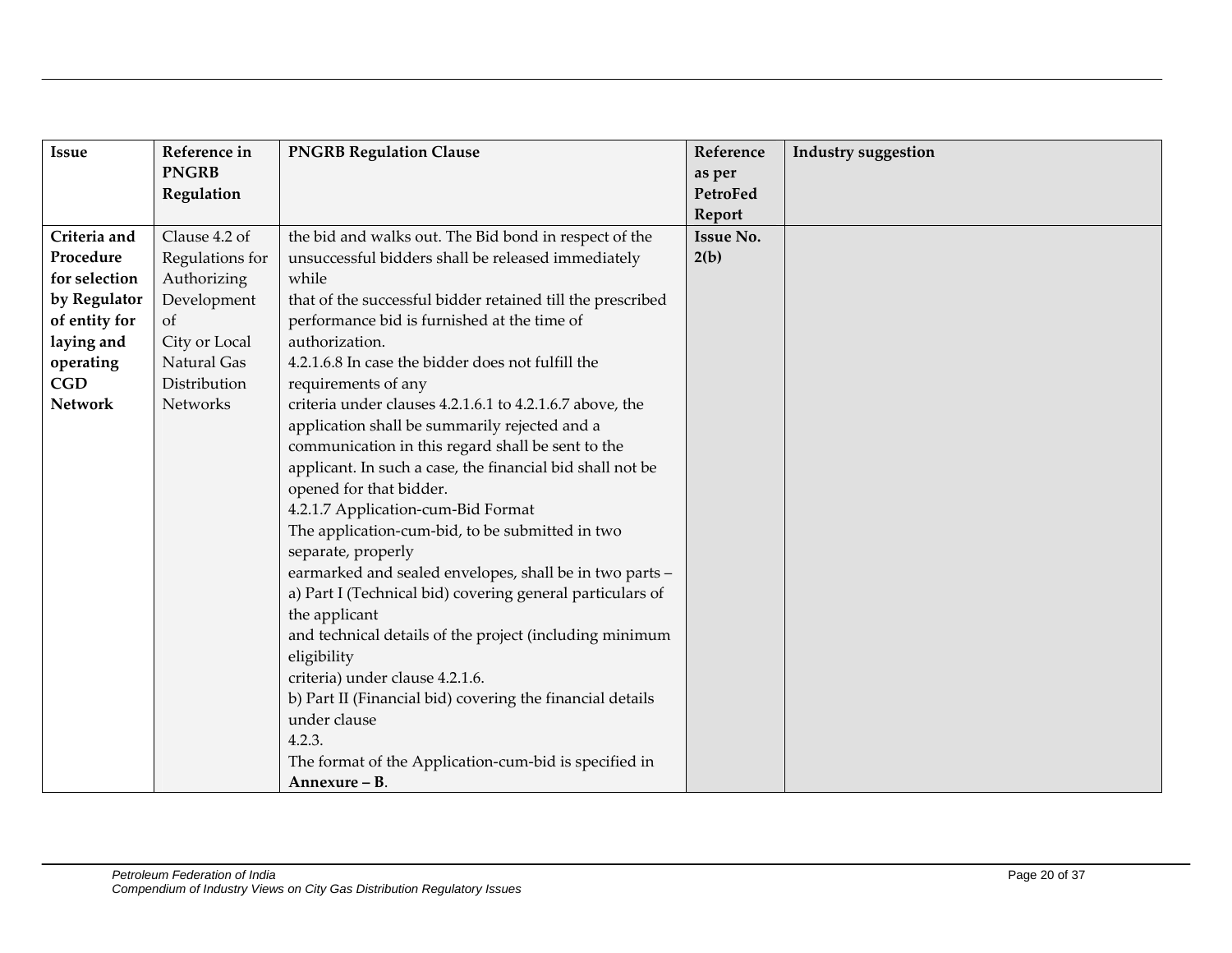| <b>Issue</b>   | Reference in    | <b>PNGRB Regulation Clause</b>                            | Reference        | <b>Industry suggestion</b> |
|----------------|-----------------|-----------------------------------------------------------|------------------|----------------------------|
|                | <b>PNGRB</b>    |                                                           | as per           |                            |
|                | Regulation      |                                                           | PetroFed         |                            |
|                |                 |                                                           | Report           |                            |
| Criteria and   | Clause 4.2 of   | 4.2.1.8 A time period of 45 days shall be allowed for     | <b>Issue No.</b> |                            |
| Procedure      | Regulations for | submission of the application-cum-bid for grant of        | 2(b)             |                            |
| for selection  | Authorizing     | authorization for laying, building, operating and         |                  |                            |
| by Regulator   | Development     | expanding the CGD network. Application-cum-bid            |                  |                            |
| of entity for  | of              | received after the notified date shall not be considered. |                  |                            |
| laying and     | City or Local   | 4.2.1.9 The Board may, if required, extend the date of    |                  |                            |
| operating      | Natural Gas     | submission of bids through an advertisement in the        |                  |                            |
| <b>CGD</b>     | Distribution    | same manner as under clause                               |                  |                            |
| <b>Network</b> | Networks        | 4.2.1.5, including a situation where only a single        |                  |                            |
|                |                 | application-cum-bid is received in response to the        |                  |                            |
|                |                 | original advertisement.                                   |                  |                            |
|                |                 | 4.2.2 Invitation by Board for laying, building, operating |                  |                            |
|                |                 | or expanding of CGD                                       |                  |                            |
|                |                 | network                                                   |                  |                            |
|                |                 | The Board may, suo-motu, through an open                  |                  |                            |
|                |                 | advertisement in at least three                           |                  |                            |
|                |                 | national and two vernacular daily newspapers              |                  |                            |
|                |                 | (including hosting on its                                 |                  |                            |
|                |                 | website) invite application-cum-bids from entities        |                  |                            |
|                |                 | interested in laying,                                     |                  |                            |
|                |                 | building, operating and expansion of city or local gas    |                  |                            |
|                |                 | distribution network in a                                 |                  |                            |
|                |                 | specific city or a geographic area and the provisions in  |                  |                            |
|                |                 | clauses 4.2.1 (except                                     |                  |                            |
|                |                 | that the details of the EOI shall be replaced by Project  |                  |                            |
|                |                 | details as perceived                                      |                  |                            |
|                |                 | by the Board) shall apply.                                |                  |                            |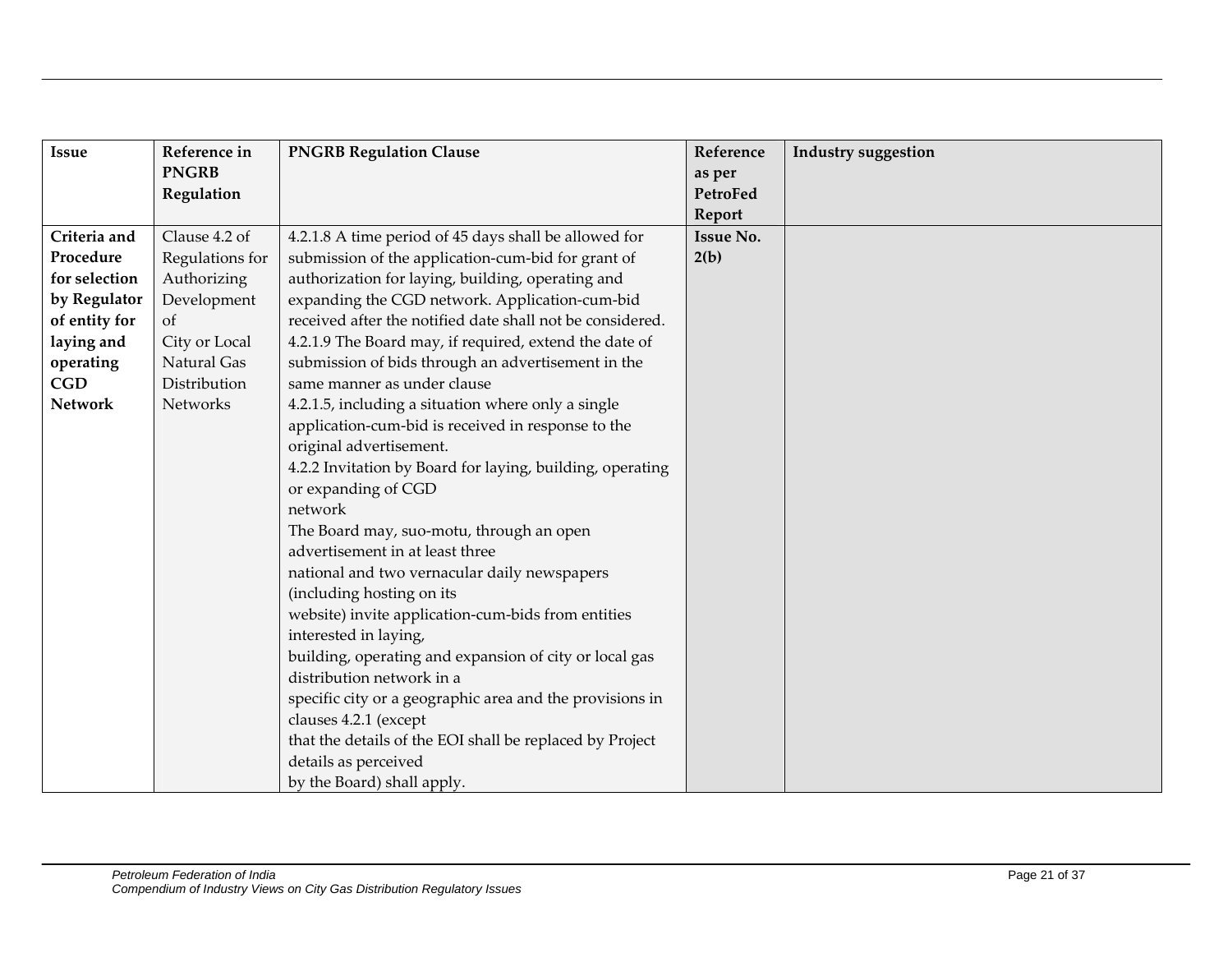| <b>Issue</b>   | Reference in    | <b>PNGRB Regulation Clause</b>                             | Reference        | <b>Industry suggestion</b> |
|----------------|-----------------|------------------------------------------------------------|------------------|----------------------------|
|                | <b>PNGRB</b>    |                                                            | as per           |                            |
|                | Regulation      |                                                            | PetroFed         |                            |
|                |                 |                                                            | Report           |                            |
| Criteria and   | Clause 4.2 of   | 4.2.3 Bidding Criteria                                     | <b>Issue No.</b> |                            |
| Procedure      | Regulations for | 4.2.3.1 The Board, while considering a proposal for        | 2(b)             |                            |
| for selection  | Authorizing     | authorization, shall tabulate and compare all financial    |                  |                            |
| by Regulator   | Development     | bids meeting the minimum eligibility criteria by           |                  |                            |
| of entity for  | <sub>of</sub>   | applying suitable weights against the bidding criteria     |                  |                            |
| laying and     | City or Local   | given below:                                               |                  |                            |
| operating      | Natural Gas     | 4.2.3.1.1 Overall unit Network Tariff Lowness of the       |                  |                            |
| CGD            | Distribution    | present value of the overall unit network tariff           |                  |                            |
| <b>Network</b> | Networks        | charge for usage of the proposed CGD network by all        |                  |                            |
|                |                 | categories of customers of natural gas (including supply   |                  |                            |
|                |                 | of natural gas to CNG station before compression) over     |                  |                            |
|                |                 | the economic life of the project (25 years). The entity is |                  |                            |
|                |                 | required to bid for the tariff charge for each year of the |                  |                            |
|                |                 | economic life of the project. This shall have a weightage  |                  |                            |
|                |                 | of 40%.                                                    |                  |                            |
|                |                 | 4.2.3.1.2 Inch-Kilometer of Steel Pipelines in CGD         |                  |                            |
|                |                 | network Highness of the present value of the inch-         |                  |                            |
|                |                 | kilometer of steel pipelines proposed to be laid in the    |                  |                            |
|                |                 | CGD network during the period of exclusivity in terms      |                  |                            |
|                |                 | of an exemption from the purview of the contract           |                  |                            |
|                |                 | carriage or common carrier. This shall have a weightage    |                  |                            |
|                |                 | of 30%.                                                    |                  |                            |
|                |                 | 4.2.3.1.3 Number of PNG domestic connections               |                  |                            |
|                |                 | Highness of the present value of the number of             |                  |                            |
|                |                 | domestic customers proposed to be connected by Piped       |                  |                            |
|                |                 | Natural Gas by the entity during the period of             |                  |                            |
|                |                 | exclusivity in terms of an exemption from the purview      |                  |                            |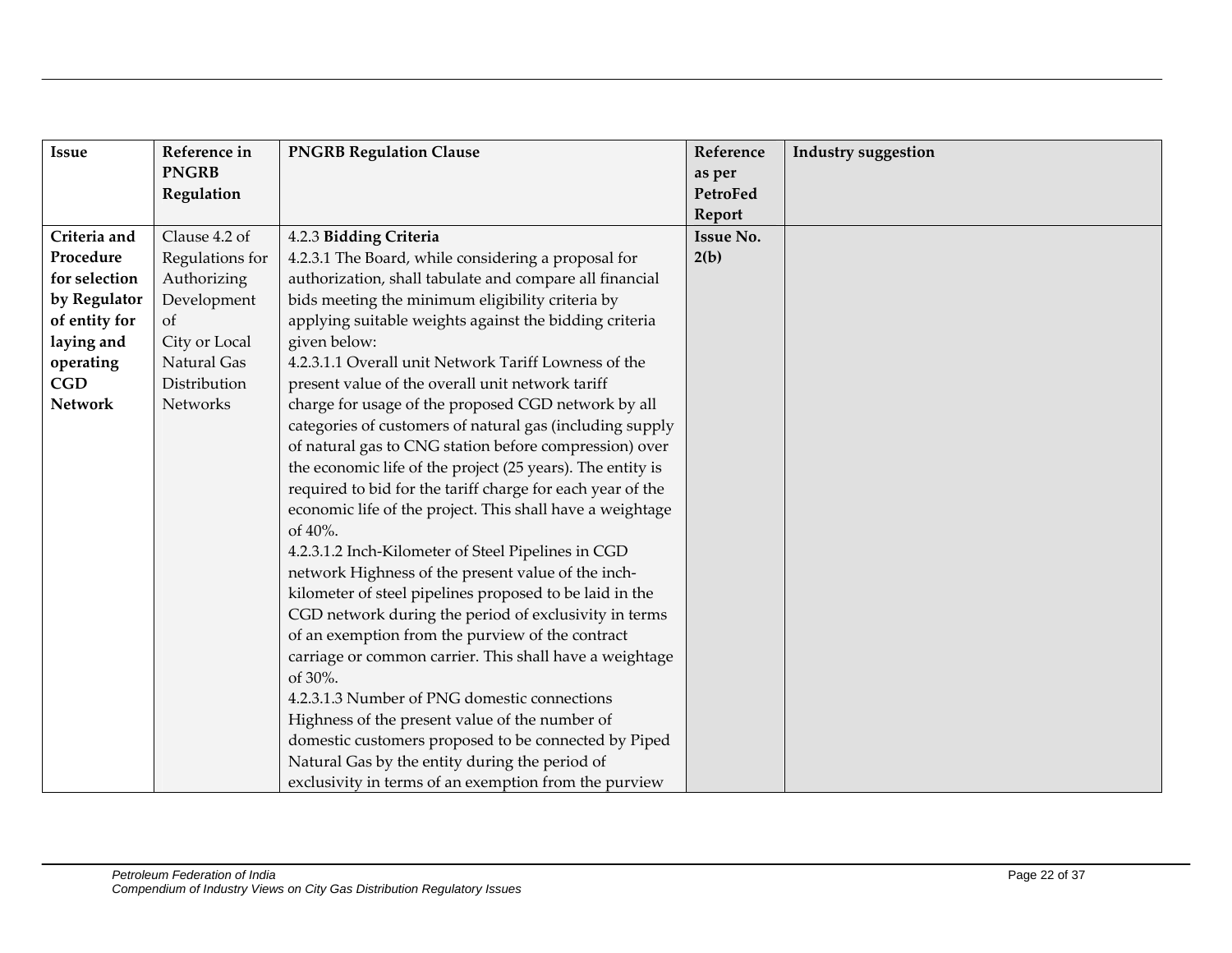| <b>Issue</b>   | Reference in    | <b>PNGRB Regulation Clause</b>                                | Reference        | <b>Industry suggestion</b> |
|----------------|-----------------|---------------------------------------------------------------|------------------|----------------------------|
|                | <b>PNGRB</b>    |                                                               | as per           |                            |
|                | Regulation      |                                                               | PetroFed         |                            |
|                |                 |                                                               | Report           |                            |
| Criteria and   | Clause 4.2 of   | of common carrier or contract carriage in the proposed        | <b>Issue No.</b> |                            |
| Procedure      | Regulations for | CGD network. The entity is required to bid for the            | 2(b)             |                            |
| for selection  | Authorizing     | number of domestic customers to be connected by PNG           |                  |                            |
| by Regulator   | Development     | for each of the year of the exclusivity period. This shall    |                  |                            |
| of entity for  | <sub>of</sub>   | have a weightage of 30%.                                      |                  |                            |
| laying and     | City or Local   | 4.2.3.2 The present value in the criteria at clauses          |                  |                            |
| operating      | Natural Gas     | 4.2.3.1.1, 4.2.3.1.2 & 4.2.3.1.3 above shall be calculated by |                  |                            |
| CGD            | Distribution    | the entity using a discount rate not exceeding the            |                  |                            |
| <b>Network</b> | Networks        | Reasonable Rate of Return (RoR). The RoR shall be fixed       |                  |                            |
|                |                 | as equal to the average rate of long-term Government          |                  |                            |
|                |                 | securities issued by the RBI during the period of 12          |                  |                            |
|                |                 | months prior to the last date for obtaining the               |                  |                            |
|                |                 | application-cum-financial bid documents + $X$ %.              |                  |                            |
|                |                 | 4.2.3.3 Entity with the highest composite score               |                  |                            |
|                |                 | considering the criteria under clauses 4.2.3.1.1 to           |                  |                            |
|                |                 | 4.2.3.1.3 above shall be declared as successful in the bid    |                  |                            |
|                |                 | subject to the provision under clause 4.2.3.4 below.          |                  |                            |
|                |                 | 4.2.3.4 In case of a single bid, the Board may scrutinize     |                  |                            |
|                |                 | the Detailed Feasibility Report (DFR) of the project and      |                  |                            |
|                |                 | assess the reasonability of the proposed plan to develop      |                  |                            |
|                |                 | the CGD network. In case the same is found to be              |                  |                            |
|                |                 | suboptimal, the Board reserves the right to reject the        |                  |                            |
|                |                 | bid.                                                          |                  |                            |
|                |                 |                                                               |                  |                            |
|                |                 |                                                               |                  |                            |
|                |                 |                                                               |                  |                            |
|                |                 |                                                               |                  |                            |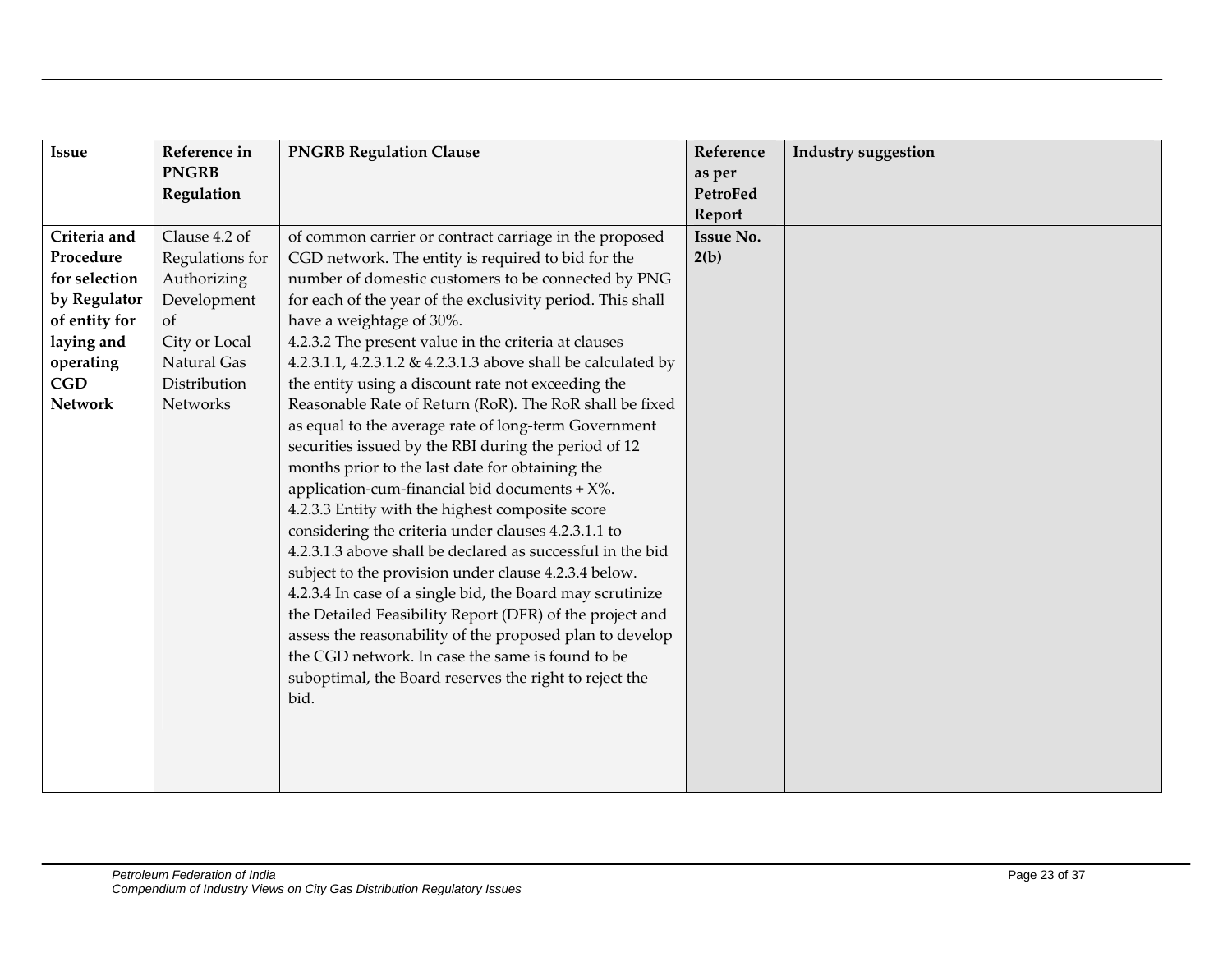| <b>Issue</b> | Reference in           | <b>PNGRB Regulation Clause</b>                             | Reference          | <b>Industry suggestion</b>                             |
|--------------|------------------------|------------------------------------------------------------|--------------------|--------------------------------------------------------|
|              | <b>PNGRB</b>           |                                                            | as per             |                                                        |
|              | Regulation             |                                                            | PetroFed           |                                                        |
|              |                        |                                                            | Report             |                                                        |
| Principles   | Clauses $5.2 \& 6$     | 5.2.1 The Board may consider providing exclusivity to      | <b>Issue No. 3</b> | Summary of suggestions                                 |
| for          | $\alpha$               | an entity proposing to lay,                                |                    | 1) Payback of the investment                           |
| determining  | Regulations for        | build, operate or expand a CGD network for a period of     |                    | 2) Sustained availability of the gas from the          |
| number of    | <b>Exclusivity</b> for | five years subject to the conditions that the entity meets |                    | contracted source                                      |
| years for    | City or Local          | the service obligations as stipulated under clause 6       |                    | 3) Alternative sources envisaged, if any               |
| which a      | Natural Gas            | below.                                                     |                    | 4) The number of years should be derived by            |
| <b>CGD</b>   | Distribution           | 5.2.2 In case an entity is laying, building, operating or  |                    | economic returns on the investments one makes.         |
| network      | Networks               | expanding a CGD Network before the appointed day           |                    | 5) Allow an exclusivity period which reflects risk     |
| should be    |                        | and has been authorized by the Central Government or       |                    | and longevity of the investment, as well as            |
| accorded     |                        | is authorized by the Board under the Regulations for       |                    | contractual commitments such as take or pay.           |
| exclusivity  |                        | Authorizing Development of CGD Networks, the               |                    | 6) Apply exclusivity thresholds so that large          |
|              |                        | period of exclusivity shall be -                           |                    | industrial customers are part of the CGD customer      |
|              |                        | a) Three years in case the entity has been operating for   |                    | mix.                                                   |
|              |                        | three years or more before the appointed day.              |                    | 7) Competition should be phased in order to ensure     |
|              |                        | b) Five years in case the entity has been operating for    |                    | network build-out, protect residential customers       |
|              |                        | less than three years before the appointed day.            |                    | and to prevent cherry picking.                         |
|              |                        |                                                            |                    | 8) Existing entities operating CGDs that are granted   |
|              |                        | 6. Service Obligations                                     |                    | authorization should receive exclusivity periods       |
|              |                        | 6.1 The entity allowed exclusivity under clause 5.2 shall  |                    | comparable to those given to Greenfield licensees.     |
|              |                        | have to comply with the                                    |                    | International best practice has generally required     |
|              |                        | following service obligations during the exclusivity       |                    | gas-on-gas competition to occur at the same time so    |
|              |                        | period-                                                    |                    | that there is a level playing field and the process is |
|              |                        | 6.1.1 In respect of an entity proposing to lay, build,     |                    | efficient.                                             |
|              |                        | operate or expand a CGD                                    |                    | Divergent issues                                       |
|              |                        | Network after the appointed day and which has been         |                    | Industry views were divergent as regards no of years.  |
|              |                        | authorized by the Board as per the Regulations             |                    | They are as follows-                                   |
|              |                        | Authorizing Development of City or Local Natural Gas       |                    | 9) Gas marketing exclusivity of between 15 and 20      |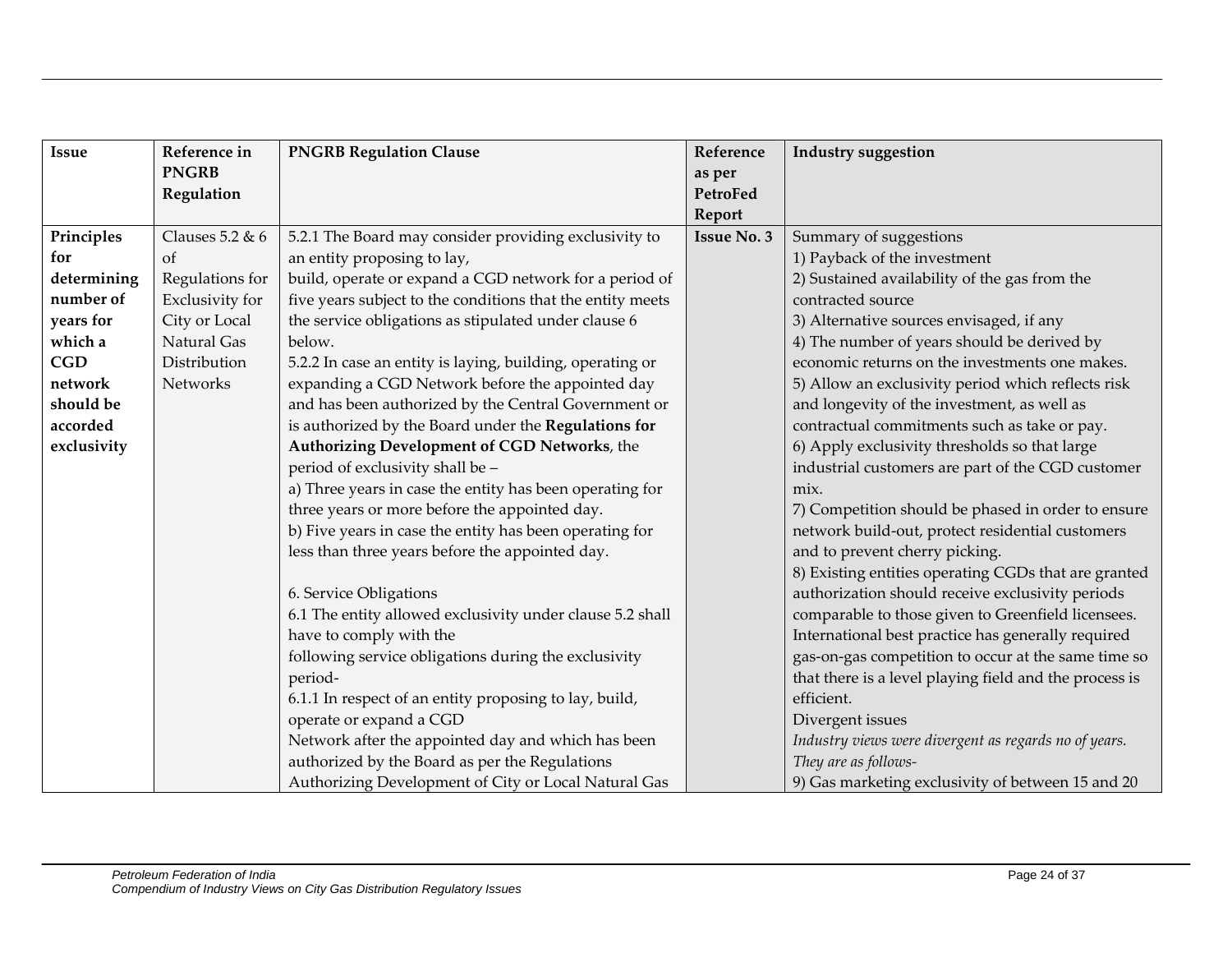| <b>Issue</b> | Reference in       | <b>PNGRB Regulation Clause</b>                               | Reference          | <b>Industry suggestion</b>                              |
|--------------|--------------------|--------------------------------------------------------------|--------------------|---------------------------------------------------------|
|              | <b>PNGRB</b>       |                                                              | as per             |                                                         |
|              | Regulation         |                                                              | PetroFed           |                                                         |
|              |                    |                                                              | Report             |                                                         |
| Principles   | Clauses $5.2 \& 6$ | Distribution Networks, the entity shall be obligated to -    | <b>Issue No. 3</b> | years and conveyance exclusivity of between 20 and      |
| for          | of                 | a) provide domestic PNG connections as per the bid,          |                    | 30 years in accordance with international standards.    |
| determining  | Regulations for    | and                                                          |                    | 10) For marketing, there should not be any              |
| number of    | Exclusivity for    | b) lay/ build steel pipeline as per the inch-kilometer bid   |                    | exclusivity for urban agglomerates (UA) with more       |
| years for    | City or Local      | The physical achievement shall be monitored by the           |                    | than two million population. For UA of less than        |
| which a      | Natural Gas        | Board on a half-yearly basis against the targets at 6.1.1    |                    | two million, exclusivity can be provided on basis of    |
| <b>CGD</b>   | Distribution       | a) and 6.1.1 b) above by prorating the same over the         |                    | Reasonable pay back period of 7 years plus 3 years      |
| network      | <b>Networks</b>    | exclusivity period allowed1.                                 |                    | of development activity, totaling to 10 years.          |
| should be    |                    | c) Reach all charge areas or wards through pipelines of      |                    | 11) There may be exclusivity for setting up             |
| accorded     |                    | adequate size to meet the demand of the consumers in         |                    | infrastructure of NG pipelines & City gas grids,        |
| exclusivity  |                    | these charge areas or wards.                                 |                    | with a period of 10 years, with an additional period    |
|              |                    | d) Provide PNG domestic connectivity on demand to            |                    | of 3 years for initial, developmental activities,       |
|              |                    | any consumer within a distance of 25 meters of the steel     |                    | totaling to 13 years.                                   |
|              |                    | belting pipeline or the PE pipeline at no extra charge.      |                    | 12) As far as possible there should be scope for at     |
|              |                    | 6.1.2 In respect an entity laying, building, operating or    |                    | least two players. Since the infrastructure in city gas |
|              |                    | expanding a CGD                                              |                    | distribution is not available, exclusivity may keep     |
|              |                    | Network before the appointed day and which has been          |                    | for maximum 5 years or no of consumers                  |
|              |                    | either authorized by the Central Government or by the        |                    | 13) As such exclusivity should not be provided for      |
|              |                    | Board under the Regulations for Authorizing                  |                    | any activity as it would act as restrictive instrument  |
|              |                    | development of City or Local Natural Gas Distribution        |                    | for multi party participation in the particular         |
|              |                    | Network, the entity shall be obligated to) achieve the       |                    | activity. However for financing of the project,         |
|              |                    | targets in respect of providing PNG domestic                 |                    | exclusivity may be accorded for distribution            |
|              |                    | connections and laying/ building steel pipeline inch         |                    | network for duration of loan payment.                   |
|              |                    | kilometer as per clause 6.1.1 a) $\&$ b) above as set by the |                    | 14) Initially, it may be for a period of 10 years and   |
|              |                    | Board at the levels derived                                  |                    | subsequently based on the performances and              |
|              |                    | based on the successful bids of similar placed cities or     |                    | customer satisfaction, it may be extended for           |
|              |                    | local areas in                                               |                    | another term.                                           |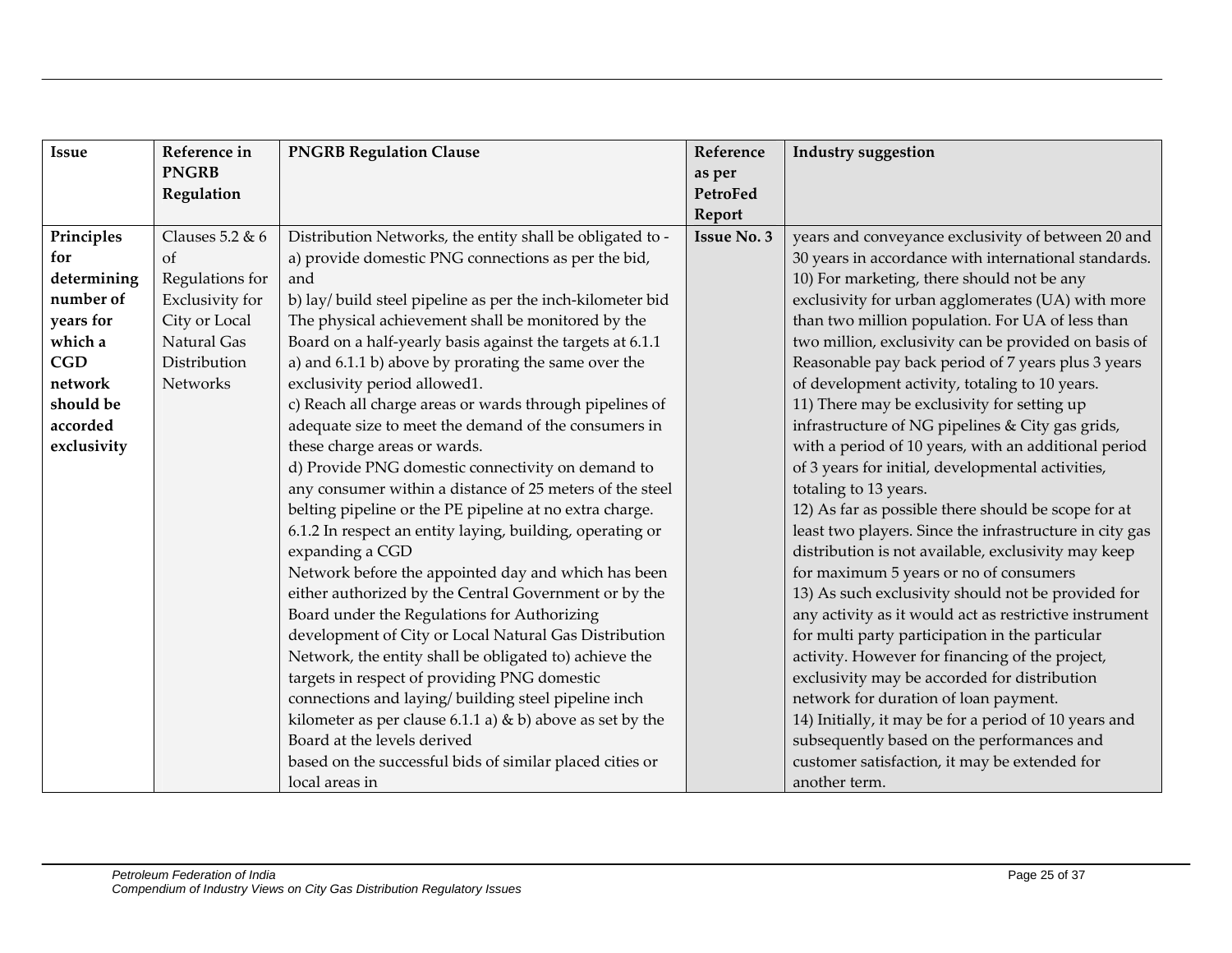| <b>Issue</b> | Reference in       | <b>PNGRB Regulation Clause</b>                               | Reference          | <b>Industry suggestion</b>                                |
|--------------|--------------------|--------------------------------------------------------------|--------------------|-----------------------------------------------------------|
|              | <b>PNGRB</b>       |                                                              | as per             |                                                           |
|              | Regulation         |                                                              | PetroFed           |                                                           |
|              |                    |                                                              | Report             |                                                           |
| Principles   | Clauses $5.2 \& 6$ | terms of the population as per the census of India 2001      | <b>Issue No. 3</b> | <b>Inferences from International Regulatory Regimes</b>   |
| for          | $\alpha$           | or in the                                                    |                    | Distribution of natural gas has natural monopoly          |
| determining  | Regulations for    | absence of such similarly placed cities or areas, the cities |                    | characteristics, so pricing of this service is regulated. |
| number of    | Exclusivity for    | which come closest to these cities or areas in terms of      |                    | Greenfield                                                |
| years for    | City or Local      | population by suitable extrapolation or interpolation.       |                    | investments carry demand, financing, and                  |
| which a      | Natural Gas        | The physical achievement shall be monitored by the           |                    | operating risks that are typically not present in         |
| <b>CGD</b>   | Distribution       | Board on a halfyearly                                        |                    | divestiture and acquisitions                              |
| network      | Networks           | basis against the targets at 6.1.1 a) and 6.1.1 b) above by  |                    | of existing assets. These considerations influence the    |
| should be    |                    | prorating the same over the exclusivity period allowed       |                    | design of distribution regulation.                        |
| accorded     |                    | b) Reach all charge areas or wards through pipelines of      |                    | Generally, natural gas distribution networks are to       |
| exclusivity  |                    | adequate size to meet the demand of the consumers in         |                    | be developed through temporary regional                   |
|              |                    | these charge areas or                                        |                    | monopolies in defned geographic zones. Even               |
|              |                    | wards.                                                       |                    | though there are natural economic entry barriers to       |
|              |                    | c) Provide PNG domestic connectivity on demand to            |                    | construction of distribution networks, regulators         |
|              |                    | any consumer within a distance of 25 meters of the steel     |                    | ensure that no city would be adversely affected by        |
|              |                    | belting pipeline or the PE pipeline at no extra charge.      |                    | disorderly entry of distribution companies that           |
|              |                    | 6.1.3 Post-exclusivity period (i.e. beyond the period of     |                    | could result in poor network design and                   |
|              |                    | exclusivity allowed under                                    |                    | construction and unreliable service.                      |
|              |                    | clause 5.2)                                                  |                    | Deciding how long the regional monopolies should          |
|              |                    | The entity shall be obligated to                             |                    | maintain exclusive rights to distribution, involves       |
|              |                    | a) continue to expand the network of pipelines by            |                    | several trade-offs.                                       |
|              |                    | increasing the penetration within all charge areas based     |                    | In theory, duration should depend on implied              |
|              |                    | on the demand for PNG domestic, besides laying               |                    | tariffs for consumers and risks and amount of             |
|              |                    | requisite infrastructure for adequate availability of CNG    |                    | investments. A relatively short period of exclusivity     |
|              |                    | and at adequate pressure in the CGD network.                 |                    | implies a shorter period to recover investment costs      |
|              |                    | The requirement could emerge out of entity's own             |                    | and commensurately higher tariffs. In contrast, long      |
|              |                    | requirement or that of other entities, which may use the     |                    | periods of exclusivity might be unnecessary due to        |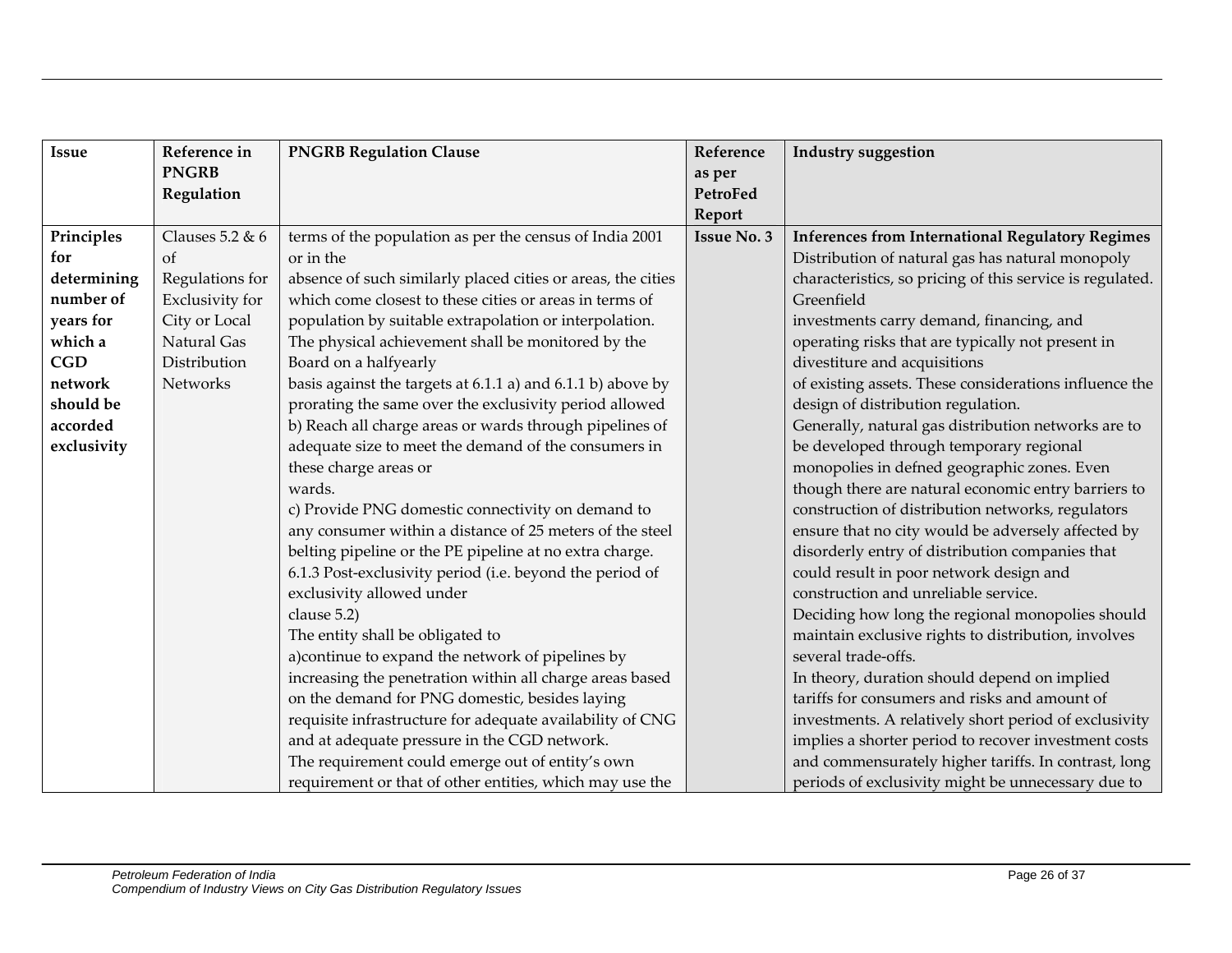| <b>Issue</b> | Reference in    | <b>PNGRB Regulation Clause</b>                               | Reference          | <b>Industry suggestion</b>                              |
|--------------|-----------------|--------------------------------------------------------------|--------------------|---------------------------------------------------------|
|              | <b>PNGRB</b>    |                                                              | as per             |                                                         |
|              | Regulation      |                                                              | PetroFed           |                                                         |
|              |                 |                                                              | Report             |                                                         |
| Principles   | Clauses 5.2 & 6 | CGD network post-exclusivity.                                | <b>Issue No. 3</b> | natural market barriers that arise after a distribution |
| for          | $\alpha$        | b) allow the use of the CGD network either as a              |                    | network is constructed.                                 |
| determining  | Regulations for | common carrier or as a contract carriage to any entity on    |                    | The optimal length of the distribution exclusivity      |
| number of    | Exclusivity for | a non-discriminatory basis as per the provisions in the      |                    | period is influenced also by the extent to which        |
| years for    | City or Local   | Regulations for Declaring a CGD Network as a                 |                    | consumers inside the distribution area are able to      |
| which a      | Natural Gas     | Common Carrier or Contract carriage, subject to)             |                    | bypass the local distribution companies to purchase     |
| <b>CGD</b>   | Distribution    | i) payment of network tariff;                                |                    | gas from other agents.                                  |
| network      | Networks        | ii) availability of capacity in the pipeline network;        |                    | If commercial (open access to network) and              |
| should be    |                 | iii) injection/removal of natural gas does not adversely     |                    | physical (alternate pipeline) bypass are not allowed,   |
| accorded     |                 | alter the                                                    |                    | exclusivity gives                                       |
| exclusivity  |                 | composition of natural gas in the CGD network beyond         |                    | the distributor de facto monopoly power over            |
|              |                 | permissible specifications;                                  |                    | marketing and adjacent transportation. This is a        |
|              |                 | iv) technical feasibility of granting access with respect to |                    | powerful                                                |
|              |                 | pressure,                                                    |                    | investment incentive through strong market power.       |
|              |                 | temperature & composition of the natural gas to be           |                    | If bypass is allowed, the distributor's exclusivity     |
|              |                 | injected / removed;                                          |                    | would be restricted to gas distribution services. This  |
|              |                 | v) hydraulics of the pipeline system in the network is       |                    | implies                                                 |
|              |                 | not adversely affected;                                      |                    | less market power for the distributor and greater       |
|              |                 | vi) safety of pipeline operation in the network is not       |                    | uncertainty for investors.                              |
|              |                 | adversely affected;                                          |                    | The policy decision to grant exclusivity in             |
|              |                 | c) Provide PNG connectivity on demand to a domestic          |                    | conjunction with the initial distribution permit is an  |
|              |                 | consumer of any entity within any charge area, at no         |                    | effort to reconcile                                     |
|              |                 | extra cost, provided the distance from the metering unit     |                    | different criteria, such as international experience    |
|              |                 | in case of an individual residence or the metering units     |                    | on exclusivity periods and opinions from market         |
|              |                 | in case of a cluster of residences in a housing block or a   |                    | players and                                             |
|              |                 | group housing society to the nearest point in the            |                    | government agencies.                                    |
|              |                 | network is/ are not more than 25 meters.                     |                    | Generally physical bypass are gradually                 |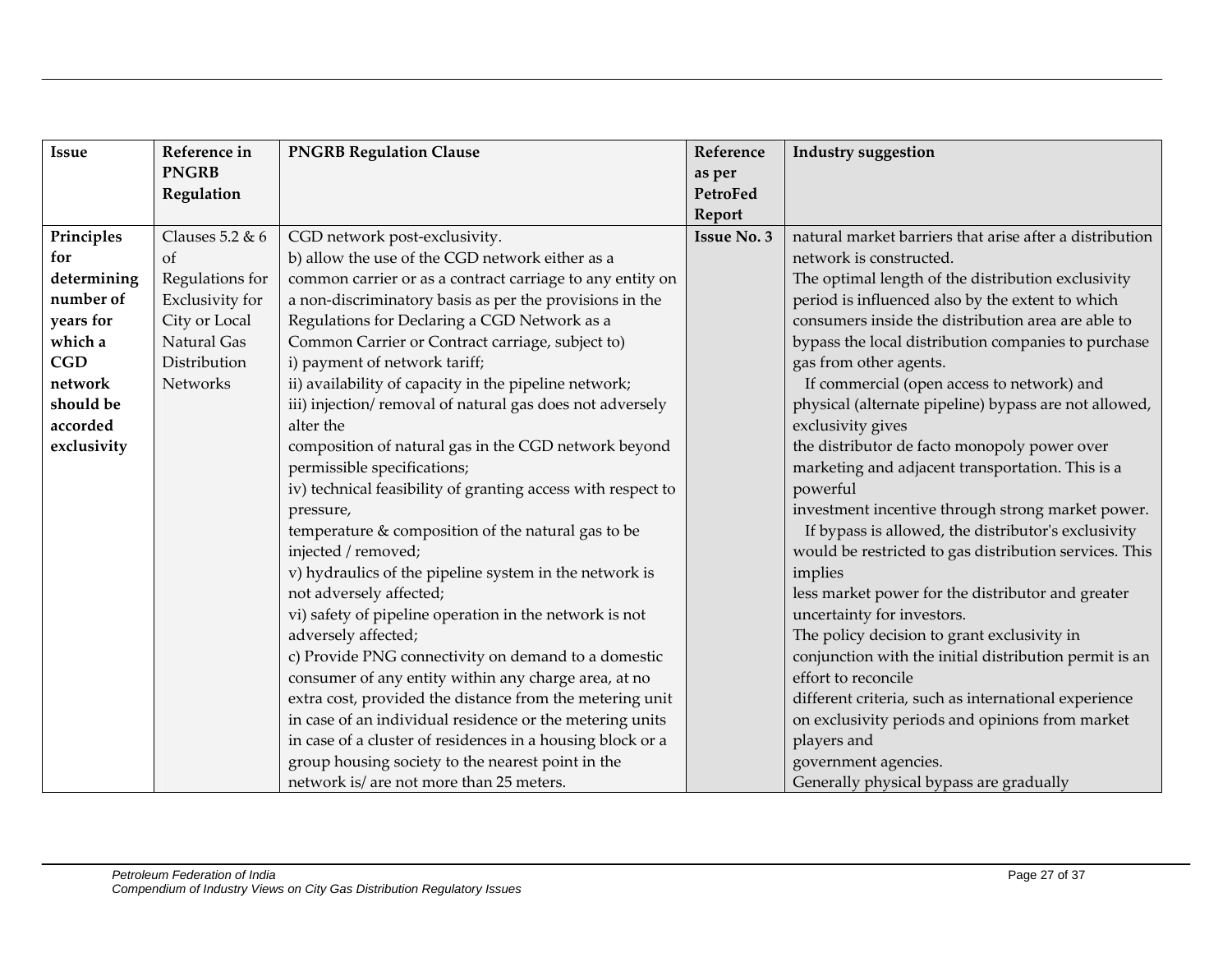| Issue       | Reference in    | <b>PNGRB Regulation Clause</b>                          | Reference          | <b>Industry suggestion</b>                            |
|-------------|-----------------|---------------------------------------------------------|--------------------|-------------------------------------------------------|
|             | <b>PNGRB</b>    |                                                         | as per             |                                                       |
|             | Regulation      |                                                         | PetroFed           |                                                       |
|             |                 |                                                         | Report             |                                                       |
| Principles  | Clauses 5.2 & 6 | d) Provide PNG connectivity on demand to non-           | <b>Issue No. 3</b> | implemented. During initial couple of years, only     |
| for         | of              | domestic consumers of other entity, at no extra cost,   |                    | consumers inside local                                |
| determining | Regulations for | provided the distance to the nearest point of           |                    | distribution zones with more than a threshold per     |
| number of   | Exclusivity for | connectivity is not more than 25 meters.                |                    | day volume could construct their own connection to    |
| years for   | City or Local   | e) Provide PNG connectivity on demand to consumer of    |                    | the                                                   |
| which a     | Natural Gas     | any entity beyond 25 meters of the pipeline at a        |                    | transportation system. In few years this privilege    |
| <b>CGD</b>  | Distribution    | reasonable cost. The Board                              |                    | would be extended to consumers within a lesser        |
| network     | Networks        | may intervene on a specific complaint from any          |                    | threshold and to all others after a pre-decided       |
| should be   |                 | domestic consumeron the proposal of the entity for levy |                    | higher number of years. It must be pointed out that   |
| accorded    |                 | of higher than a reasonable charge for providing        |                    | physical-bypass is meant for self consumption         |
| exclusivity |                 | pipeline connectivity and if the proposed charge is     |                    | rather than to provide service to other consumers     |
|             |                 | found to be not reasonable, the Board may direct the    |                    | inside the exclusive distribution area. This system   |
|             |                 | entity to provide connectivity at the charge decided by |                    | introduces gradual competition between                |
|             |                 | it                                                      |                    | transporter/shipper and the local distribution        |
|             |                 |                                                         |                    | company, which would assure competitive               |
|             |                 |                                                         |                    | contracts for consumers inside local distribution     |
|             |                 |                                                         |                    | zones.                                                |
|             |                 |                                                         |                    | Distribution zones are tendered through an open       |
|             |                 |                                                         |                    | bidding process, and the winner is granted an         |
|             |                 |                                                         |                    | exclusivity period. For each tender the regulator     |
|             |                 |                                                         |                    | defines a distribution geographical zone and sets a   |
|             |                 |                                                         |                    | minimum consumer-coverage target that the             |
|             |                 |                                                         |                    | company must reach by the end of the first few        |
|             |                 |                                                         |                    | years. Participants present technical and financial   |
|             |                 |                                                         |                    | proposals, including a market demand study.           |
|             |                 |                                                         |                    | Evaluation is carried out in two stages. In the first |
|             |                 |                                                         |                    | stage the technical quality of the project is         |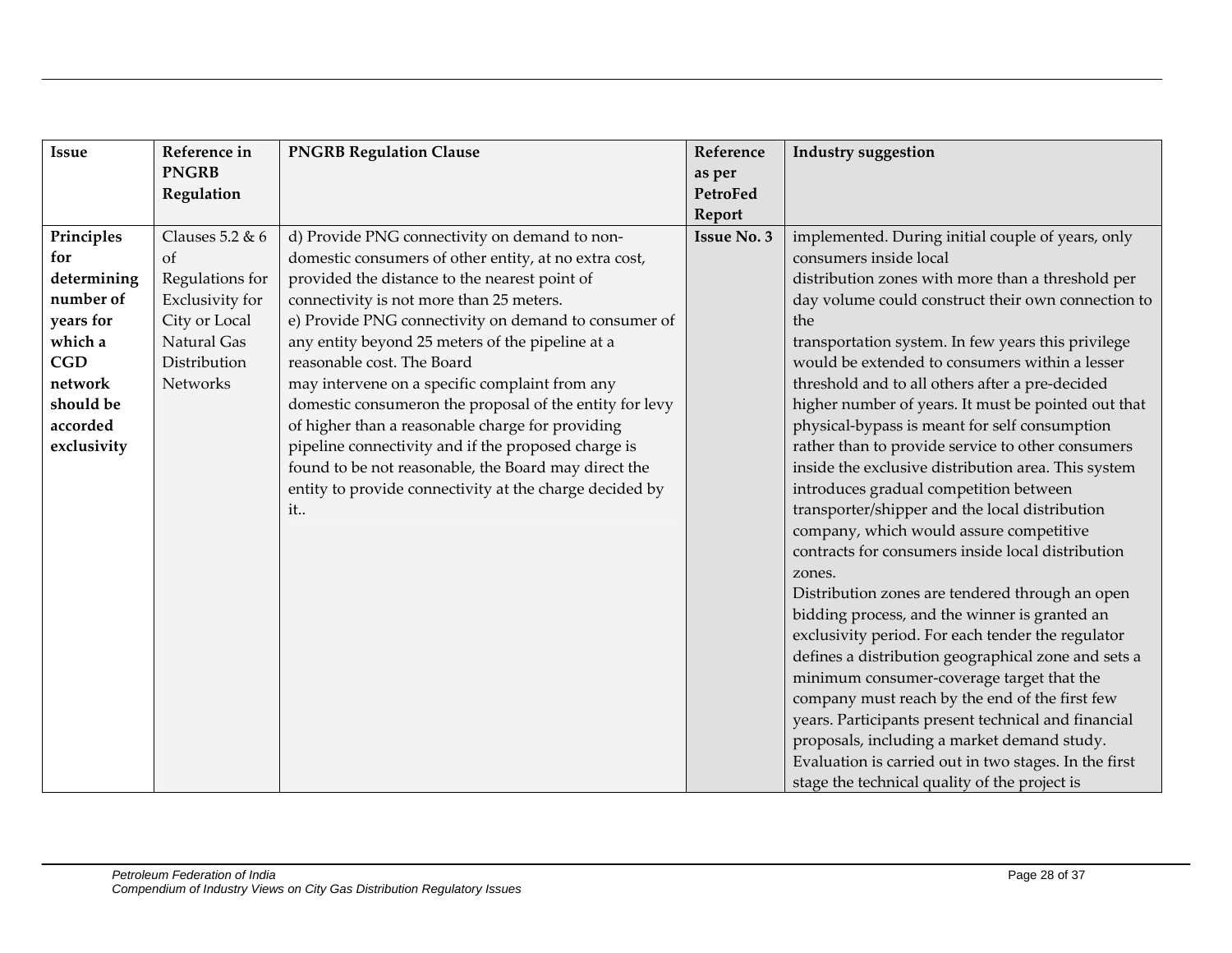| <b>Issue</b>      | Reference in      | <b>PNGRB Regulation Clause</b>                           | Reference          | <b>Industry suggestion</b>                             |
|-------------------|-------------------|----------------------------------------------------------|--------------------|--------------------------------------------------------|
|                   | <b>PNGRB</b>      |                                                          | as per             |                                                        |
|                   | Regulation        |                                                          | PetroFed           |                                                        |
|                   |                   |                                                          | Report             |                                                        |
| Principles        | Clauses $5.2 & 6$ |                                                          | <b>Issue No. 3</b> | evaluated. Those that pass this test are evaluated     |
| for               | of                |                                                          |                    | according to the lowest quoted value of the average    |
| determining       | Regulations for   |                                                          |                    | revenue for the stipulated first few years.            |
| number of         | Exclusivity for   |                                                          |                    | Distributors that had a distribution concession prior  |
| years for         | City or Local     |                                                          |                    | to introduction of regime are also incorporated into   |
| which a           | Natural Gas       |                                                          |                    | the license regime.                                    |
| <b>CGD</b>        | Distribution      |                                                          |                    |                                                        |
| network           | Networks          |                                                          |                    |                                                        |
| should be         |                   |                                                          |                    |                                                        |
| accorded          |                   |                                                          |                    |                                                        |
| exclusivity       |                   |                                                          |                    |                                                        |
|                   |                   |                                                          |                    |                                                        |
| Guiding           | Clause 6.1.3 of   | 6.1.3 Post-exclusivity period (i.e. beyond the period of | <b>Issue No. 4</b> | Summary of suggestions                                 |
| Principles to     | Regulations for   | exclusivity allowed under                                |                    | 1) Best tariff available to the consumer ensuring      |
| be followed       | Exclusivity for   | clause 5.2)                                              |                    | reasonable return to the investing entity              |
| for declaring     | City or Local     | The entity shall be obligated toa)                       |                    | 2) As a matter of principles all pipeline network      |
| and/or            | Natural Gas       | continue to expand the network of pipelines by           |                    | should be developed on a common carrier / contract     |
| authorizing a     | Distribution      | increasing the penetration within all charge areas based |                    | carrier principles.                                    |
| Common            | <b>Networks</b>   | on the demand for PNG                                    |                    | 3) City gas distribution should be authorised by       |
| <b>Carrier</b> or |                   | domestic, besides laying requisite infrastructure for    |                    | inviting various parties to offer gas distribution     |
| Contract          |                   | adequate availability of CNG and at adequate pressure    |                    | services and selection should be based on pre fixed    |
| Carrier or        |                   | in the CGD network.                                      |                    | criteria of better services offered by the prospective |
| <b>CGD</b>        |                   | The requirement could emerge out of entity's own         |                    | bidder.                                                |
| <b>Network</b>    |                   | requirement or that                                      |                    | 4) Contract carriage involves a significant            |
|                   |                   | of other entities, which may use the CGD network post-   |                    | commitment on behalf of the shipper to a fixed         |
|                   |                   | exclusivity.                                             |                    | quantity of capacity over a long period of time.       |
|                   |                   | b) allow the use of the CGD network either as a          |                    | 5) All city gas distribution networks should be on     |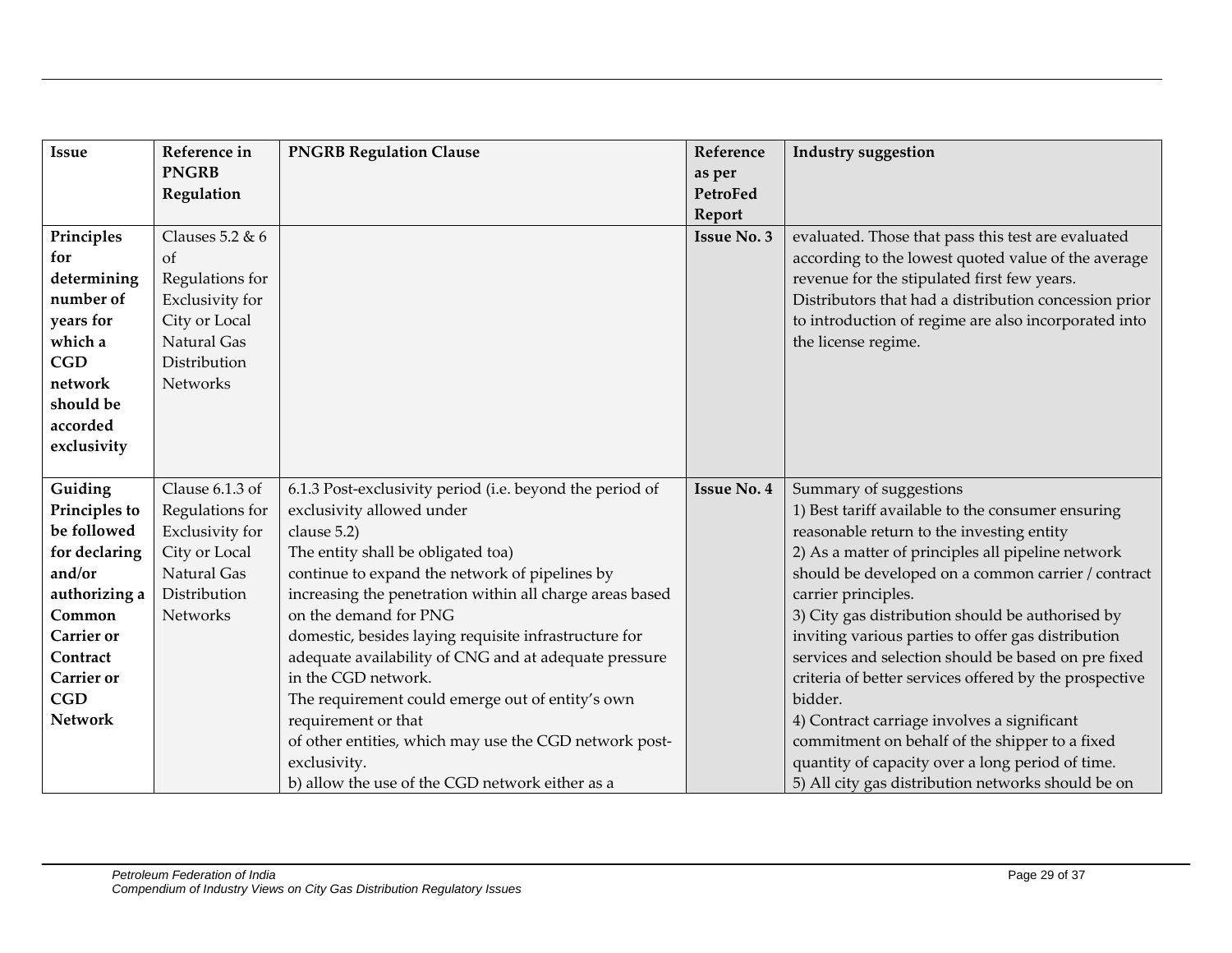| <b>Issue</b>      | Reference in           | <b>PNGRB Regulation Clause</b>                               | Reference          | <b>Industry suggestion</b>                            |
|-------------------|------------------------|--------------------------------------------------------------|--------------------|-------------------------------------------------------|
|                   | <b>PNGRB</b>           |                                                              | as per             |                                                       |
|                   | Regulation             |                                                              | PetroFed           |                                                       |
|                   |                        |                                                              | Report             |                                                       |
| Guiding           | Clause 6.1.3 of        | common carrier or as a contract carriage to any entity on    | <b>Issue No. 4</b> | common carrier                                        |
| Principles to     | Regulations for        | a non-discriminatory basis as per the provisions in the      |                    | 6) New pipelines with surplus 25% capacity for        |
| be followed       | <b>Exclusivity</b> for | Regulations for Declaring a CGD Network as a                 |                    | open access                                           |
| for declaring     | City or Local          | Common Carrier or Contract carriage*, subject to             |                    | 7) Guiding principles for transmission pipelines      |
| and/or            | Natural Gas            | i) payment of network tariff;                                |                    | Pipeline shall have adequate excess capacity.         |
| authorizing a     | Distribution           | ii) availability of capacity in the pipeline network;        |                    | Common carrier shall adopt a transparent              |
| Common            | <b>Networks</b>        | iii) injection/removal of natural gas does not adversely     |                    | mechanism inviting other interested parties before    |
| Carrier or        |                        | alter the                                                    |                    | building the pipelines                                |
| Contract          |                        | composition of natural gas in the CGD network beyond         |                    |                                                       |
| <b>Carrier</b> or |                        | permissible specifications;                                  |                    | Divergent issues                                      |
| <b>CGD</b>        |                        | iv) technical feasibility of granting access with respect to |                    | Industry views were divergent as regards capacity     |
| <b>Network</b>    |                        | pressure,                                                    |                    | available for common carrier. They are as follows-    |
|                   |                        | temperature & composition of the natural gas to be           |                    | 8) Except for dedicated pipelines, capacity on all    |
|                   |                        | injected / removed;                                          |                    | pipelines beyond the contracted capacity should be    |
|                   |                        | v) hydraulics of the pipeline system in the network is       |                    | on common carrier                                     |
|                   |                        | not adversely affected;                                      |                    | 9) True Common Carriage on natural gas pipelines      |
|                   |                        | vi) safety of pipeline operation in the network is not       |                    | is relatively unusual in that it does not require the |
|                   |                        | adversely affected;                                          |                    | shipper to book capacity. Rather the shipper simply   |
|                   |                        | c) provide PNG connectivity on demand to a domestic          |                    | notifies the pipeline operator on a periodic basis on |
|                   |                        | consumer of any entity within any charge area, at no         |                    | the flows required and typically pays on a usage      |
|                   |                        | extra cost, provided the distance from the metering unit     |                    | basis i.e. simply a commodity related charge.         |
|                   |                        | in case of an individual residence or the metering units     |                    | True common carriage occurs fairly rarely and         |
|                   |                        | in case of a cluster of residences in a housing block or a   |                    | generally as a result of the over-development of      |
|                   |                        | group housing society to the nearest point in the            |                    | pipeline capacity. Under these circumstances, firm    |
|                   |                        | network is/ are not more than 25 meters.                     |                    | capacity becomes un-salable and holds no intrinsic    |
|                   |                        | d) provide PNG connectivity on demand to non-                |                    | value and the pipeline owner has to sell throughput   |
|                   |                        | domestic consumers of other entity, at no extra cost,        |                    | at whatever price can be achieved.                    |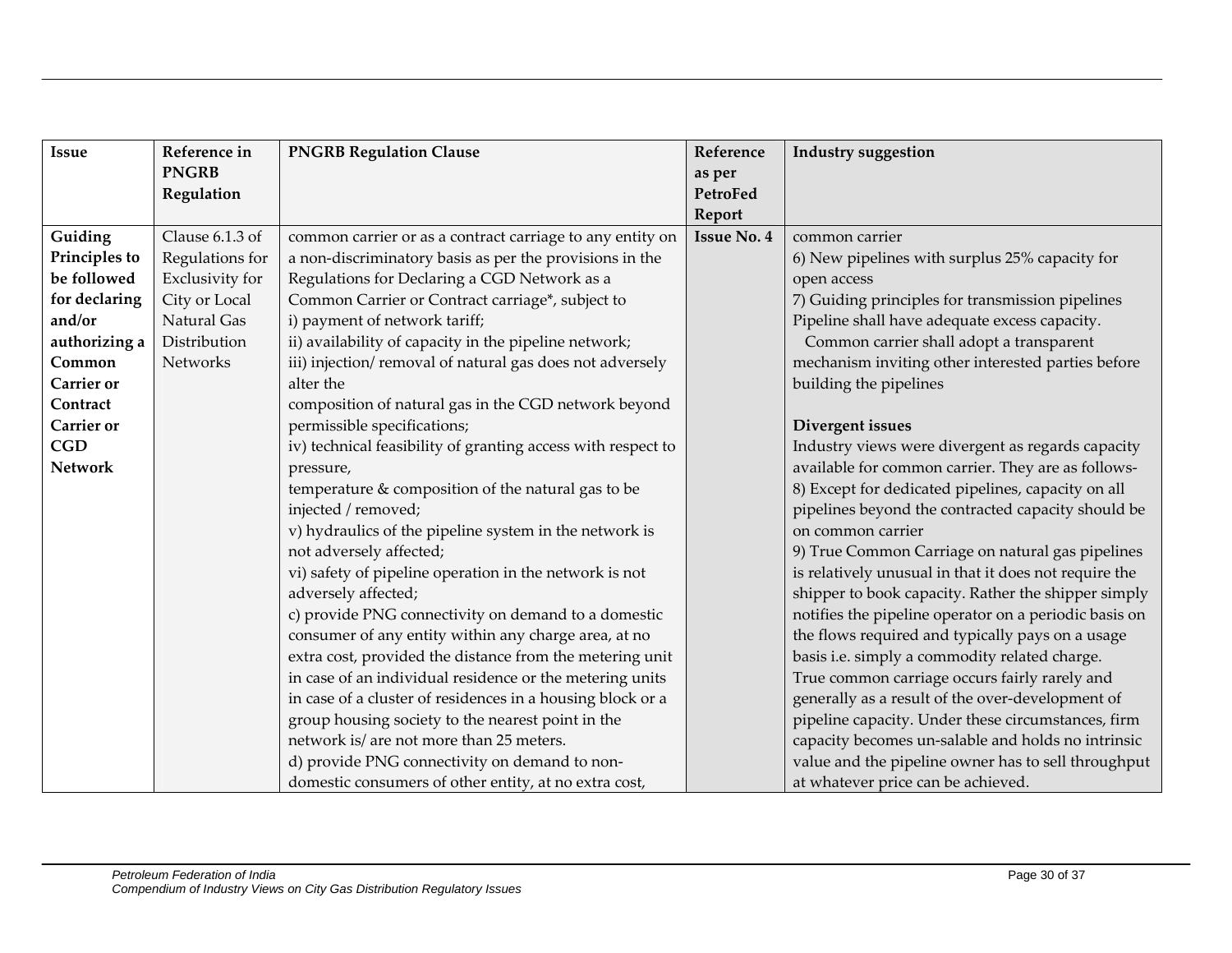| <b>Issue</b>      | Reference in    | <b>PNGRB Regulation Clause</b>                           | Reference          | <b>Industry suggestion</b>                               |
|-------------------|-----------------|----------------------------------------------------------|--------------------|----------------------------------------------------------|
|                   | <b>PNGRB</b>    |                                                          | as per             |                                                          |
|                   | Regulation      |                                                          | PetroFed           |                                                          |
|                   |                 |                                                          | Report             |                                                          |
| Guiding           | Clause 6.1.3 of | provided the distance to the nearest point of            | <b>Issue No. 4</b> | 10) In the Indian context, it is unlikely that pipelines |
| Principles to     | Regulations for | connectivity is not more than 25 meters.                 |                    | will be developed by private companies, without a        |
| be followed       | Exclusivity for | e) Provide PNG connectivity on demand to consumer of     |                    | legally enforceable contract carriage regime. It         |
| for declaring     | City or Local   | any entity beyond 25 meters of the pipeline at a         |                    | seems unlikely that even the public sector would         |
| and/or            | Natural Gas     | reasonable cost. The Board                               |                    | wish to develop open access pipelines on any other       |
| authorizing a     | Distribution    | may intervene on a specific complaint from any           |                    | basis. The preference would be that the Common           |
| Common            | Networks        | domestic consumer on the proposal of the entity for levy |                    | Carrier expression is dropped completely as it is        |
| <b>Carrier</b> or |                 | of higher than a reasonable charge for providing         |                    | confusing and carries a meaning that will create         |
| Contract          |                 | pipeline connectivity and if the proposed charge is      |                    | legal ambiguities.                                       |
| <b>Carrier</b> or |                 | found to be not reasonable, the Board may direct the     |                    | 11) Pipeline policy and associated legislation should    |
| CGD               |                 | entity to provide connectivity at the charge decided by  |                    | seek to remove the underlying ambiguities caused         |
| <b>Network</b>    |                 | it.                                                      |                    | by the use of mixed terminology, without in any          |
|                   |                 | *not yet notified                                        |                    | way diminishing the ability of the Regulator to act.     |
|                   |                 |                                                          |                    | <b>The</b>                                               |
|                   |                 |                                                          |                    | regulator should be able to declare open access on       |
|                   |                 |                                                          |                    | any pipeline, based upon term based firm capacity        |
|                   |                 |                                                          |                    | reservation.                                             |
|                   |                 |                                                          |                    | <b>Inferences</b> from                                   |
|                   |                 |                                                          |                    | <b>International Regulatory Regimes</b>                  |
|                   |                 |                                                          |                    | Pipelines operate on the basis either of contract        |
|                   |                 |                                                          |                    | carriage or common carriage.                             |
|                   |                 |                                                          |                    | In a contract carriage pipeline, users contract to       |
|                   |                 |                                                          |                    | purchase an amount of space for a specific period of     |
|                   |                 |                                                          |                    | time ("firm capacity") and to pay for that space         |
|                   |                 |                                                          |                    | whether or not they use it. In return they are           |
|                   |                 |                                                          |                    | guaranteed access to the contracted space. If all the    |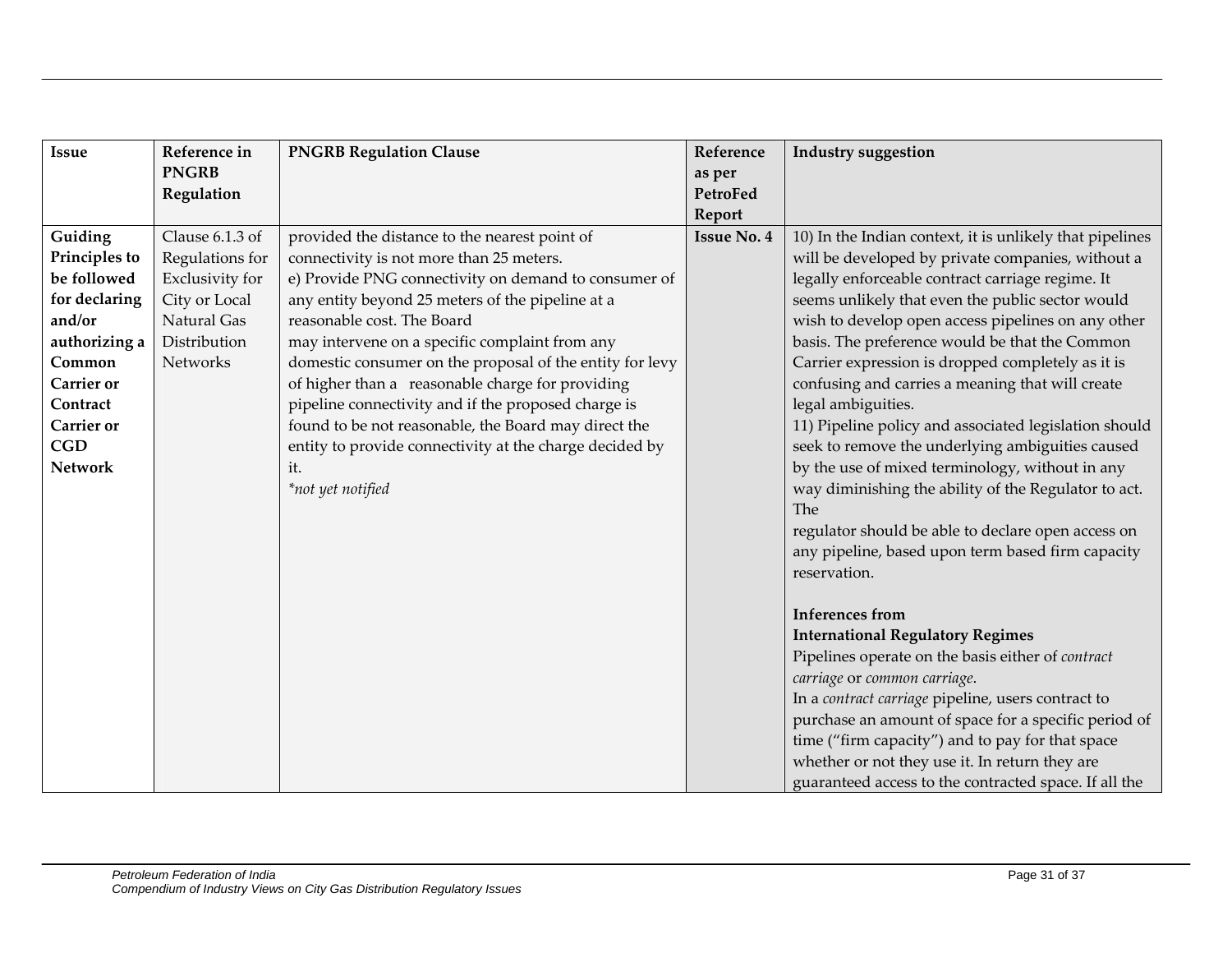| <b>Issue</b>      | Reference in    | <b>PNGRB Regulation Clause</b> | Reference          | <b>Industry suggestion</b>                              |
|-------------------|-----------------|--------------------------------|--------------------|---------------------------------------------------------|
|                   | <b>PNGRB</b>    |                                | as per             |                                                         |
|                   | Regulation      |                                | PetroFed           |                                                         |
|                   |                 |                                | Report             |                                                         |
| Guiding           | Clause 6.1.3 of |                                | <b>Issue No. 4</b> | space in the pipeline is contracted, then a new         |
| Principles to     | Regulations for |                                |                    | potential customer for firm capacity will have to       |
| be followed       | Exclusivity for |                                |                    | wait in line either until an existing user gives up its |
| for declaring     | City or Local   |                                |                    | space, until the pipeline expands or until someone      |
| and/or            | Natural Gas     |                                |                    | builds a new pipeline.                                  |
| authorizing a     | Distribution    |                                |                    | Facilities constructed under contract carriage are      |
| Common            | <b>Networks</b> |                                |                    | built to order - construction occurs only when users    |
| <b>Carrier</b> or |                 |                                |                    | ("shippers") are willing to sign contracts obligating   |
| Contract          |                 |                                |                    | them to pay for the new capacity.                       |
| <b>Carrier</b> or |                 |                                |                    | In a common carriage pipeline there are no contracts    |
| CGD               |                 |                                |                    | and shippers have no right to a constant,               |
| <b>Network</b>    |                 |                                |                    | predetermined, amount of                                |
|                   |                 |                                |                    | space. In contrast to transmission pipelines,           |
|                   |                 |                                |                    | distribution companies sell their transportation        |
|                   |                 |                                |                    | services on this basis. Users of the system pay a       |
|                   |                 |                                |                    | fixed charge for transportation service that is related |
|                   |                 |                                |                    | to the costs of providing the transportation. For       |
|                   |                 |                                |                    | example, large industrial users of urban distribution   |
|                   |                 |                                |                    | systems pay less, on a unit basis, than small           |
|                   |                 |                                |                    | residential users for whom much more extensive          |
|                   |                 |                                |                    | facilities are required. Pipelines offering common      |
|                   |                 |                                |                    | carriage - including urban distribution companies -     |
|                   |                 |                                |                    | construct new capacity on the basis of anticipated      |
|                   |                 |                                |                    | demand for service.                                     |
|                   |                 |                                |                    | Urban distribution companies may operate on             |
|                   |                 |                                |                    | common carriage principles, albeit with a much          |
|                   |                 |                                |                    | different and much more effective form of               |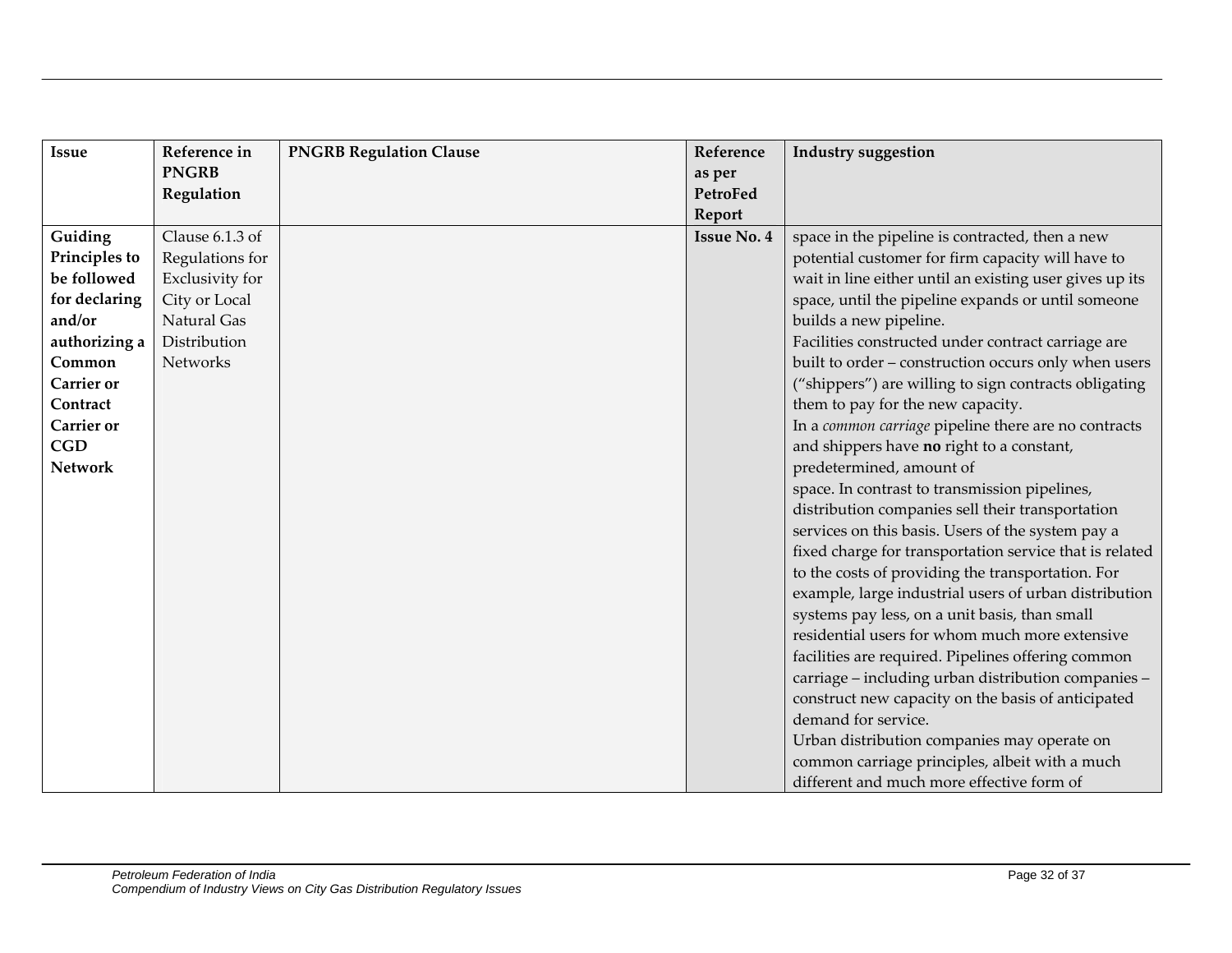| Issue             | Reference in    | <b>PNGRB Regulation Clause</b> | Reference          | <b>Industry suggestion</b>                             |
|-------------------|-----------------|--------------------------------|--------------------|--------------------------------------------------------|
|                   | <b>PNGRB</b>    |                                | as per             |                                                        |
|                   | Regulation      |                                | PetroFed           |                                                        |
|                   |                 |                                | Report             |                                                        |
| Guiding           | Clause 6.1.3 of |                                | <b>Issue No. 4</b> | government oversight.                                  |
| Principles to     | Regulations for |                                |                    | The major issues relate to transmission pipelines.     |
| be followed       | Exclusivity for |                                |                    | North American transmission systems are the best       |
| for declaring     | City or Local   |                                |                    | examples of contract carriage. In Europe major         |
| and/or            | Natural Gas     |                                |                    | systems are a hybrid of contract and common            |
| authorizing a     | Distribution    |                                |                    | carriage but are in a process of transition to a more  |
| Common            | Networks        |                                |                    | contractually oriented regime.                         |
| <b>Carrier</b> or |                 |                                |                    | North America: Contract Carriage                       |
| Contract          |                 |                                |                    | In North America, when new transmission lines are      |
| <b>Carrier</b> or |                 |                                |                    | constructed they are backed by longterm                |
| <b>CGD</b>        |                 |                                |                    | contractual commitments - up to fifteen years - on     |
| <b>Network</b>    |                 |                                |                    | the part of shippers. As contracts expire they may     |
|                   |                 |                                |                    | be renewed, frequently for a much shorter term         |
|                   |                 |                                |                    | than in the original contract, or the associated       |
|                   |                 |                                |                    | capacity is released to the pipeline by the shipper.   |
|                   |                 |                                |                    | Released capacity will be resold by the pipeline,      |
|                   |                 |                                |                    | usually through an auction process called an open      |
|                   |                 |                                |                    | season. In an open season the space is awarded         |
|                   |                 |                                |                    | based on the offered contract term - winning bids      |
|                   |                 |                                |                    | being those offering the longest terms.                |
|                   |                 |                                |                    | If all of the contracted space is not being used       |
|                   |                 |                                |                    | during a particular period of time then the pipeline   |
|                   |                 |                                |                    | can sell it on an                                      |
|                   |                 |                                |                    | "interruptible" basis.                                 |
|                   |                 |                                |                    | Capacity would be sold on an interruptible basis if it |
|                   |                 |                                |                    | were idle on a short-term, day-today, basis            |
|                   |                 |                                |                    | depending on shippers' use profiles. It is called      |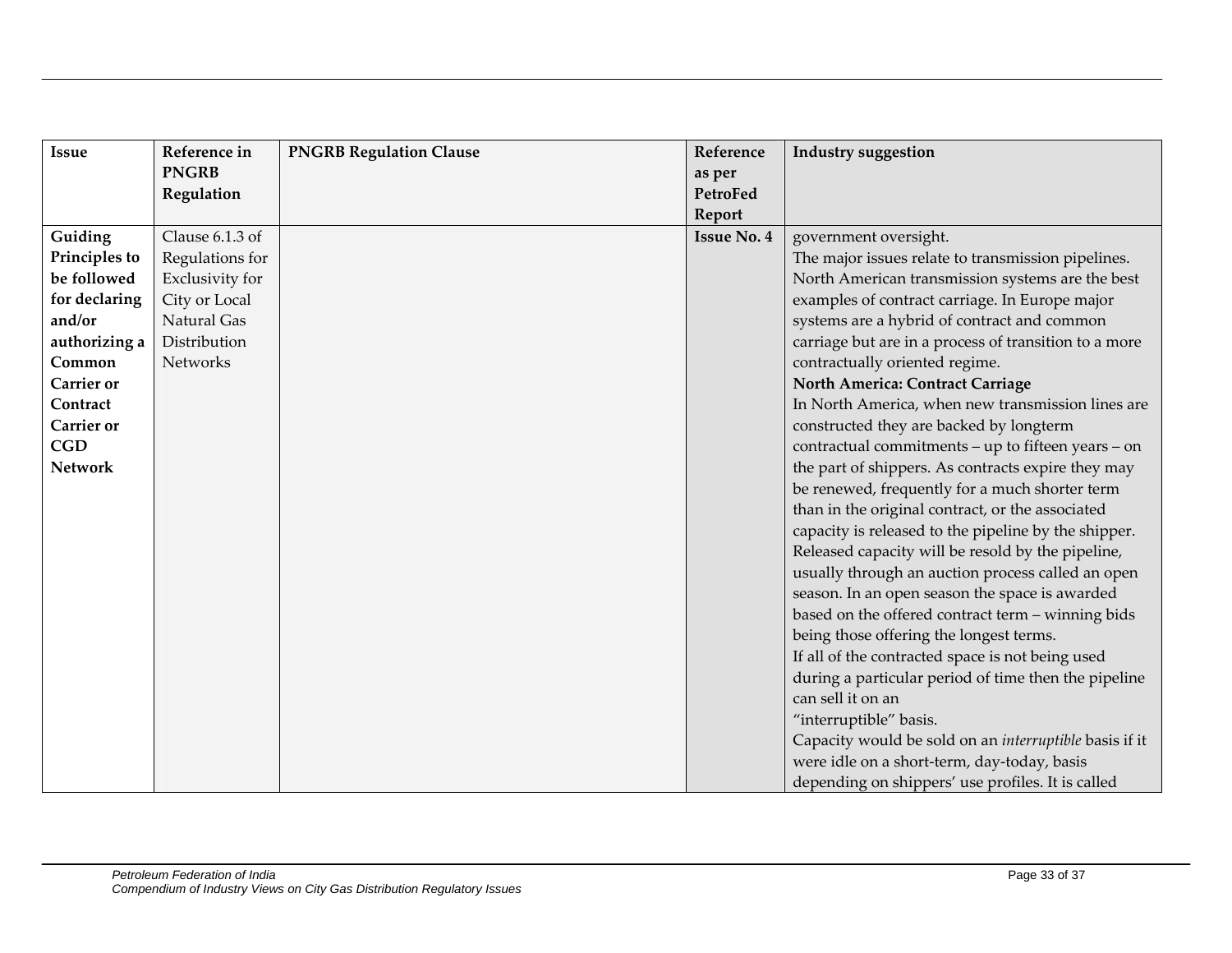| <b>Issue</b>      | Reference in    | <b>PNGRB Regulation Clause</b> | Reference          | <b>Industry suggestion</b>                                 |
|-------------------|-----------------|--------------------------------|--------------------|------------------------------------------------------------|
|                   | <b>PNGRB</b>    |                                | as per             |                                                            |
|                   | Regulation      |                                | PetroFed           |                                                            |
|                   |                 |                                | Report             |                                                            |
| Guiding           | Clause 6.1.3 of |                                | <b>Issue No. 4</b> | interruptible service because the buyer of this type       |
| Principles to     | Regulations for |                                |                    | of service will be interrupted when the holder of          |
| be followed       | Exclusivity for |                                |                    | the firm capacity wants it back.                           |
| for declaring     | City or Local   |                                |                    | Where shippers know that they will not be using            |
| and/or            | Natural Gas     |                                |                    | their contracted capacity for several months - or          |
| authorizing a     | Distribution    |                                |                    | even years - say because of seasonal fluctuations in       |
| Common            | Networks        |                                |                    | use or because of a downturn in the economy, they,         |
| <b>Carrier</b> or |                 |                                |                    | or the pipeline on their behalf, may agree to sell it in   |
| Contract          |                 |                                |                    | a secondary market on a firm basis.                        |
| <b>Carrier</b> or |                 |                                |                    | Such secondary markets have developed in North             |
| CGD               |                 |                                |                    | American gas transportation in recent years. They          |
| <b>Network</b>    |                 |                                |                    | perform the extremely important function of                |
|                   |                 |                                |                    | providing information on the value of pipeline             |
|                   |                 |                                |                    | service to shippers and signal the need for and the        |
|                   |                 |                                |                    | economic feasibility of new pipeline capacity.             |
|                   |                 |                                |                    | The split in rights and responsibilities between the       |
|                   |                 |                                |                    | transmission company and its customers is quite            |
|                   |                 |                                |                    | sharp:                                                     |
|                   |                 |                                |                    | • the transmission company operates the pipeline           |
|                   |                 |                                |                    | system and is entitled to the recovery of its costs for    |
|                   |                 |                                |                    | constructing,                                              |
|                   |                 |                                |                    | operating and maintaining the facilities;                  |
|                   |                 |                                |                    | • the customer holds the rights to the capacity,           |
|                   |                 |                                |                    | under long term financial obligations, and may use         |
|                   |                 |                                |                    | that capacity or sell it (temporarily or permanently)      |
|                   |                 |                                |                    | as it sees fit (so long as the capacity sale is consistent |
|                   |                 |                                |                    | with pipeline operation).                                  |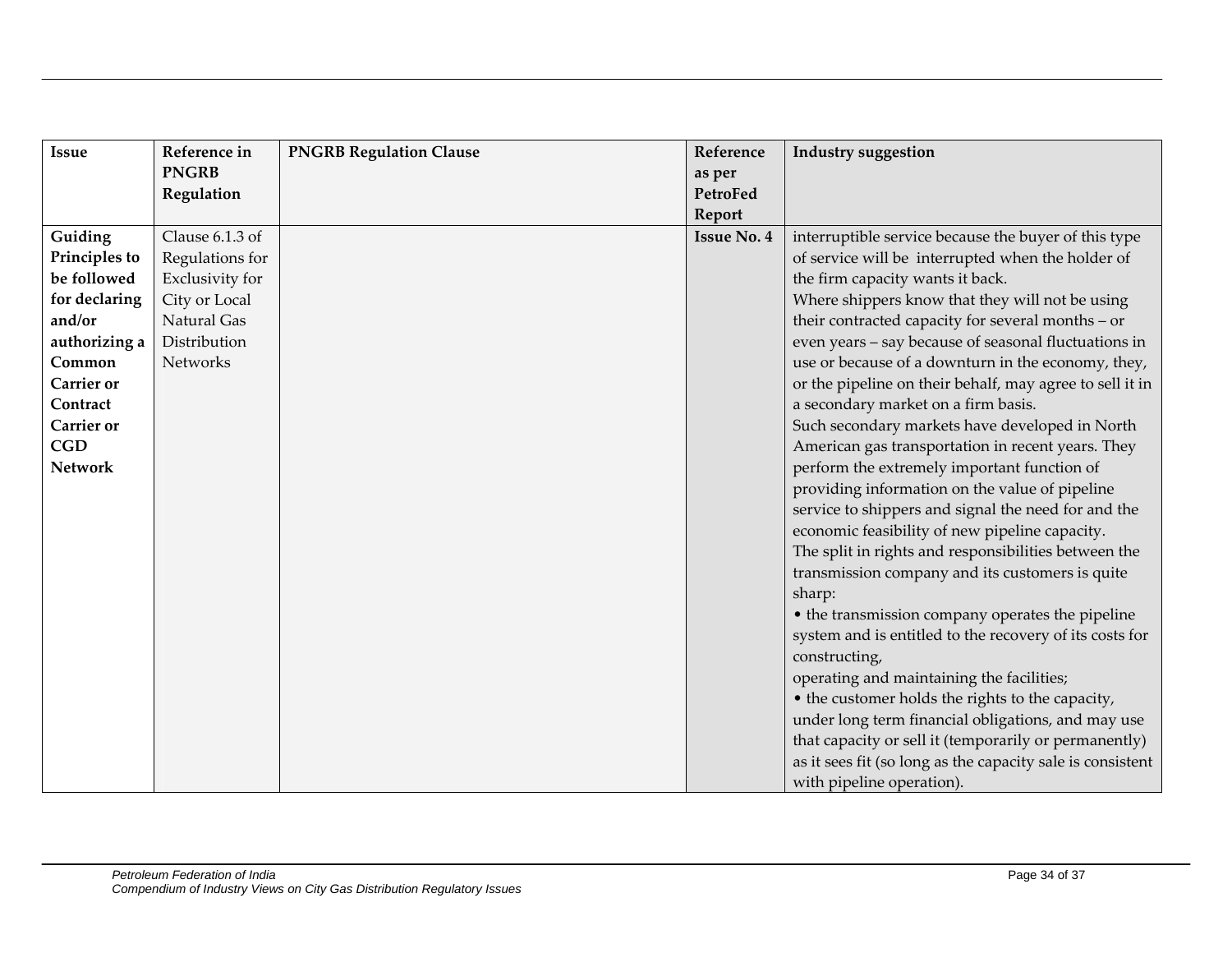| <b>Issue</b>      | Reference in    | <b>PNGRB Regulation Clause</b> | Reference          | <b>Industry suggestion</b>                              |
|-------------------|-----------------|--------------------------------|--------------------|---------------------------------------------------------|
|                   | <b>PNGRB</b>    |                                | as per             |                                                         |
|                   | Regulation      |                                | PetroFed           |                                                         |
|                   |                 |                                | Report             |                                                         |
| Guiding           | Clause 6.1.3 of |                                | <b>Issue No. 4</b> | Contract carriage with resale rights is therefore       |
| Principles to     | Regulations for |                                |                    | similar to renting commercial office space. Capacity    |
| be followed       | Exclusivity for |                                |                    | (floor area) is purchased under a long-term contract    |
| for declaring     | City or Local   |                                |                    | (lease). The landlord sets the lease price at a level   |
| and/or            | Natural Gas     |                                |                    | that will pay for the construction of the office space. |
| authorizing a     | Distribution    |                                |                    | The lease is a contract that gives the tenant specified |
| Common            | Networks        |                                |                    | rights over how to use or sell (sublet) that capacity.  |
| <b>Carrier</b> or |                 |                                |                    | Assigning capacity rights on a contract carriage        |
| Contract          |                 |                                |                    | regime, for the purpose of allowing customers           |
| <b>Carrier</b> or |                 |                                |                    | themselves to use or sell                               |
| CGD               |                 |                                |                    | these rights as they wish, allows the value that        |
| <b>Network</b>    |                 |                                |                    | different customers place on that transmission          |
|                   |                 |                                |                    | capacity to be determined.                              |
|                   |                 |                                |                    | In other words, it is possible to ensure that those     |
|                   |                 |                                |                    | customers who are willing to pay the most for           |
|                   |                 |                                |                    | property rights on the                                  |
|                   |                 |                                |                    | pipeline are the ones who receive them without the      |
|                   |                 |                                |                    | pipeline having to place a value on those rights. It is |
|                   |                 |                                |                    | also easy to                                            |
|                   |                 |                                |                    | compare the cost of acquiring existing capacity         |
|                   |                 |                                |                    | rights with the cost of constructing new capacity.      |
|                   |                 |                                |                    | This allows expansion projects to face a legitimate     |
|                   |                 |                                |                    | market-based test.                                      |
|                   |                 |                                |                    | Finally, and, perhaps, most importantly, assigning      |
|                   |                 |                                |                    | tradable, long-term property rights on a                |
|                   |                 |                                |                    | transmission system forces holders of existing          |
|                   |                 |                                |                    | capacity to continuously face the marginal cost of      |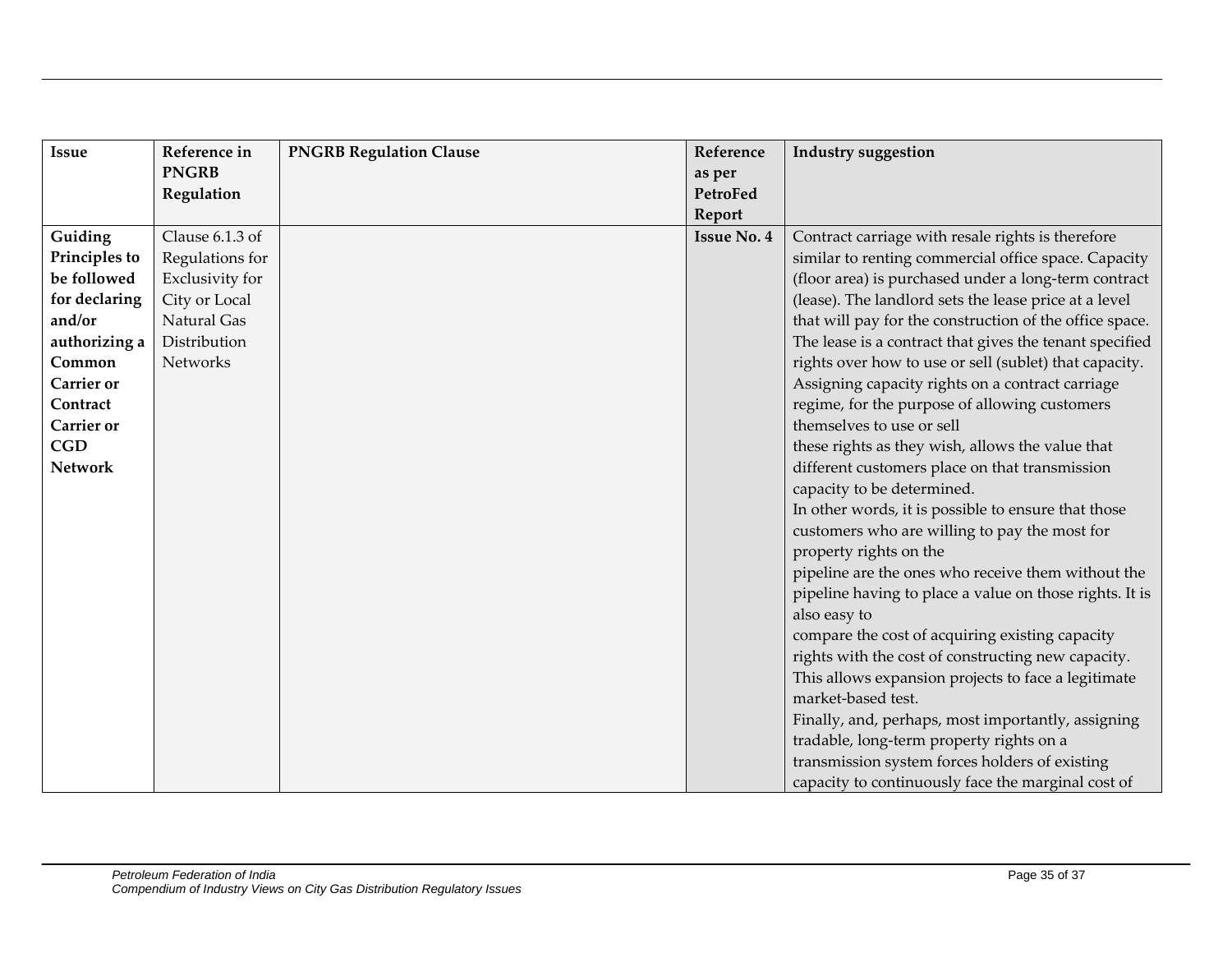| <b>Issue</b>      | Reference in    | <b>PNGRB Regulation Clause</b> | Reference          | <b>Industry suggestion</b>                              |
|-------------------|-----------------|--------------------------------|--------------------|---------------------------------------------------------|
|                   | <b>PNGRB</b>    |                                | as per             |                                                         |
|                   | Regulation      |                                | PetroFed           |                                                         |
|                   |                 |                                | Report             |                                                         |
| Guiding           | Clause 6.1.3 of |                                | <b>Issue No. 4</b> | holding these rights. Those customers who seek          |
| Principles to     | Regulations for |                                |                    | increased capacity have two major choices:              |
| be followed       | Exclusivity for |                                |                    | 1. commit to long term payments for newly-              |
| for declaring     | City or Local   |                                |                    | constructed capacity; or                                |
| and/or            | Natural Gas     |                                |                    | 2. purchase existing capacity rights from the holder    |
| authorizing a     | Distribution    |                                |                    | of these rights.                                        |
| Common            | Networks        |                                |                    | Effective capacity trading requires many buyers and     |
| <b>Carrier</b> or |                 |                                |                    | sellers and an electronic bulletin board or             |
| Contract          |                 |                                |                    | alternative posting mechanism to provide                |
| <b>Carrier</b> or |                 |                                |                    | transparency. Otherwise it is unlikely that this        |
| CGD               |                 |                                |                    | secondary market in capacity will attract               |
| <b>Network</b>    |                 |                                |                    | favorable prices.                                       |
|                   |                 |                                |                    | The ability to trade capacity rights is now effectively |
|                   |                 |                                |                    | working in the US and Canada. Capacity trading is       |
|                   |                 |                                |                    | not yet                                                 |
|                   |                 |                                |                    | functioning effectively in the UK; the system of        |
|                   |                 |                                |                    | annual tariffs and an inadequate definition of          |
|                   |                 |                                |                    | capacity are hampering the emergence of this            |
|                   |                 |                                |                    | market. The Australian transmission companies are       |
|                   |                 |                                |                    | planning to eventually introduce capacity trading.      |
|                   |                 |                                |                    | <b>Europe: Hybrid Common and Contract Carriage</b>      |
|                   |                 |                                |                    | Gas industries in most European countries were          |
|                   |                 |                                |                    | developed in a much more integrated fashion than        |
|                   |                 |                                |                    | in North America.                                       |
|                   |                 |                                |                    | Transmission companies provide a bundled                |
|                   |                 |                                |                    | transmission and gas supply service and are akin to     |
|                   |                 |                                |                    | common carriage utilities in that they build facilities |